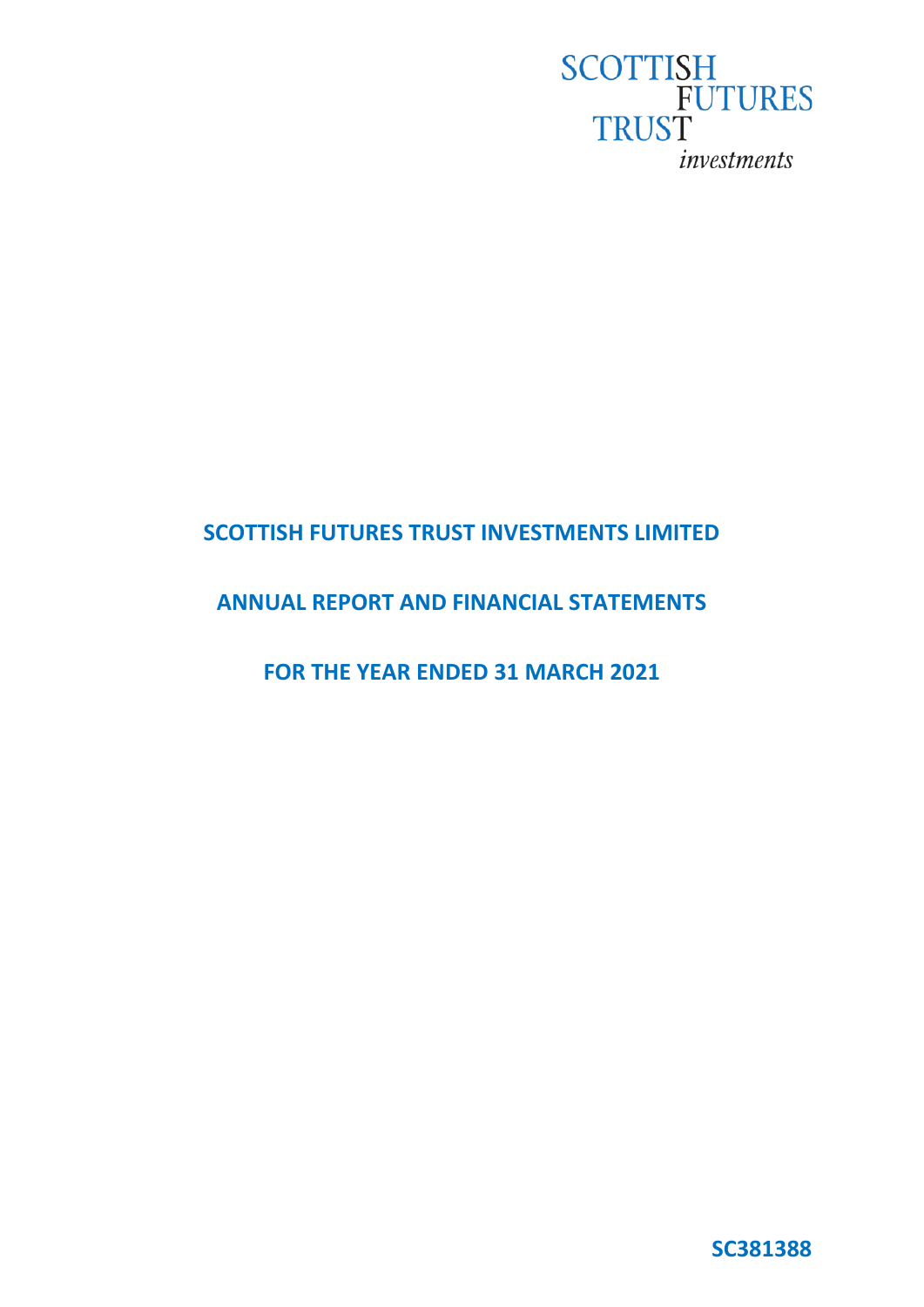# **CONTENTS**

| INDEPENDENT AUDITOR'S REPORT TO THE MEMBER OF SCOTTISH FUTURES TRUST INVESTMENTS |  |
|----------------------------------------------------------------------------------|--|
| STATEMENT OF COMPREHENSIVE INCOME FOR THE YEAR ENDED 31 MARCH 2021 25            |  |
|                                                                                  |  |
|                                                                                  |  |
|                                                                                  |  |
| NOTES TO THE FINANCIAL STATEMENTS FOR THE YEAR ENDED 31 MARCH 2021  29           |  |
|                                                                                  |  |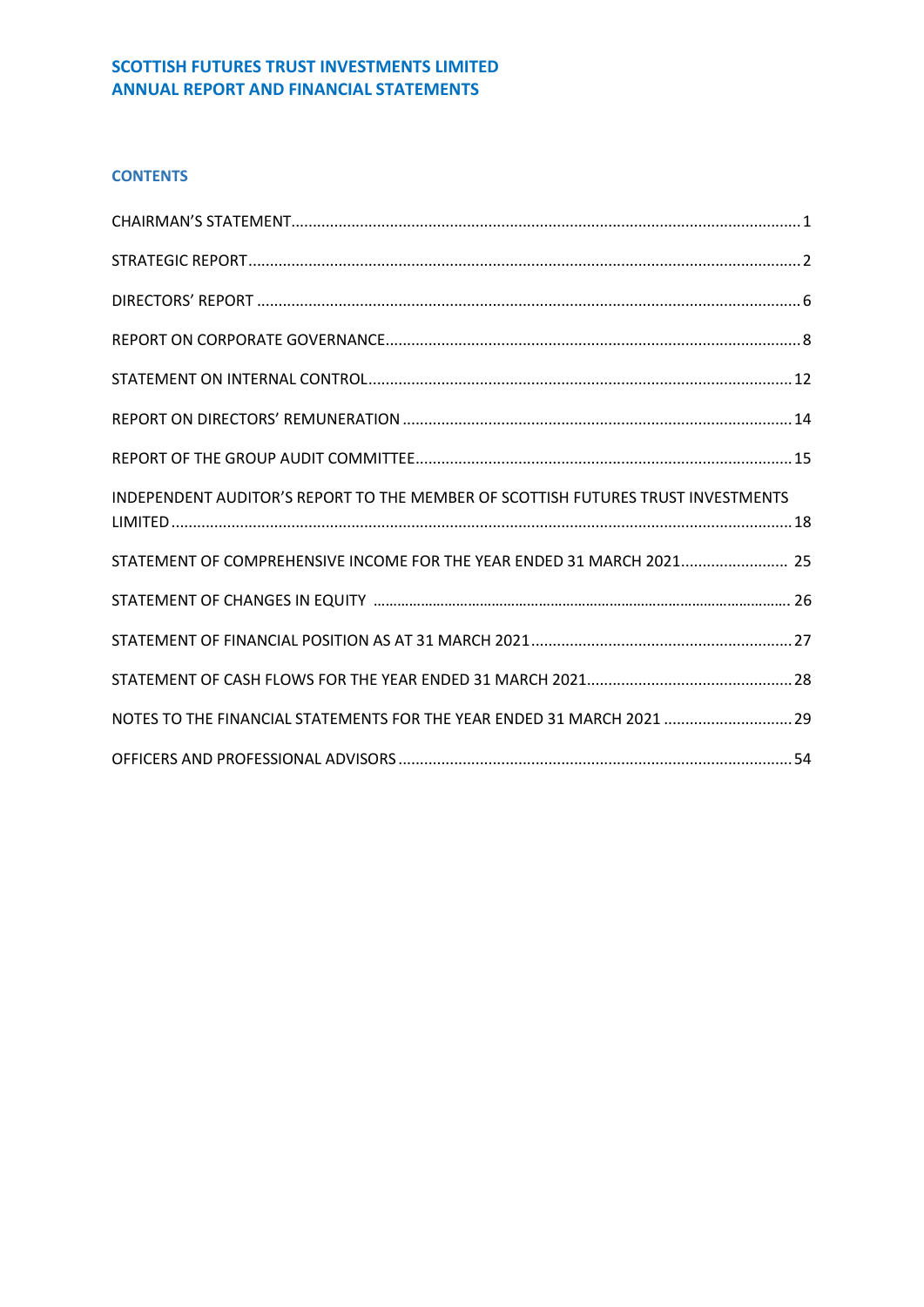# <span id="page-2-0"></span>**CHAIRMAN'S STATEMENT**

It is my pleasure to present SFTi's annual report and accounts for the year ended 31 March 2021.

The purpose of SFTi, which is a wholly owned subsidiary of Scottish Futures Trust Limited, is to make and hold investments in infrastructure companies, assets, and projects across Scotland. To date, this has involved supporting revenue funded investment in community infrastructure through the SFTmanaged hub Programme as well as in affordable housing through both the National Housing Trust initiative and Housing Delivery Partnerships.

Regarding the hub Programme, SFTi has invested £16.5m in 41 Design, Build Finance and Maintain (DBFM) projects of which 40 were fully operational as of 31 March 2021. The last remaining hub DBFM project under construction (the Clydebank Health & Care Facility) is scheduled to reach completion during the 2021/22 financial year. The operational projects are performing well and, although having experienced COVID-19 related challenges, project companies, facilities management contractors and procuring authorities have worked well together to ensure continuation of public services.

To-date the COVID-19 pandemic has not impacted investment performance; furthermore, with established practices and robust procedures in place, the pandemic is not expected to impact materially on forecast returns.

In relation to housing, working closely with local authorities, Scottish Government and wider stakeholders, SFTi also continues to support actively the delivery and provision of mid-market rent housing. During the year SFTi worked closely with partners and four housing LLP's in the Highlands to secure the long-term retention of homes for mid-market rent.

SFTi's investment portfolio plays a strategic part in the wider SFT Group's business.

 $\pi \mathcal{U}$ .

**Ian Russell Chairman**

**Date:** 13th September 2021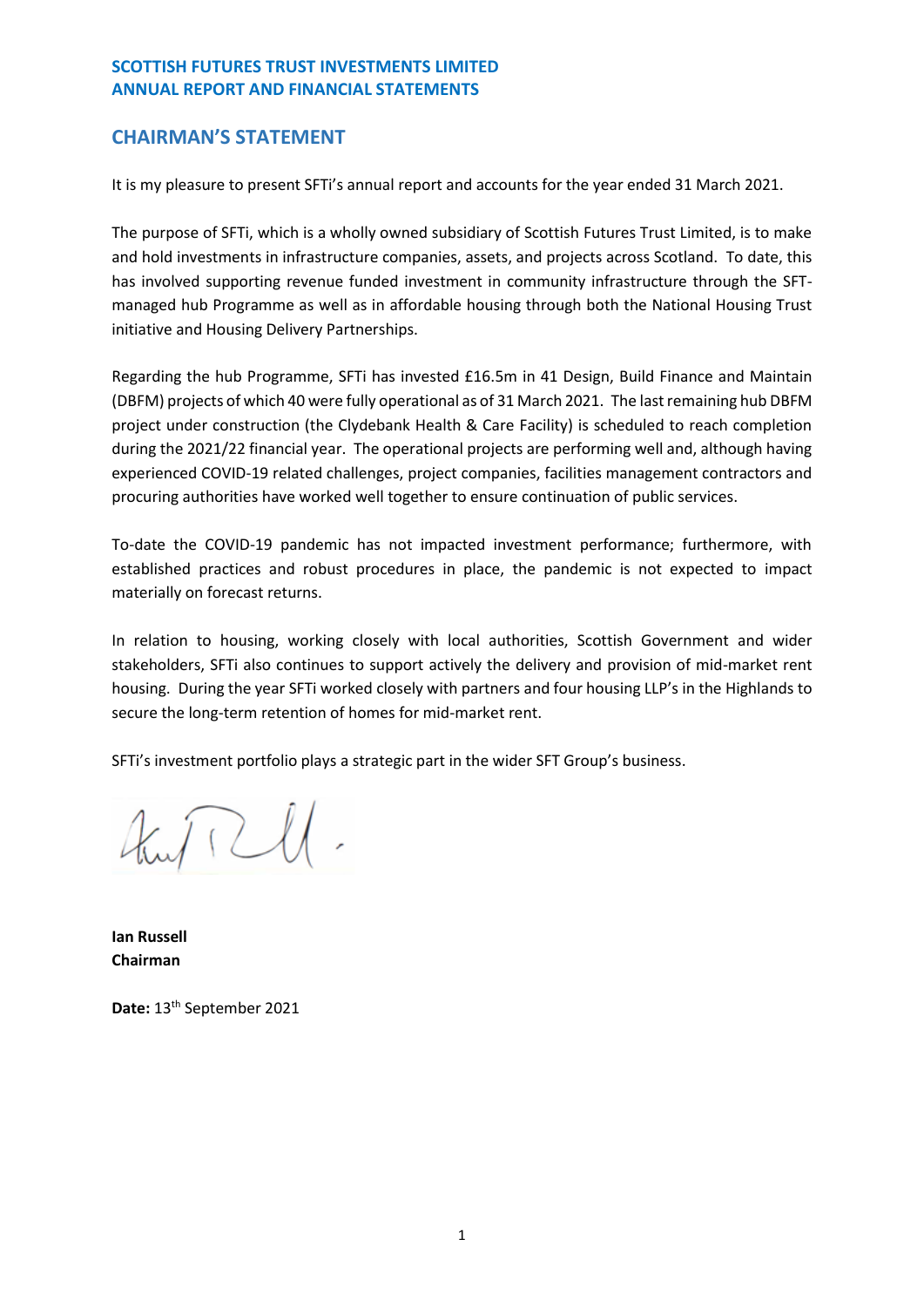# <span id="page-3-0"></span>**STRATEGIC REPORT**

The directors consider the Annual Report and Financial Statements taken as a whole, is fair, balanced and understandable and provides the information necessary to assess the Company's performance, business model and strategy.

## **Principal Activity**

SFTi is a wholly owned subsidiary of SFT and its sole activity is to act as an investment company. The Company has no employees or other operations. Investments made by SFTi are managed by its directors. SFT staff represent the directors on the boards of companies in which SFTi invests. SFTi pays SFT a management charge for providing this service.

## **Strategy**

SFTi's strategy is to invest in companies to support the development of infrastructure in Scotland. To date, this has been focused upon investing funds provided by the Scottish Government as subordinated debt into Design, Build, Finance and Maintain (DBFM) projects in the SFT managed hub programme. Returns from these investments deliver cash income to the SFT Group and these returns will be used to support the operations of the Group. SFTi also invests in LLPs to support the development of affordable and mid-market housing in Scotland.

## **Business Review**

As at 31 March 2021, SFTi has invested in the equity and sub-ordinated debt of 41 revenue-funded projects delivered by the Scotland-wide hub programme. These investments include equity whose fair value is £604k (2019/20: £525k) and sub-ordinated debt of £15.8m (2019/20: £15.9m). Of these investments, 40 relate to operational projects now earning investment income with 1 project in the course of construction as at 31 March 2021. Investment income comprises both interest due on subordinated debt provided to projects and dividend returns received on equity investments. The latter fluctuates year on year depending on the availability of cash to pay dividends once project costs and financial covenants have been met. Further details on amounts received are provided within Note 5.

Equity investments are held at fair value based upon the forecast dividend returns. As at 31 March 2021 their estimated fair value was £604k compared to £525k as at 31 March 2020. The variation in fair value of £79k (19/20; £162k) reflects the aggregate impact of: project dividends received in the year which decreased the fair value by £32k; movements in the dividends forecast by projects which resulted in a net increase of £71k in the fair value, the impact on dividends of tax rate changes creating a decrease of £22k and the effect of discounting where SFTi is, in general, one year closer to receiving dividend income which increased the fair value by £62k.

In addition to hub projects, SFTi also invests in Limited Liability Partnerships (LLPs) under the Housing Delivery Partnership programme, which aims to increase the supply of affordable housing in conjunction with Local Authority partners. SFTi also remains invested in the National Housing Trust programme, with 22 operational LLPs in place across the country with an equity valuation of £22.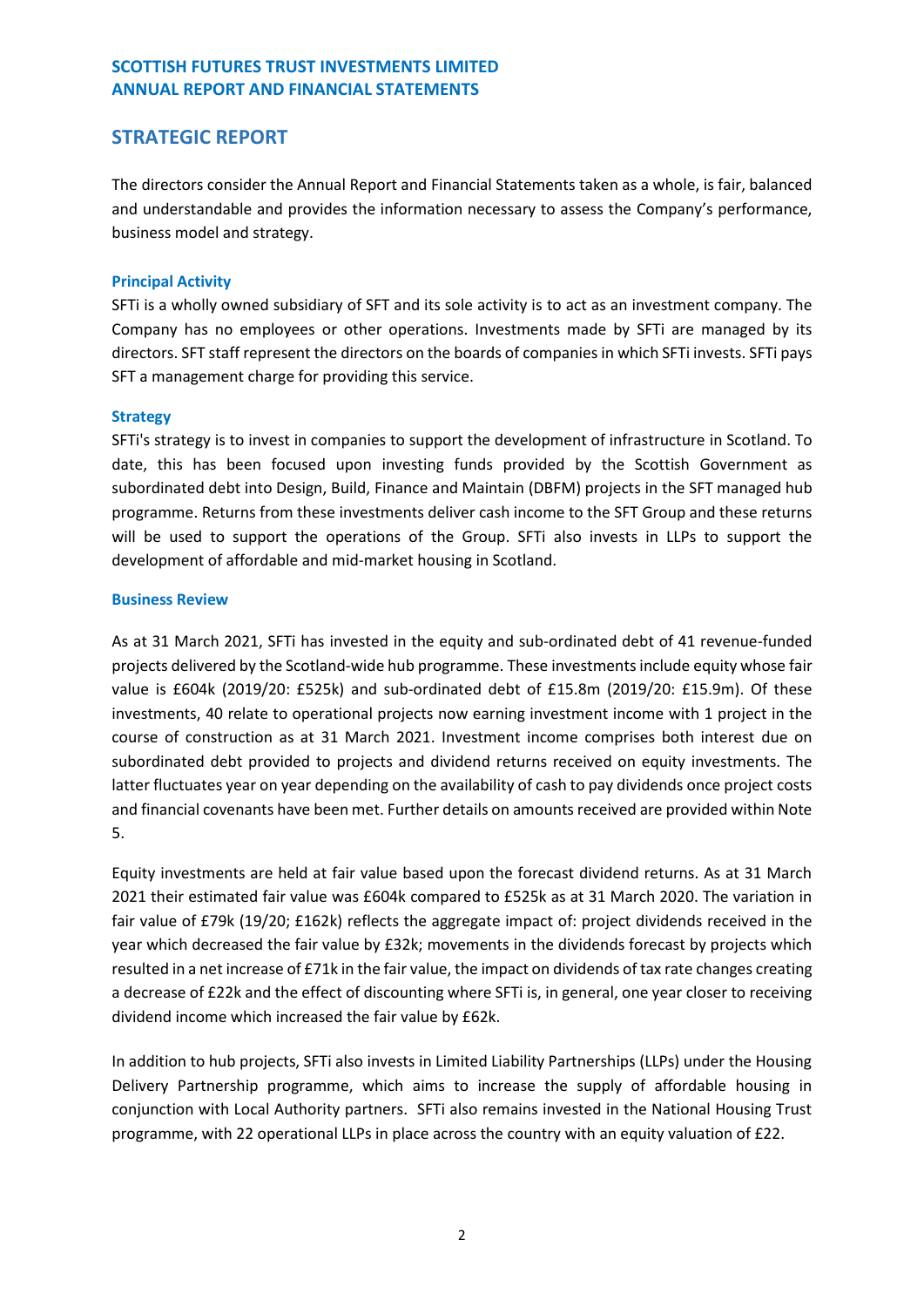# **STRATEGIC REPORT (continued)**

## **Business Review (continued)**

## **Risks and Mitigation**

The most significant risk to the Company is investment performance. For financial year 2020/21, the greatest risk to investment performance was COVID-19. During the year three projects suffered COVID-19 related delays to construction completion. With the exception of Clydebank Health and Care Facility (part of the Greenock, Stobhill and Clydebank project bundle) all project facilities reached completion during the financial year. The Clydebank facility is due to reach completion during financial year 2021/22.

For projects in operations, the provision of maintenance and facilities management services has continued throughout the pandemic. The Board has however considered the potential long-term impact that COVID-19 could have on the project companies and investment performance. Given the project companies' sole customers are public sector bodies backed by the Scottish Government, and service performance across the portfolio has been strong throughout the pandemic, the Board considers the risk of a material impact on investment performance to be low. The directors have committed to carrying out regular reviews of the portfolio's performance to monitor the ongoing situation.

Other than Queensferry High School and the Inverurie Community Campus investments, no operational projects were in senior lender distribution lock-up at 31 March 2021. These projects were in lock-up due to funder requirement that the final phase of construction works (such as landscaping and car parking) are completed prior to the first distribution being permitted. In both cases the delays were caused by the COVID-19 pandemic. The Board do not anticipate any losses as payments are anticipated to be received in all cases and hence with the exception of minor re-profiling, investments are performing according to their base cases and making returns as anticipated.

Factors that may affect future dividend returns and valuation of equity are future tax charges: the Chancellor announced in the Budget on 3 March 2021, that there would be an increase in the rate of corporation tax for companies generating taxable profits of more than £250,000 (with marginal rates being applied at various profit bandings). This change becomes effective from 1 April 2023. Future tax assumptions for all project investments require to be agreed every 6 months with funders. The project companies are currently going through this process, and although the long-term impact on dividend returns and valuation of equity is not expected to be material, the likely impact will not be known until this validation process has been completed. The current valuation is based on an estimated impact.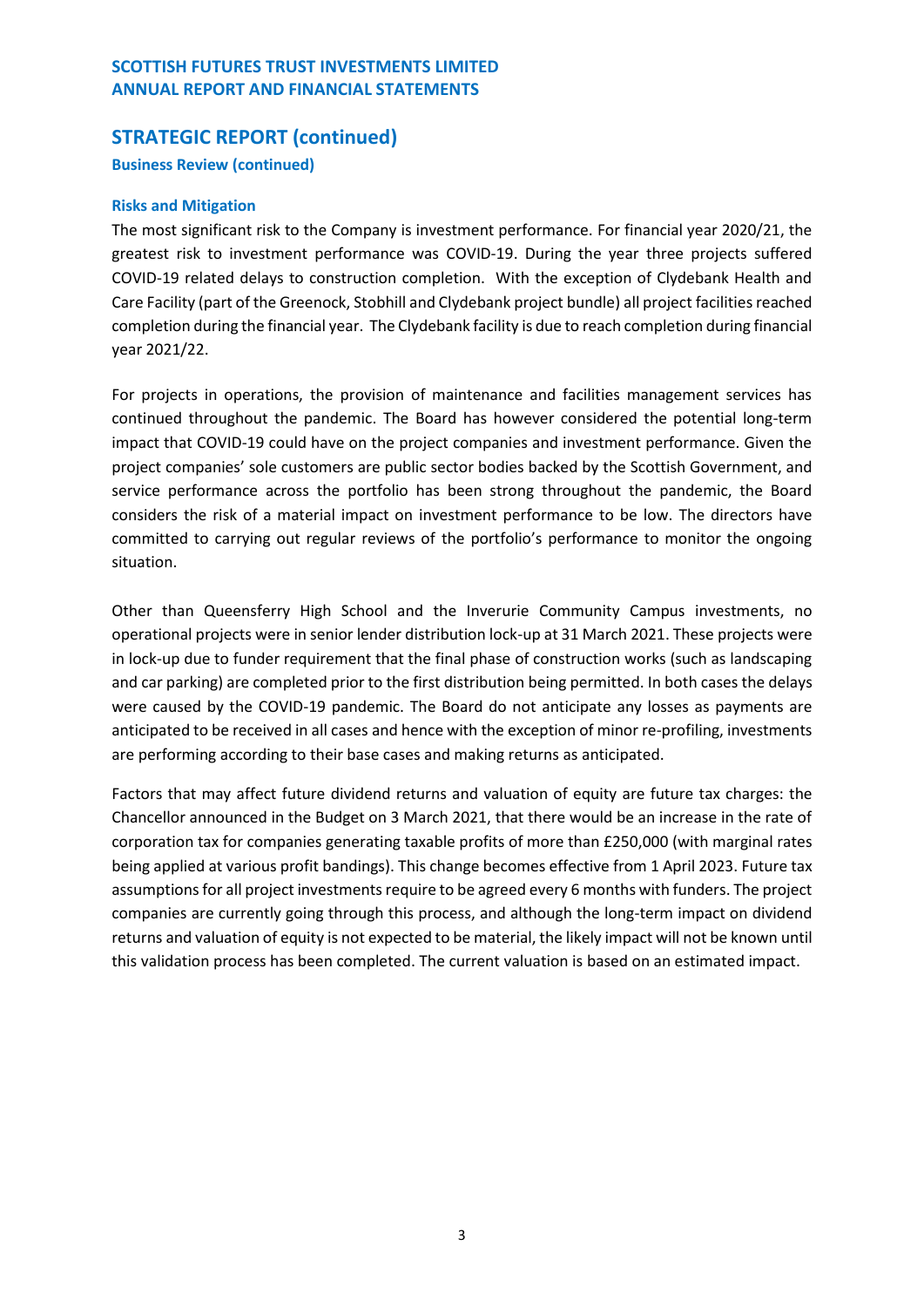# **STRATEGIC REPORT (continued)**

**Business Review (continued)**

## **Risks and Mitigation (continued)**

The investment risk is mitigated by:

• SFTi's representative on the Board of each territory hub Company, which gives clear visibility of investment pipeline and delivery capabilities;

• investing through a well understood and closely controlled Design, Build, Finance and Maintain contract structure, which passes significant risk to sub-contractors outwith the investment vehicle; and

• close operational management of investments by the relevant SFT staff member (and his alternates), who is a director of each hubCo and a director of the special purpose companies established to deliver each project.

# **Risk Management and Internal Control**

The directors monitor SFTi's risk management and internal control systems as detailed within the Statement of Internal Control.

# **Financial Results**

Investment returns received in the year, including a small amount of bank interest and hub director fees, totalled £1,847,485 (2019/20: £1,852,314) and grant income of £nil (2019/20: £1). After costs of £578,554 (2019/20: £644,992) there was a profit before tax of £1,268,931 (2019/20: £1,207,323). A tax charge of £234,874 (2019/20: £202,040) was incurred in respect of the profit generated. Included in the costs is a £nil (2019/2020: £36,000) expected credit loss provision [in relation to the working capital loan provided to hub West Scotland Limited due to the potential for the company not to be able to repay the loan in full when it falls due if its unsecured pipeline of work is not delivered according to its base-case.]

The profit after tax was £1,034,057 (2019/20: £1,005,283). SFTi now generates a healthy return from its investment portfolio. Part of these profits is now transferred over to SFT via a dividend with these funds used by SFT to help fund its activities. In the current year, a dividend of £770K (19/20: £872k) was distributed by SFTi to SFT. This reduces the level of funding required from Scottish Government as the SFT group now self-funds part of its operations.

Following the implementation of IFRS 9, equity investments in hub SPVs are held at fair value based on the discounted future returns. At 31 March 2021 these were valued at £603,833 (2020: £524,785) an increase in value of £79,048.

In 2020/21 SFTi invested £nil (2019/20: £152,600) in the sub-ordinated debt of Hub West. No further investments have been made in hub DBFM projects following the announcement, in May 2019 in the Scottish Government's Medium-Term Financial Strategy that there would be no new hub DBFM projects.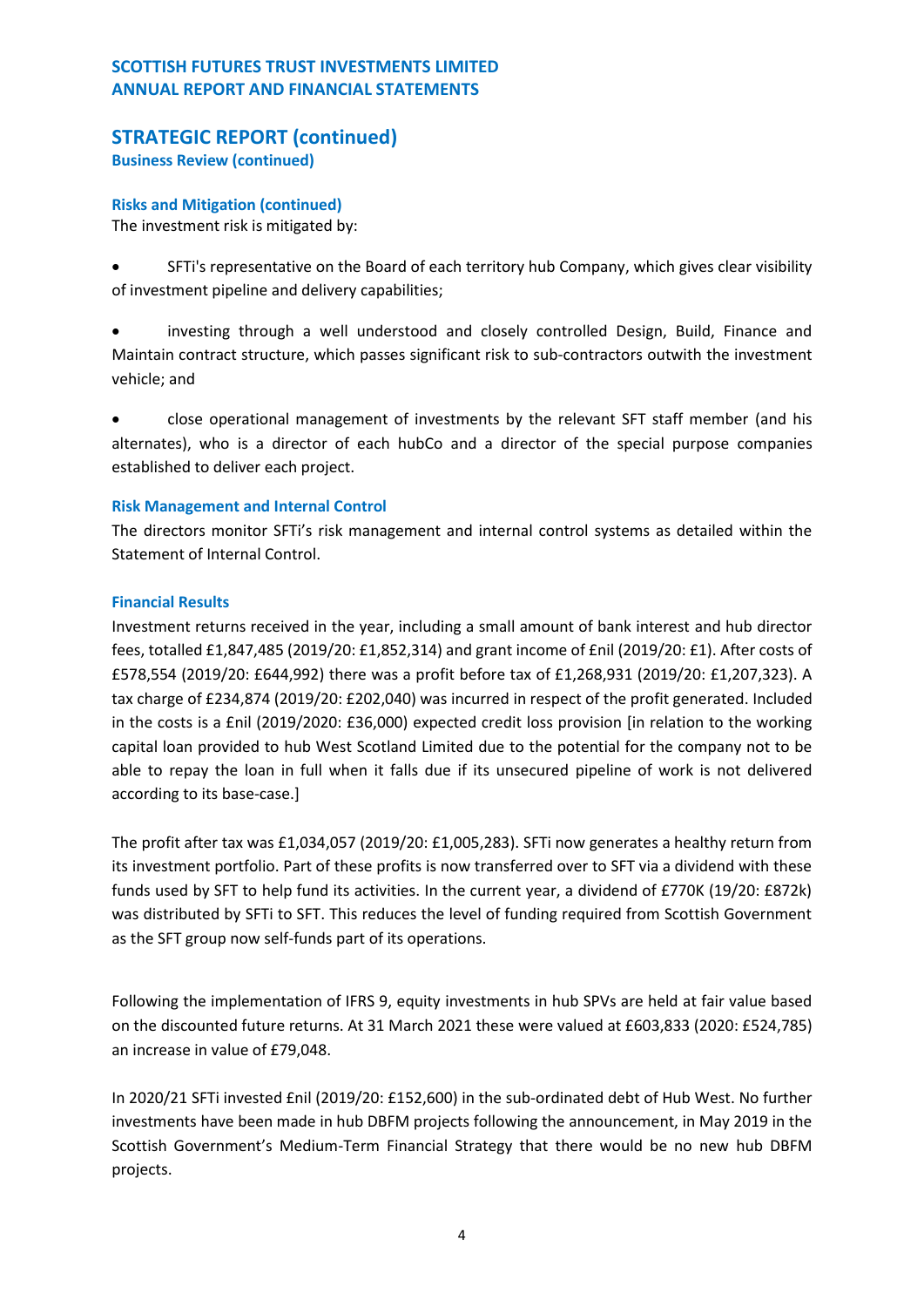# **STRATEGIC REPORT (continued) Business Review (continued)**

## **Financial Results (continued)**

The forty one investments made to date in DBFM projects are performing satisfactorily, except Queensferry High School and Inverurie Community Campus, which although operational had suffered covid related delays to completion of final phased works and were in funder lock-up (that is, the funders require this work to be completed before sub-ordinated debt and dividend payments can be made to the project sponsors including SFTi). The Board do not anticipate any losses as payments are anticipated to be received and hence, with the exception of minor re-profiling, investments are performing according to their base cases and making returns as anticipated. Thirty-four projects made capital repayments in the year which totalled £217,293 (2019/20: £628,328).

The NHT LLP investments and investments in hubCos are not anticipated to make material financial returns to the Company.

As an investment company SFTi does not maintain separate non-financial key performance indicators.

#### **Going Concern and viability statement**

The directors believe it is appropriate for the SFTi Financial Statements to adopt the going concern basis of accounting. This is based on the investments held and related income streams which are expected to generate income for a period in excess of 20 years. In addition, SFTi's parent company, SFT, has expressed its continued support.

As such the directors believe SFTi will be able to continue in operation and meet its liabilities taking account of its current position and principal risks and issues, as detailed above and within the Report of the Audit Committee.

#### **Future Plans**

SFTi will continue to invest, as the opportunities arise, in SPV companies which support the development of infrastructure in areas such as housing, schools and other community or economic infrastructure projects. It is anticipated that no further investments will be made in hub DBFM projects as this programme draws to a close.

The Strategic Report is approved by the Board of Directors and signed on its behalf by:

Pt Reda

**Peter Reekie Executive Director**

Date: 13<sup>th</sup> September 2021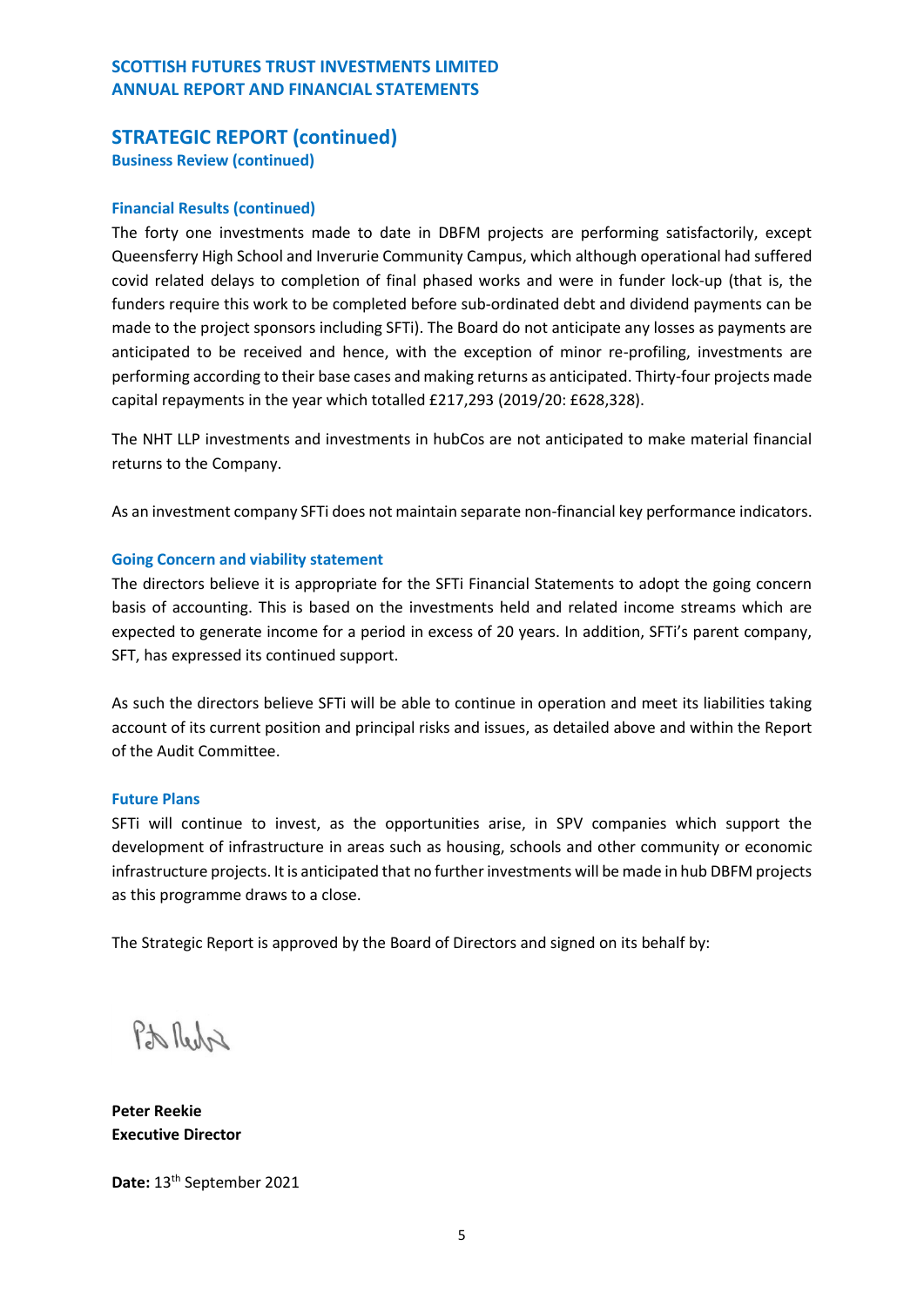# <span id="page-7-0"></span>**DIRECTORS' REPORT**

## **Directors**

The business review of the Company is included in the Strategic Report in accordance with the Companies Act 2006 s.414 (C11). The directors who held office during the year and up to the signing of these financial statements are as follows:

| lan Russell          | Chairman                                   |
|----------------------|--------------------------------------------|
| Peter Reekie         | <b>Executive Director</b>                  |
| Vivienne Cockburn    | Executive Director (resigned 18 June 2021) |
| Ann Allen            | Non-Executive Director                     |
| Ann Faulds           | Non-Executive Director                     |
| <b>Bill Matthews</b> | Non-Executive Director                     |
| <b>Pauline Mills</b> | Non-Executive Director                     |
| Graham Watson        | Non-Executive Director                     |

The Company is wholly owned by Scottish Futures Trust Limited, a company wholly owned by the Scottish Ministers. Under section 251 of the Companies Act 2006, the Scottish Ministers are considered to be the Shadow Director of the Company.

# **STATEMENT OF DIRECTORS' RESPONSIBILITIES IN RESPECT OF THE ANNUAL REPORT AND FINANCIAL STATEMENTS**

The directors are responsible for preparing the Annual Report and the financial statements in accordance with applicable law and regulations.

Company law requires the directors to prepare financial statements for each financial year. Under that law they have elected to prepare the Company's financial statements in accordance with International Financial Reporting Standards (IFRS's) and International Financial Reporting Interpretations Committee (IFRIC) interpretations endorsed by the European Union. For the financial year ended 31 March 2022, the Company will prepare its financial statements in accordance with IFRS as adopted by the UK.

The Company's financial statements are required by law to give a true and fair view of the state of affairs of the Company and of the profit or loss for that year.

In preparing these financial statements, the directors are required to:

- select suitable accounting policies and then apply them consistently;
- make judgements and estimates that are reasonable and prudent; and
- prepare the financial statements on the going concern basis unless it is inappropriate to presume that the Company will continue in business.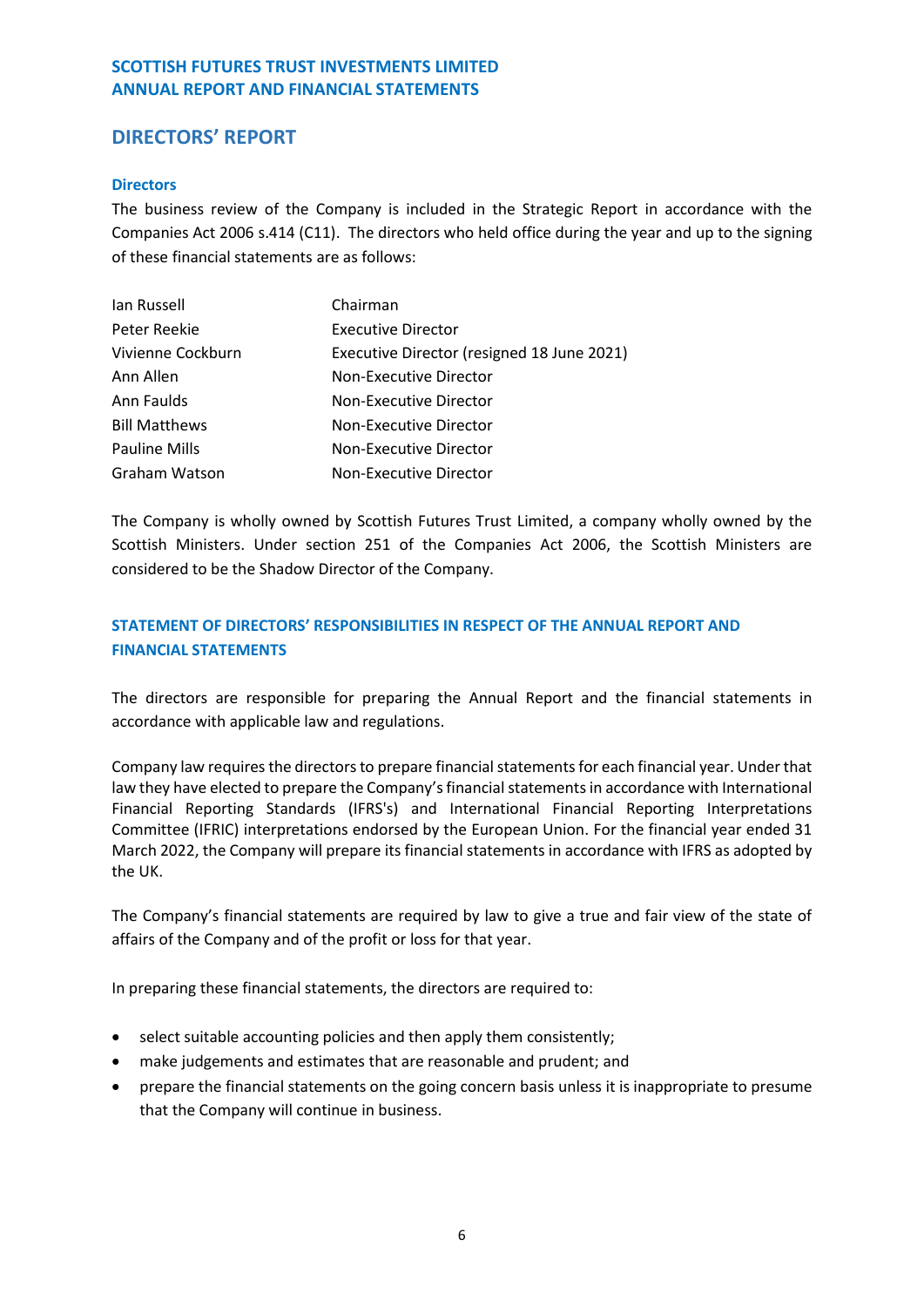# **DIRECTORS' REPORT (continued)**

# **STATEMENT OF DIRECTORS' RESPONSIBILITIES IN RESPECT OF THE ANNUAL REPORT AND FINANCIAL STATEMENTS (continued)**

The directors are responsible for keeping adequate accounting records that disclose with reasonable accuracy at any time the financial position of the Company and enable them to ensure that its financial statements comply with the Companies Act 2006. They have general responsibility for taking such steps as are reasonably open to them to safeguard the assets of the Company and to prevent and detect fraud and other irregularities.

The directors have decided to prepare voluntarily, a Report on Corporate Governance as if the Company were required to comply with the Listing Rules of the Financial Conduct Authority in relation to those matters.

The directors are responsible for the maintenance and integrity of the corporate and financial information included on the Company's website. Legislation in the UK governing the preparation and dissemination of financial statements may differ from legislation in other jurisdictions.

## **Disclosure of Information to the Auditor**

The directors who held office at the date of approval of this Directors' Report confirm that, so far as they are aware, there is no relevant audit information of which the auditor is unaware and each director has taken all the steps that they ought reasonably to have taken as a director to make themselves aware of any relevant audit information and to establish that the Company's auditor is aware of that information.

## **Auditor and AGM**

In June 2020, Azets Audit Services were appointed for a further 2 years (after the completion of an initial 3 year contract), to carry out the 2021 and 2022 external audits.

The Company has elected to dispense with the holding of the AGM, the laying of financial statements in a general meeting and the annual appointment of the auditor as meetings between the sole shareholder, Scottish Futures Trust and its sole shareholder the Scottish Government occur on a regular basis.

On behalf of the Board:

ProlledA

**Peter Reekie Executive Director**

Date: 13<sup>th</sup> September 2021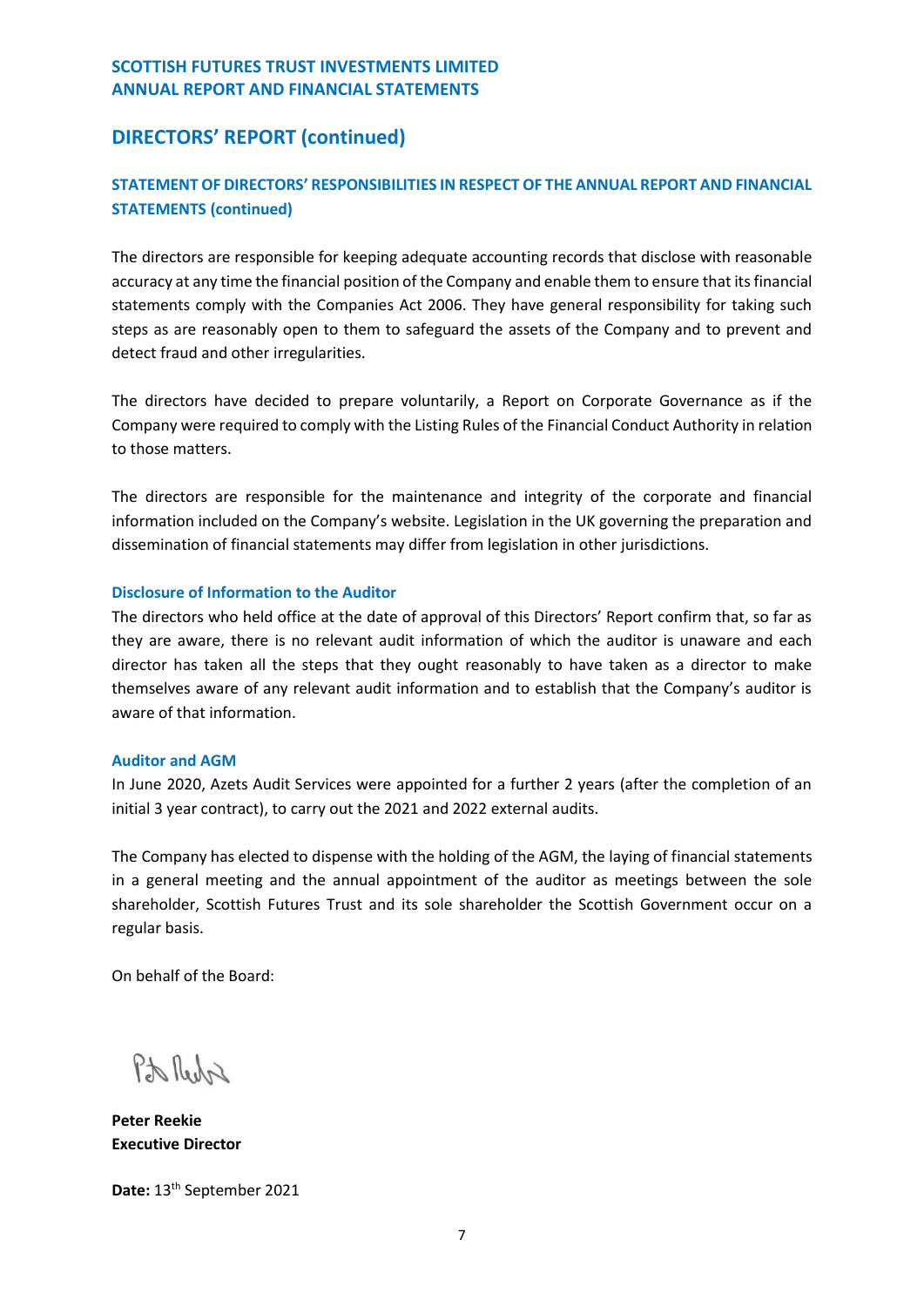# <span id="page-9-0"></span>**REPORT ON CORPORATE GOVERNANCE**

The Company is committed to high standards of corporate governance, business integrity and professionalism in all its activities.

Throughout the accounting year ending 31 March 2021, the Company has complied with all the relevant provisions of the UK Corporate Governance Code issued by the Financial Reporting Council as best practice guidance, except as explained below, notwithstanding that the Company is not a listed company to which the provisions are directed. The following exceptions are noted:

- there is no Nominations Committee as non-executive Board appointments to SFTi reflect those of the parent company, SFT. The terms and conditions of appointment for both SFTi and SFT nonexecutive board appointments are determined by the Company's ultimate shareholder, the Scottish Ministers;
- directors are not subject to election or re-election at General Meetings as required by the Code. Non-executive directors are appointed to the Board by the Scottish Ministers - these appointments are made under a system regulated and monitored by the Commissioner for Ethical Standards in Public Life in Scotland, whose policies on term of office and diversity are available on their website;
- there is no Remuneration Committee as the Company has no direct employees;
- in view of the Group's responsibilities to take account of the provisions set out in the Management Statement and Financial Memorandum (MSFM) agreed with the Scottish Government, compliance is not appropriate with the provision in the UK Corporate Governance Code that performance-related elements of remuneration be transparent, stretching and rigorously applied. The SFT Board carries out the role of a Remuneration Committee as remuneration of nonexecutive directors is set by the Scottish Government;
- the Board has not identified a Senior Independent Director as the sole shareholder in SFT appoints and appraises the performance of the Chairman of SFTi, and the Chairman was independent on his appointment and has no financial interest in the performance of the Company; and
- the Board has requested the Group Audit Committee to regularly review the need for an internal audit function. At its June 2021 meeting the GAC agreed that it would continue with a programme of internal control reviews rather than a formal internal audit function. RSM were appointed in September 2020 to carry out the internal control reviews over the 3 year period 2020/21-2022/23. Prior to this, the internal audit division of Azets, SFT's external auditors, carried out this role.

## **Board of Directors**

The Board is the principal decision-making forum. It has overall responsibility for leading and controlling the Company and is accountable to the Company's ultimate shareholder, the Scottish Ministers, for financial and operational performance. The Board approves Company strategy, authorises key investment decisions and monitors performance.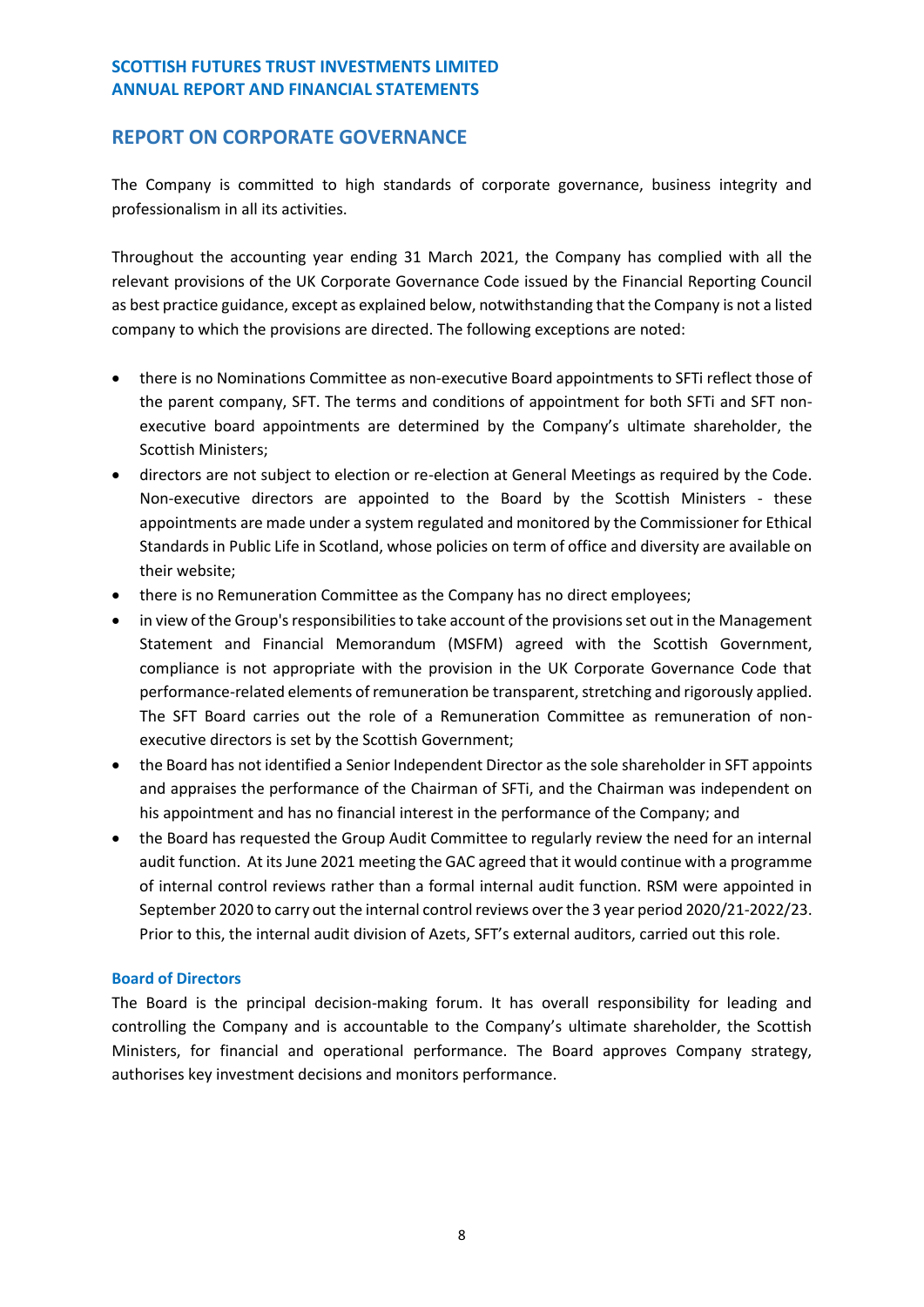# **REPORT ON CORPORATE GOVERNANCE (continued)**

## **Board of Directors (continued)**

The Board has adopted a formal schedule of matters, in accordance with those matters reserved by the Board of the Parent Company, SFT, which are specifically reserved for its decision, which is reviewed on an annual basis.

The roles of the Chairman and the Chief Executive are distinct and separate, with a clear division of responsibilities. The Chairman leads the Board and ensures the effective engagement and contribution of all the directors. The Chief Executive has responsibility for all operational business and acts in accordance with the authority delegated from the Board. Responsibility for the implementation of policy, strategy and operational management is delegated to the Chief Executive.

The Chairman's other significant commitments are: chairman of HICL Infrastructure plc and chairman of National Museums Scotland.

Board Meetings take place throughout each year as regularly as is required for the specific investment business that the Company undertakes. Board meetings are structured to allow open discussion and all directors participate in discussing the Company's strategic aims and performance and financial and risk management.

Three Board meetings were held during the year.

## **Board balance and independence**

As at 31 March 2021, the Board included six non-executive directors (including the Chairman). The Board considers that, based on the criteria set out in the provisions of the UK Corporate Governance Code, all non-executive directors (including the Chairman at the time of his appointment) are independent. The non-executive directors combine broad business and commercial experience gained in the private and public sectors with independent and objective judgement and constructively challenge and assist development of strategic matters.

The Board functions effectively and efficiently and is considered to be of an appropriate size in relation to the Company's level of business and associated responsibilities.

The Board aims to achieve a balance between non-executive and executive directors so as to promote clear and effective leadership and maintain the highest standards of integrity and professionalism across the Company's business activities.

## **Election of Directors**

The non-executive directors have been appointed by Scottish Ministers in accordance with the Office for the Commissioner for Ethical Standards in Public Life in Scotland's 2013 Code of Practice for Ministerial Appointments to Public Bodies in Scotland.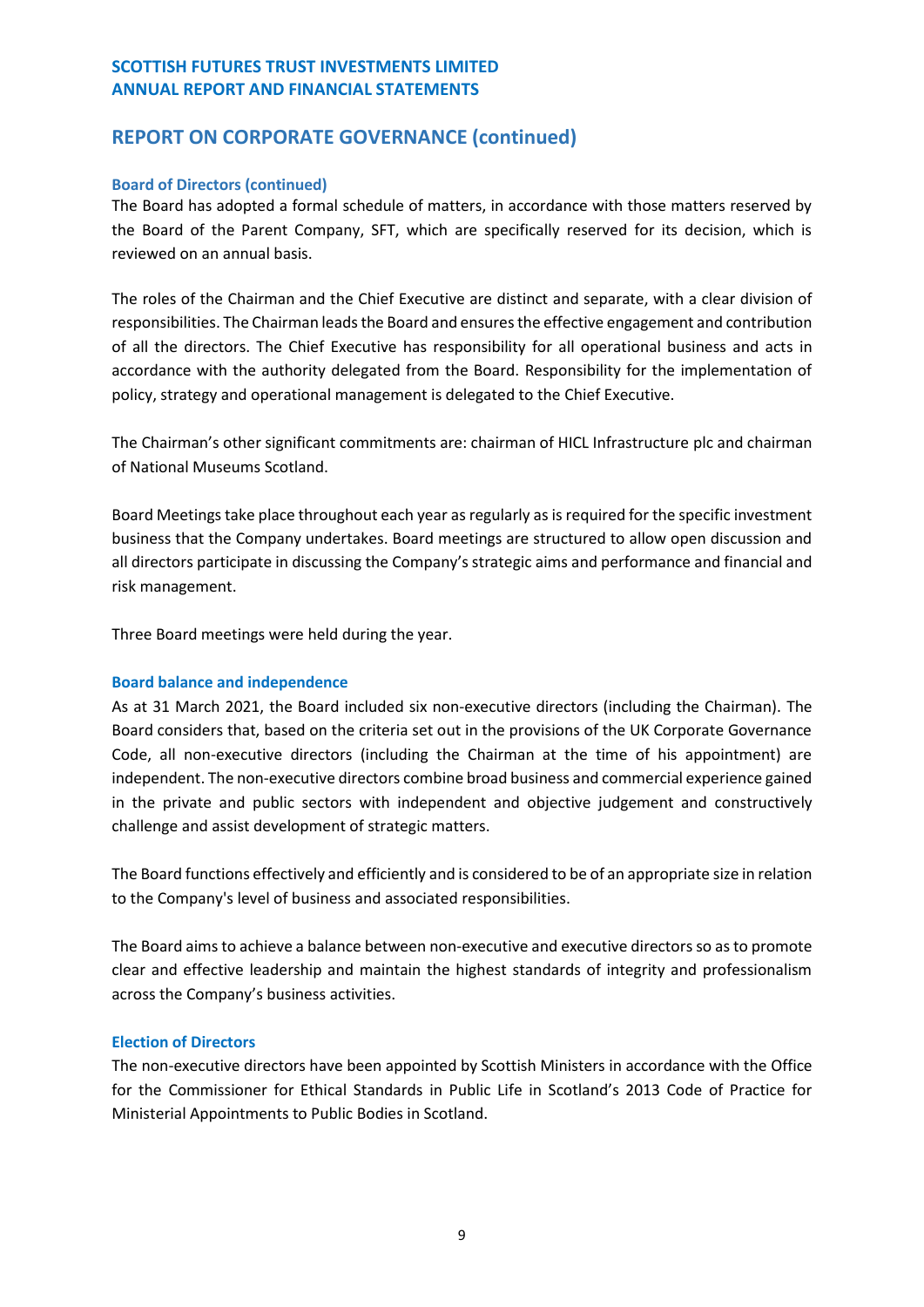# **REPORT ON CORPORATE GOVERNANCE (continued)**

## **Secretary and Meeting Minutes**

As permitted by the Companies Act 2006, the Board has dispensed with the appointment of a Company Secretary. The Chairman is responsible for advising the directors on all governance matters and for ensuring that Board procedures are followed. All directors are entitled to obtain independent professional advice at the Company's expense. Minutes of Board and the Group Audit Committee meetings are available on SFT's website following their approval.

## **Performance Evaluation**

The performance of non-executive directors is assessed by the Chairman and the performance of executive directors is assessed by the Chairman and the non-executive directors. The Chairman's performance is assessed by the Scottish Government.

## **Board Committees**

Due to the restricted nature of its business, the Company Board does not have an extensive committee structure. There is a Group Audit Committee whose membership is determined by the Parent company.

## **Attendance at Board and Committee Meetings**

Attendance by Board Members at Board and Committee meetings held during the year was as follows:

|                           | <b>SFTi</b><br><b>Board</b> | Group<br>Audit<br>Committee |
|---------------------------|-----------------------------|-----------------------------|
| <b>Number of meetings</b> | 3                           | 3                           |
| Ian Russell               | 3                           | N/A                         |
| Ann Faulds                | 3                           | 3                           |
| Graham Watson             | $\mathfrak{p}$              | 3                           |
| <b>Bill Matthews</b>      | 3                           | 3                           |
| Ann Allen                 | 3                           | 3                           |
| <b>Pauline Mills</b>      | $\mathfrak{p}$              | 3                           |
| Peter Reekie              | 3                           | $3*$                        |
| Vivienne Cockburn         | 3                           | N/A                         |

\*In attendance, not member of the Committee

## **Relations with Ultimate Shareholder**

As disclosed in the Directors' Report, the Company's ultimate shareholder, the Scottish Ministers, is considered to be the Shadow Director of the Company. The Chairman, on behalf of the directors has met with Scottish Ministers and officials regularly during the year and post year end to understand their views and has reported these to the Board.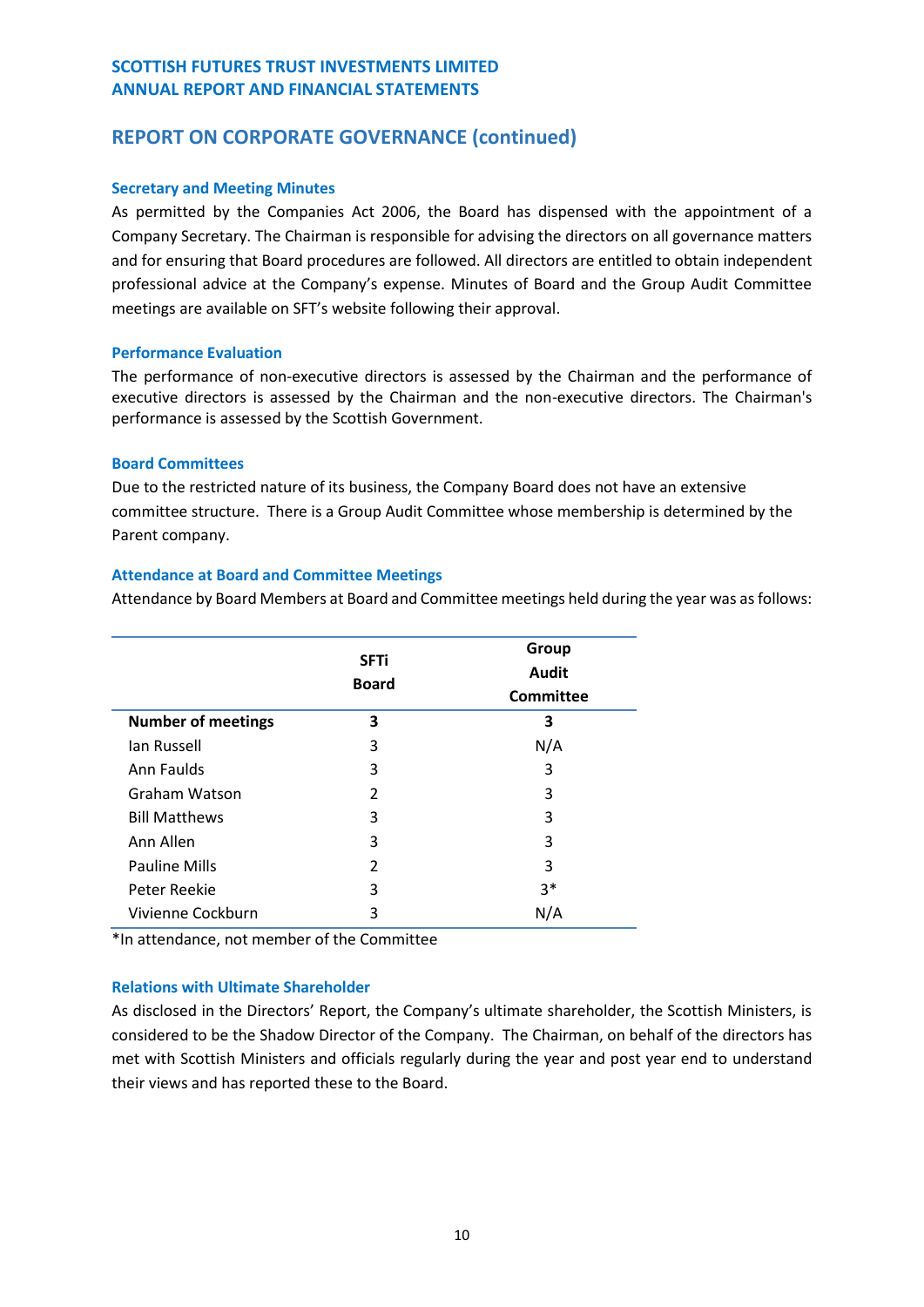# **REPORT ON CORPORATE GOVERNANCE (continued)**

On behalf of the Board:

Pto Reda

**Peter Reekie Executive Director**

Date: 13<sup>th</sup> September 2021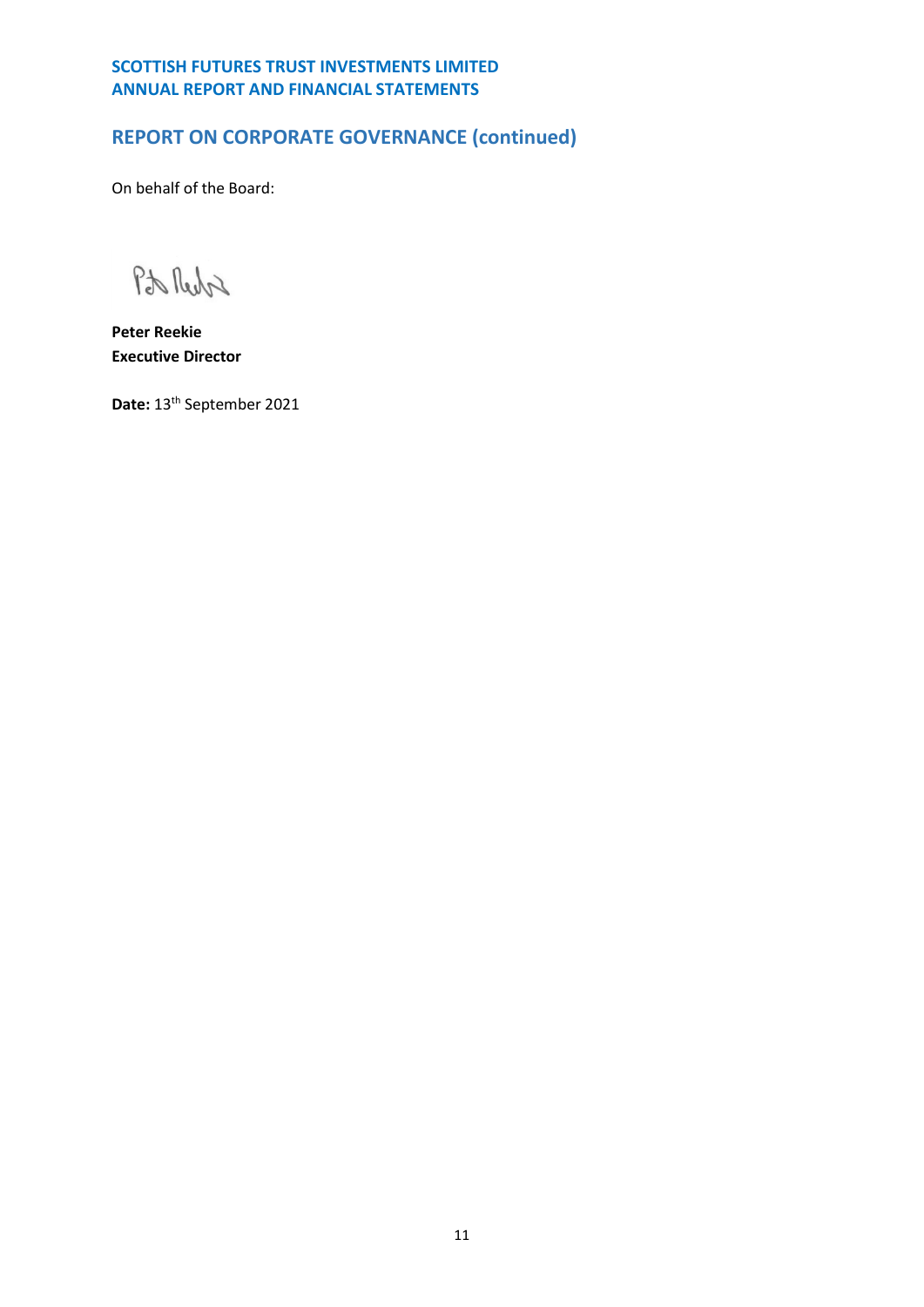# <span id="page-13-0"></span>**STATEMENT ON INTERNAL CONTROL**

The key elements of the system of internal control are as follows:

#### **Control Structure**

SFTi has in place the same internal control system as SFT supplemented by the SFTi Investment Management Policy which was introduced in 2020/21. Given the nature and size of the Company, SFTi's control structure is the responsibility of the directors and there is no current need for a separate internal audit function, although this will be kept under review. The organisation has clear lines of responsibility and effective communication channels which ensures that best practice in managing risks and controls is consistently applied. In addition, the Company's external auditor presents reports to the Audit Committee which include any significant internal control matters which they have identified.

## **Identification and Monitoring of Business Risks**

The Company has adopted a risk-based approach to internal control by evaluating the probability and impact of risks and putting in place appropriate levels of control to mitigate each risk. Procedures include an ongoing process of identifying, evaluating and managing key risks and, where appropriate, enhancing the systems which manage these risks. A formal risk register is kept and regularly reviewed by the Leadership Team, the Group Audit Committee and ultimately the Board.

In addition, the Board has developed a formal Risk Policy which describes the SFT Group's risk appetite and the formal responsibilities across the organisation for risk management. It also describes how workstream level risks should be managed and, if appropriate, escalated to the leadership team for possible inclusion in the corporate risk register

## **Corporate Information Systems**

The Company operates a budgeting and financial reporting system appropriate to its business as an investment vehicle. Standard financial control procedures are in place which provide assurance on the integrity of the Company's finances.

## **Effectiveness of Internal Controls**

The directors are responsible for reviewing the effectiveness of the Company's system of internal control, including internal financial control, which is designed to provide reasonable, but not absolute assurance regarding the safeguarding of assets against unauthorised use or disposition and the maintenance of proper accounting records and the reliability of financial information used within the business or for publication. The directors do this through a range of internal control reviews conducted by RSM. In 2020/21, this included a review of Remote Working with no significant issues noted. These controls are designed to manage rather than eliminate the risk of failure to achieve business objectives due to circumstances which may reasonably be foreseen and can only provide reasonable and not absolute assurance against material misstatement or loss.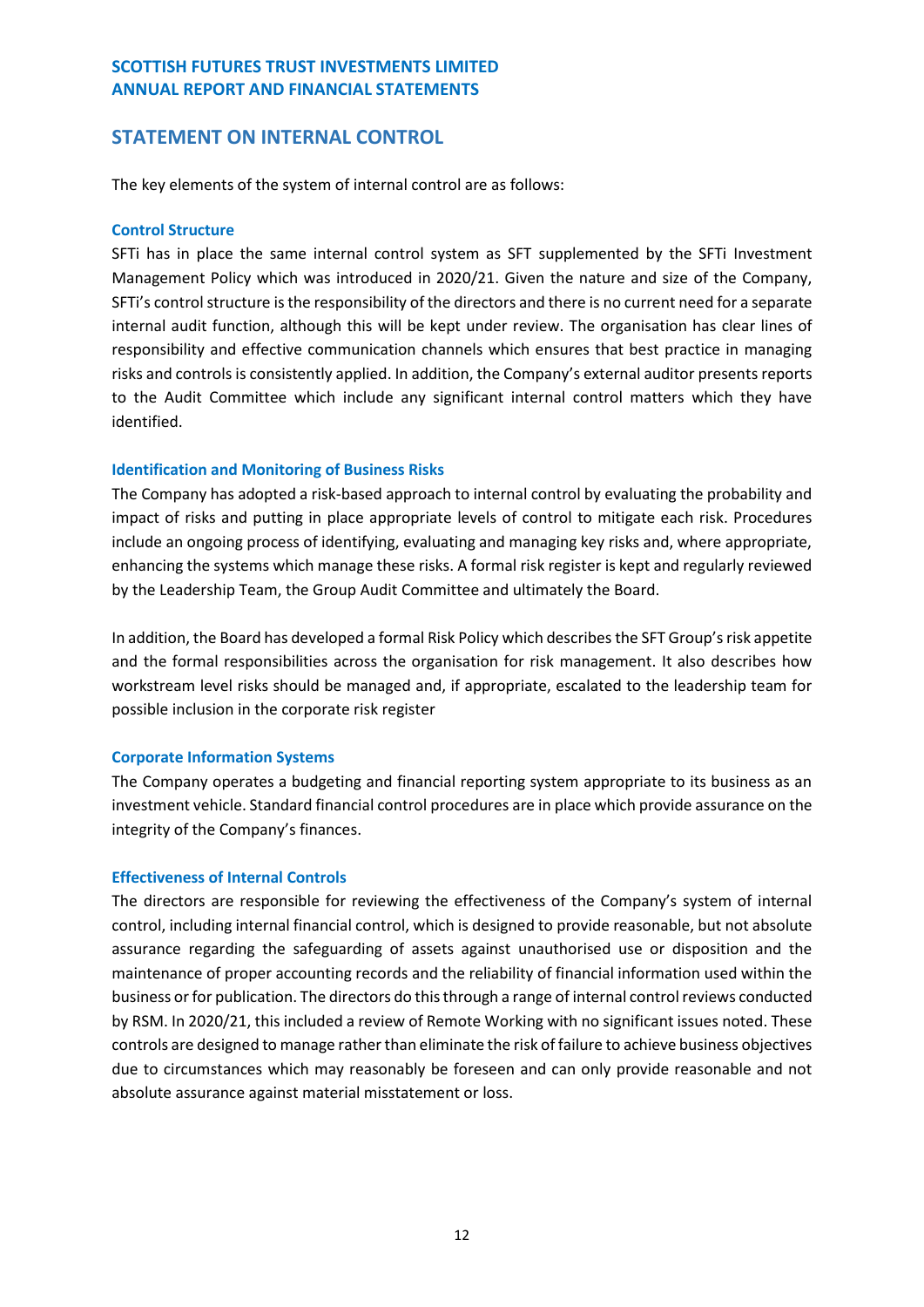# **STATEMENT ON INTERNAL CONTROL (continued)**

On behalf of the Board:

Pto Reda

**Peter Reekie Executive Director**

Date: 13<sup>th</sup> September 2021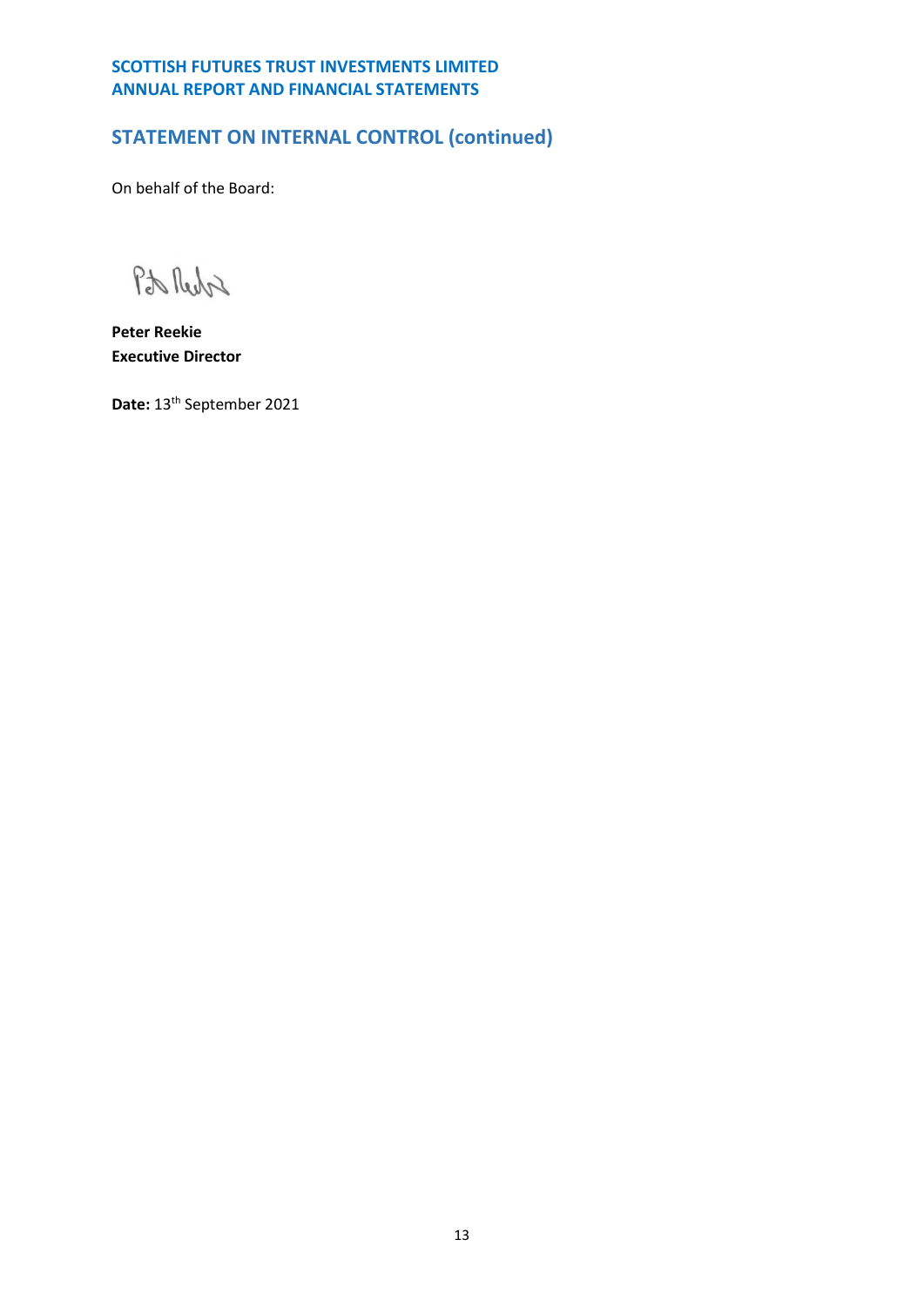# <span id="page-15-0"></span>**REPORT ON DIRECTORS' REMUNERATION**

Details of directors' remuneration are as follows:

## **Directors' Remuneration**

None of the directors receive remuneration for their service to SFTi. Directors are remunerated through SFTi's parent company, SFT.

On behalf of the Board:

Pto Reda

**Peter Reekie Executive Director**

Date: 13<sup>th</sup> September 2021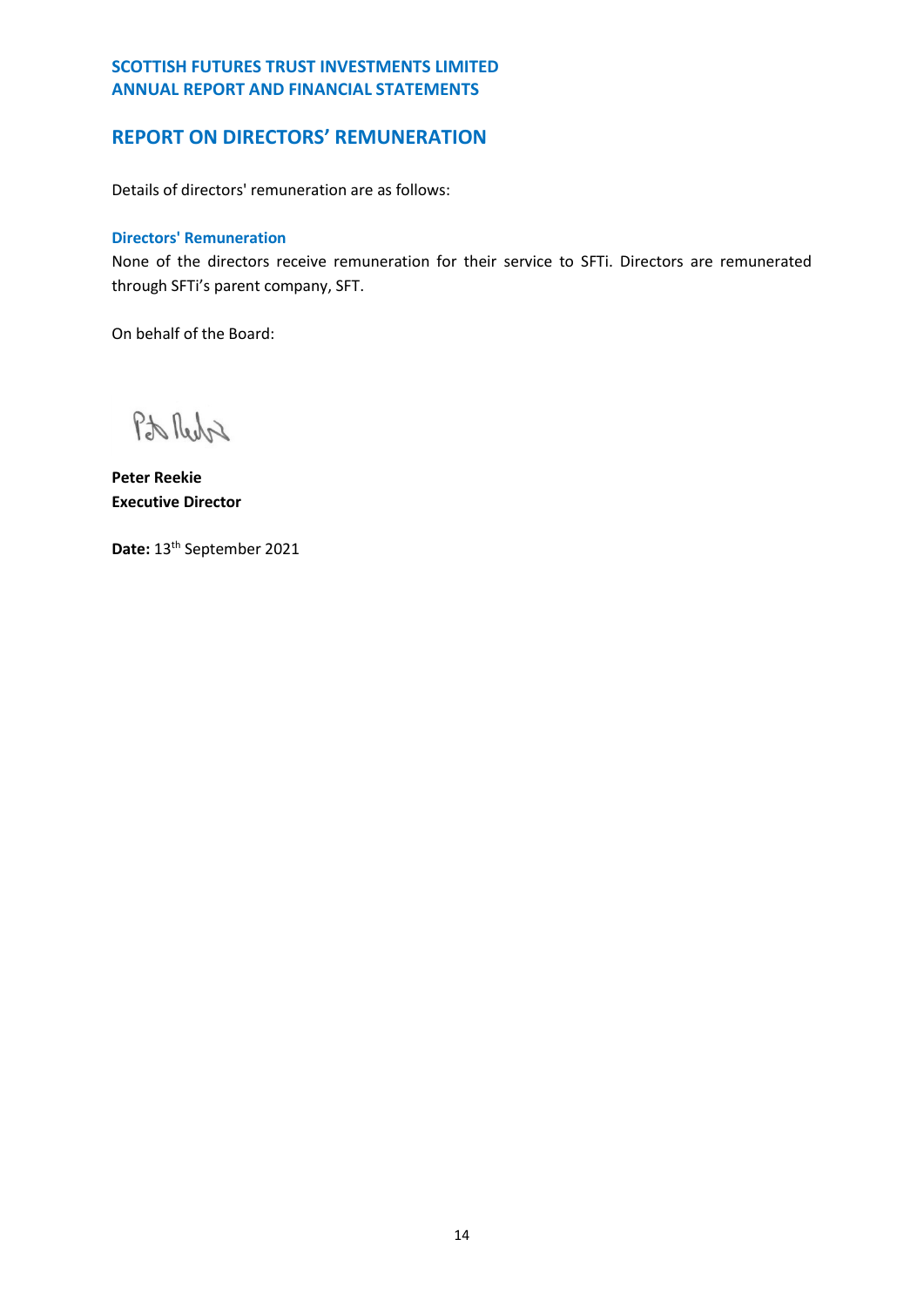# <span id="page-16-0"></span>**REPORT OF THE GROUP AUDIT COMMITTEE**

## **Role and Responsibilities**

The Group Audit Committee is responsible for assisting the Board in discharging its responsibilities in relation to the financial affairs of the Group, the arrangements for accounting, financial reporting and regulatory compliance, the standards and effectiveness of internal control, the arrangements for identifying, evaluating and managing the significant risks faced by the Group and the arrangements for external audit. The Group Audit Committee meets regularly throughout the accounting year and, in addition, it meets the external auditor privately.

## **Composition**

Members of the Group Audit Committee during the financial year were:

- Graham Watson is a Chartered Accountant and experienced investment banker bringing extensive strategic leadership and financial expertise to the board. Graham was appointed chair of the Group Audit Committee from 1 September 2017.
- Ann Allen MBE is a chartered surveyor with over 35 years' experience. She is CEO of the Chartered Institution of Civil Engineering Surveyors (CICES) and Chair of Architecture and Design Scotland.
- Ann Faulds was a partner in the law firm, CMS and has 30 years' experience in consenting processes for developments and infrastructure projects.
- Bill Matthews is a Chartered Engineer and has governance knowledge across a variety of policy areas and organisations. He was the founding Chair of hub West Scotland and has significant infrastructure development experience.
- Pauline Mills is a chartered town planner and member of the Royal Town Planning Institute. She is currently Land and Planning Director at Taylor Wimpey, responsible for managing the firm's land assets across the regional Board of which she is a member.

In the year ended 31 March 2021, there were three meetings of the Group Audit Committee.

The Board is satisfied that the Committee membership has relevant financial and business experience.

## **Responsibilities**

During the year the principal activities of the Group Audit Committee included:

• considering and recommending to the Board for approval the annual financial statements and reviewing the external auditor's report thereon;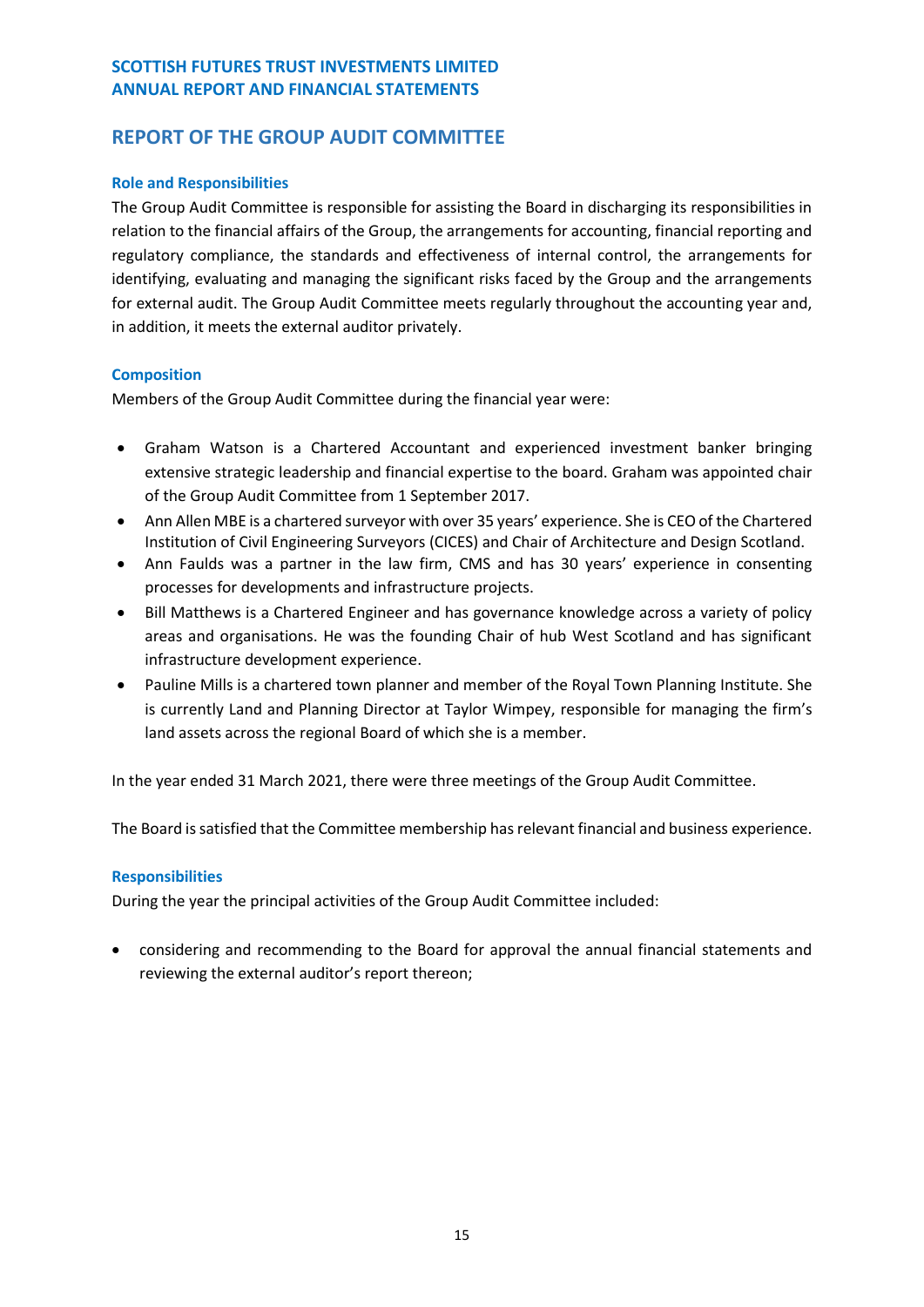# **REPORT OF THE GROUP AUDIT COMMITTEE (continued)**

**Responsibilities (continued)**

- reviewing the scope, execution, results, cost effectiveness, independence and objectivity of the external auditor;
- reviewing and monitoring the independence of the external auditor in relation to non-audit assignments, taking into account relevant ethical guidance;
- reviewing and approving the external auditor's plan for the financial year, with a focus on the identification of areas of audit risk, and consideration of the appropriateness of the level of audit materiality adopted;
- reviewing the efficiency of the external audit process and the quality and independence of the audit engagement partner;
- reviewing the appropriateness of the Company's accounting policies; and
- ensuring the adequacy of the Company's internal control systems and standards.

## **Auditor and Audit Tenure**

In June 2020, Azets Audit Services were appointed for a further 2 years (after the completion of an initial 3 year contract), to carry out the 2021 and 2022 external audits.

## **Safeguarding the Auditor's Objectivity and Independence**

The Group has a policy in place whereby their Auditor can provide non-audit services to a value not exceeding 50% of the agreed external audit fee if authorised by the SFT Director of Corporate Services & Investments The Group Audit Committee can authorise non-audit services up to 100% of the audit fee. The Auditor cannot provide non-audit services to a value exceeding 100% of the external audit fee. This ensures the auditor's objectivity and independence.

The only non-audit services provided to the Company by Azets Limited, a company in the same group as the Auditor were basic corporation tax compliance advice, ad-hoc VAT advice and iXBRL tagging of the financial statements for submission to HMRC. This work was performed by staff from Azets Holdings Limited, who had no involvement with the external audit, thus the objectivity and independence of the external auditor was not compromised. The audit and tax fees for SFTi were paid by SFT and recharged via the management charge.

## **Significant Issues Considered Regarding the Annual Report and the Financial Statements**

During the year, the Audit Committee considered the significant issues and areas of key audit risk in respect of the Annual Report and Financial Statements. The Audit Committee reviewed the external audit plan at an early stage and concluded that the appropriate areas of audit risk relevant to the Company had been identified and that suitable audit procedures had been put in place to obtain reasonable assurance that the financial statements as a whole would be free of material misstatements.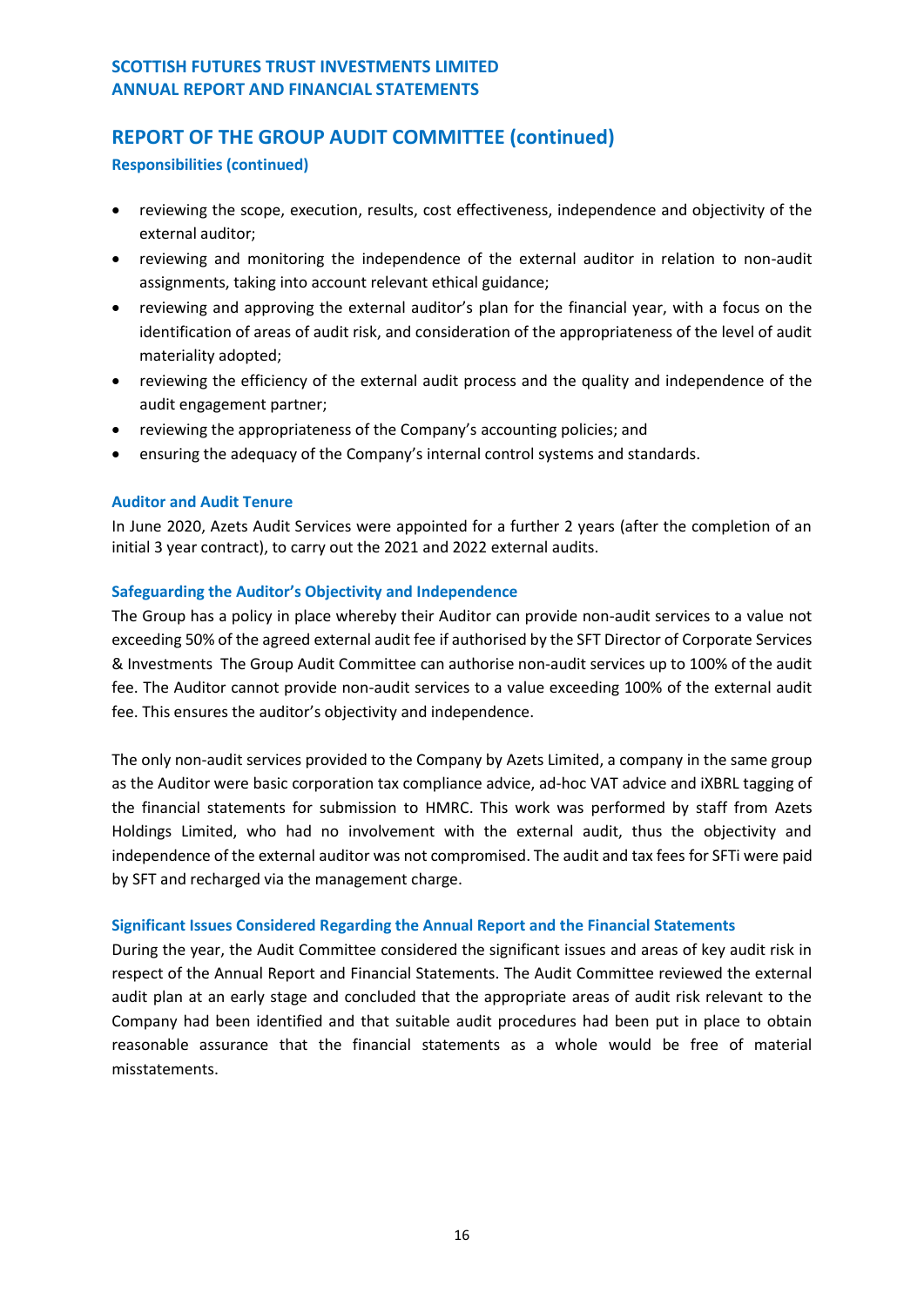# **REPORT OF THE GROUP AUDIT COMMITTEE (continued)**

| <b>Significant issue</b>                                                                                                                                                    | How the issue was addressed                                                                                                                                                                                                                                                                                                                                                                                                                                                                                                                                                                                                                                                                                                                                                                                                                                                          |
|-----------------------------------------------------------------------------------------------------------------------------------------------------------------------------|--------------------------------------------------------------------------------------------------------------------------------------------------------------------------------------------------------------------------------------------------------------------------------------------------------------------------------------------------------------------------------------------------------------------------------------------------------------------------------------------------------------------------------------------------------------------------------------------------------------------------------------------------------------------------------------------------------------------------------------------------------------------------------------------------------------------------------------------------------------------------------------|
| Income recognition                                                                                                                                                          | The Company's main source of income is the interest and dividends it receives<br>on the working capital loans and subordinated debt invested in the hub<br>Companies and the DBFM SPV companies.<br>The SFTi Board approved each investment made and reviews the performance<br>of each investment. In addition, at the year end, amounts due from<br>investments are confirmed directly with the companies in which the<br>investments have been made. This provides a completeness check of revenue<br>due.                                                                                                                                                                                                                                                                                                                                                                        |
| The incorrect accounting of<br>repayable grants from the Scottish<br>Government to SFT which were<br>then granted on to SFTi                                                | In previous years, SFT drew down repayable grants from the Scottish<br>Government which were then granted on to SFTi to make investments in the<br>subordinated debt and share capital of special purpose investment vehicles.<br>These are repaid to SFT, and hence to Scottish Government, when SFTi receives<br>a principal repayment from the SPVs who are delivering the projects The<br>repayment of principal which is related to the repayable grant is tracked<br>through the Portfolio Model which is update by SFTi and subject to internal<br>review and external review by an independent third party financial modeller.<br>Through the review of the management accounts and the statutory financial<br>statements, the Board ensure that all repayable grants due to be repaid to SFT<br>and onward to the Scottish Government are recorded and disclosed correctly. |
| The risk that investments are not<br>consolidated in SFT group<br>accounts when they should be.                                                                             | Through discussions with the auditor, the Audit Committee reviews the criteria<br>regarding consolidation and the relationship the Group has with the companies<br>the Group has invested in, in order to establish if consolidation is required.                                                                                                                                                                                                                                                                                                                                                                                                                                                                                                                                                                                                                                    |
| Risk of the recoverability of<br>investments in terms of<br>repayment of the working capital<br>loans, sub-ordinated debt loans<br>and interest and dividends<br>receivable | The SFTi Board reviews investment performance. SFTi also has board<br>representation on all hubcos and DBFM project companies. This provides<br>additional reassurance regarding the performance of hubcos to whom SFTi<br>provides working capital loans and their project companies to whom SFTi may<br>provide sub debt.                                                                                                                                                                                                                                                                                                                                                                                                                                                                                                                                                          |
| The risk that the fair value of<br>investments is over or under<br>stated in the financial statements                                                                       | The Company has adopted IFRS 9 Financial Instruments which requires the<br>equity investments, in companies delivering infrastructure as part of wider SFT<br>programmes, to be held at fair value. The fair value calculations are based on<br>the discounted value of future cashflows. The future cashflows are based on<br>operational models provided bi-annually by the companies in which SFTi holds<br>the equity. These companies have a SFT nominated Director on their Boards<br>who confirms the reasonableness of the operating models. The directors gain<br>reassurance that the fair value calculations are reasonable based on the above<br>controls.                                                                                                                                                                                                               |

On behalf of the Group Audit Committee:

 $\overline{\phantom{0}}$ 

**Graham Watson Chairman, Group Audit Committee**

Date: 13<sup>th</sup> September 2021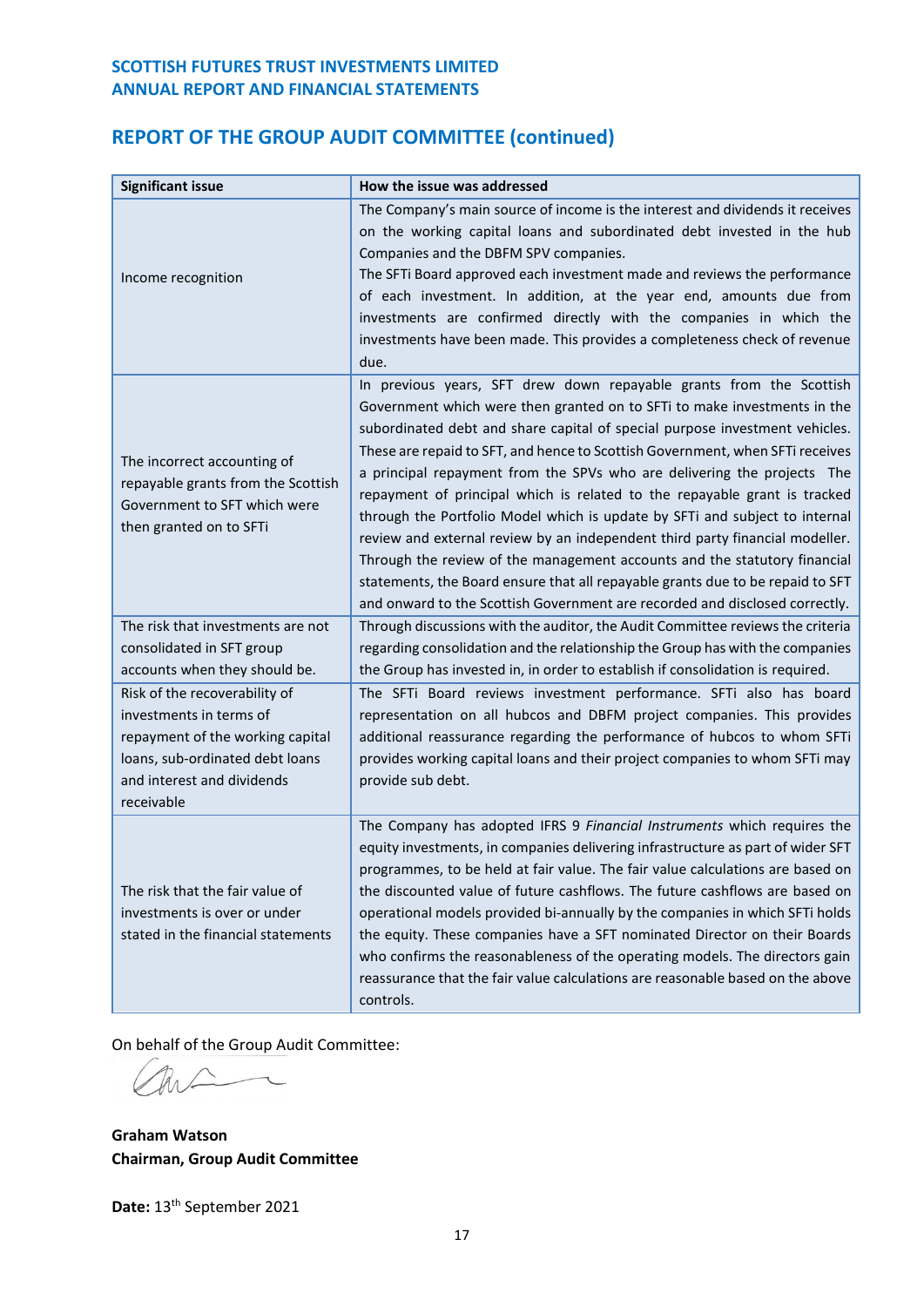## <span id="page-19-0"></span>**Opinion**

We have audited the financial statements of Scottish Futures Trust Investments Limited (the 'Company') for the year ended 31 March 2021 which comprise the Statement of Comprehensive Income, the Statement of Changes in Equity, the Statement of Financial Position, the Statement of Cash Flows and the notes to the financial statements including a summary of significant accounting policies. The financial reporting framework that has been applied in their preparation is applicable law and International Financial Reporting Standards (IFRSs) as adopted by the European Union.

In our opinion the financial statements:

- give a true and fair view of the state of the Company's affairs as at 31 March 2021 and of its profit for the year then ended;
- have been properly prepared in accordance with International Accounting Standards in conformity with the requirements of the Companies Act 2006 and International Financial Reporting Standards adopted in the European Union; and
- have been prepared in accordance with the requirements of the Companies Act 2006.

## **Basis for opinion**

We conducted our audit in accordance with International Standards on Auditing (UK) (ISAs (UK)) and applicable law. Our responsibilities under those standards are further described in the Auditor's responsibilities for the audit of the financial statements section of our report. We are independent of the Company in accordance with the ethical requirements that are relevant to our audit of the financial statements in the UK, including the FRC's Ethical Standard, and we have fulfilled our other ethical responsibilities in accordance with these requirements. We believe that the audit evidence we have obtained is sufficient and appropriate to provide a basis for our opinion.

## **Conclusions relating to going concern**

In auditing the financial statements, we have concluded that the director's use of the going concern basis of accounting in the preparation of the financial statements is appropriate. Our evaluation of the directors assessment of the Company's ability to continue to adopt the going concern basis of accounting included reviewing the financial position of the Company and the budgets prepared by management for 2021/22 as well as a discussion as to expectations for 2022/23 which are in line with the 2021/22 budget, alongside the investments held and cash reserves of the Company.

Based on the work we have performed, we have not identified any material uncertainties relating to events or conditions that, individually or collectively, may cast significant doubt on the Company's ability to continue as a going concern for a period of at least twelve months from when the financial statements are authorised for issue.

In relation to the Company's reporting on how they have applied the UK Corporate Governance Code, we have nothing material to add or draw attention to in relation to the directors' statement in the financial statements about whether the director's considered it appropriate to adopt the going concern basis of accounting.

Our responsibilities and the responsibilities of the directors with respect to going concern are described in the relevant sections of this report.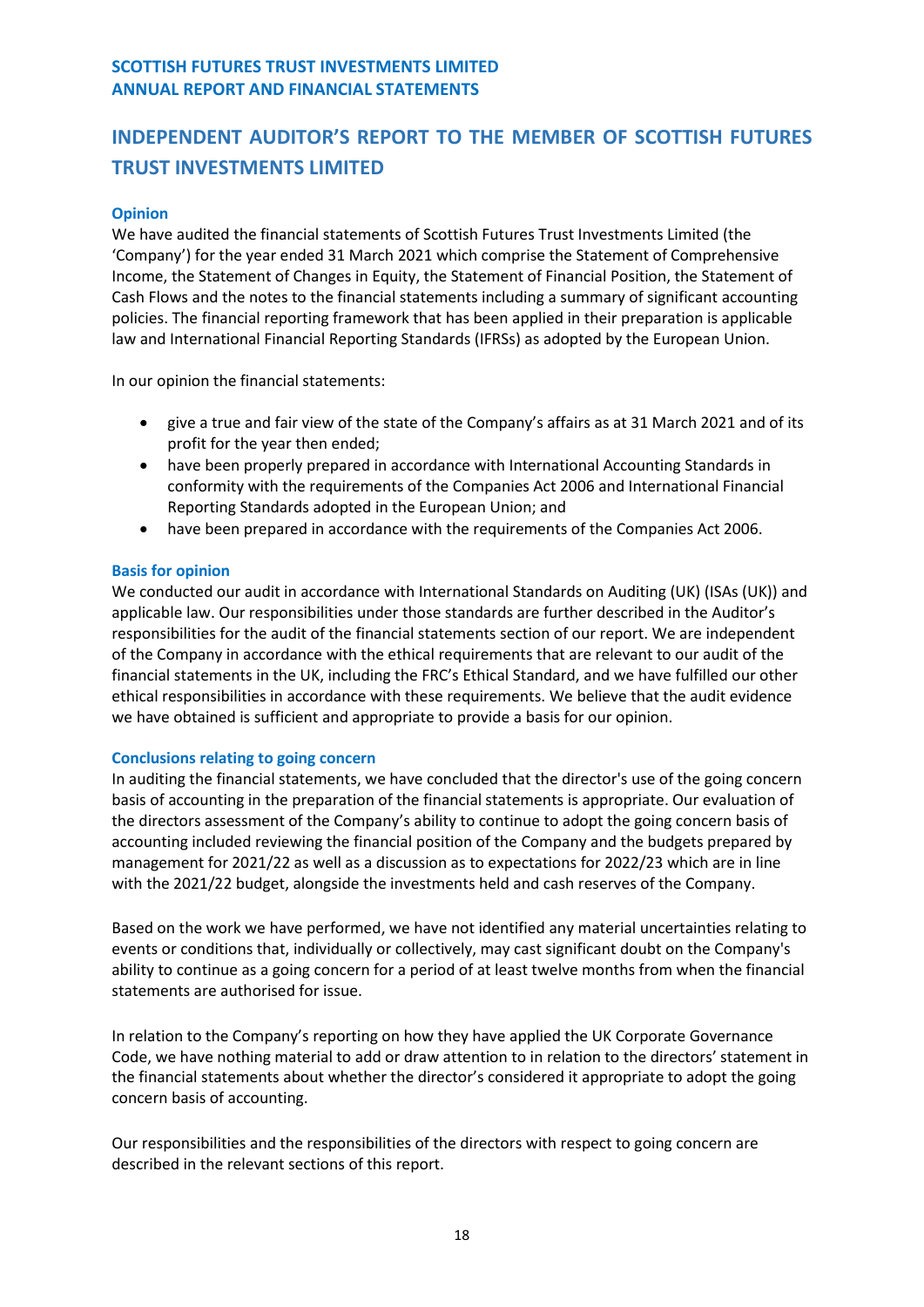## **Our approach to the audit**

Each of the key audit matters noted below were identified at the planning stage of the audit and as such procedures designed to mitigate the risk of material misstatement were selected at planning. In our audit, we tested and examined information using sampling and other audit techniques, to the extent we considered necessary to provide a reasonable basis for us to draw conclusions. We obtained evidence through performing a review of the significant accounting systems, substantive procedures and detailed analytical procedures.

## **Key audit matters**

Key audit matters are those matters that, in our professional judgment, were of most significance in our audit of the financial statements of the current period and include the most significant assessed risks of material misstatement (whether or not due to fraud) we identified, including those which had the greatest effect on: the overall audit strategy, the allocation of resources in the audit; and directing the efforts of the engagement team. These matters were addressed in the context of our audit of the financial statements as a whole, and in forming our opinion thereon, and we do not provide a separate opinion on these matters.

## **Income Recognition**

- **The risk:** There is a risk that income is misstated as a result of the accounting policies adopted or as a result of the Company recognising income transactions in such a way as to lead to a material misstatement in the reported income.
- **Our response:** The Company's main source of income in the year is interest and dividend income received in respect of investments, working capital loans and subordinated debt invested in the hub companies and the Design Build Finance Maintain (DBFM) Special Purpose Vehicle (SPV) companies and through reviewing the underlying agreements and the sums invested we confirmed the interest and dividend income recognised in the year was accurate.
- **Our findings:** From the work performed we gained assurance in respect of the recognition of income in the year.

## **Repayable grants from the Scottish Government to SFT which are then granted on to SFTi**

- **The risk:** There is a risk that repayable grants received by SFT from the Scottish Government which are then granted on to SFTi to fund the investment in sub-ordinated debt and the share capital of DBFM SPV companies are not correctly recorded in the financial statements of SFT or SFTi.
- **Our response:** There was no further drawdown from the Scottish Government in the year.
- **Our findings:** From the work performed, we have gained assurance over the repayable grants received in the year from SFT and the closing balance at the year end.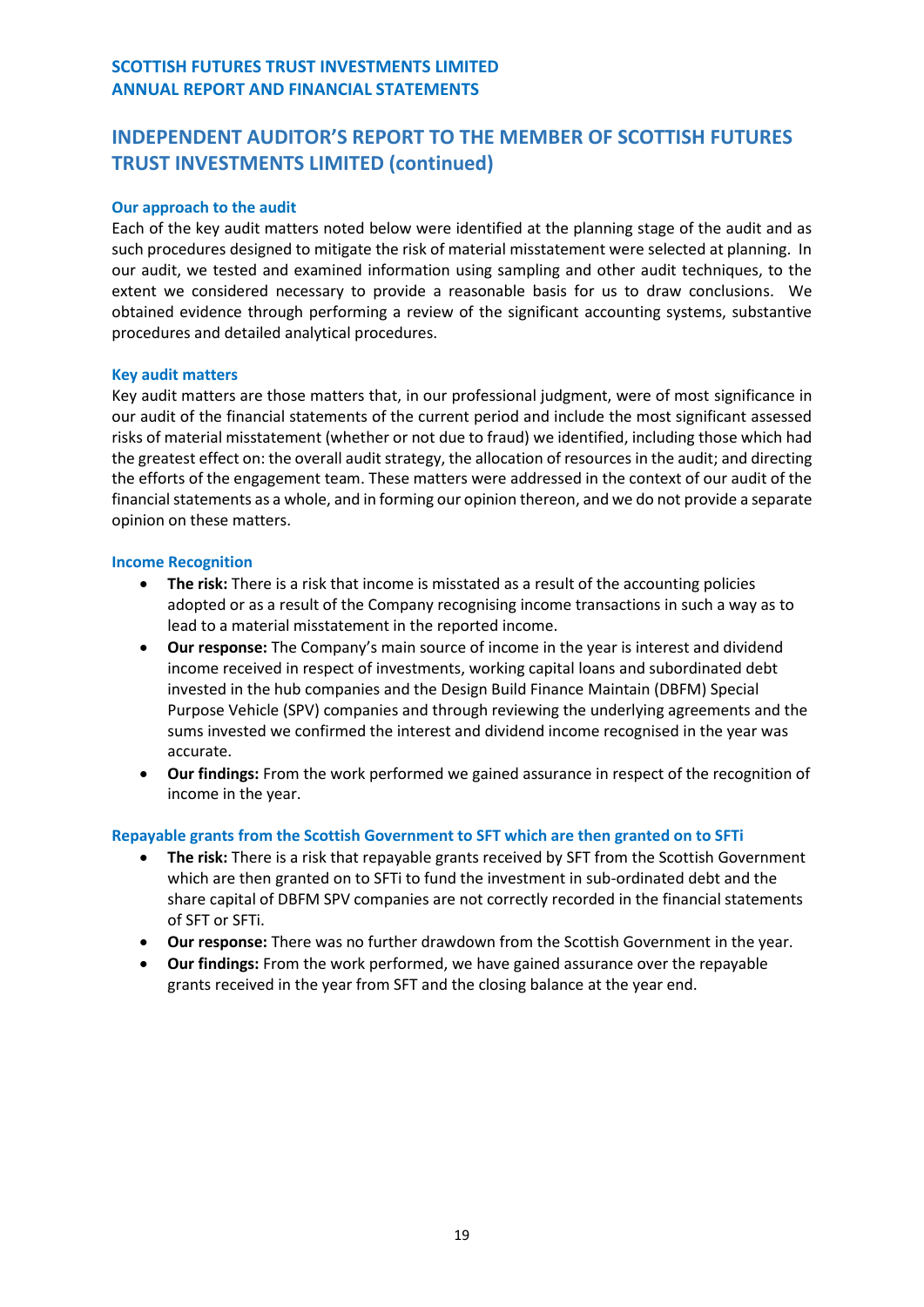## **Treatment of Investments made by Scottish Futures Trust Investments Limited**

- **The risk:** There is a risk that the financial statements of SFTi are incomplete as they may not include all entities that SFTi has invested in which may be deemed subsidiaries or associates of SFTi.
- **Our response:** We performed a detailed review of the investments held in order to establish to what extent, if any, SFTi exerts significant influence or control over the financial and operational decisions of the investee. This included detailed discussions with the Audit Committee and Leadership Team and a review of underlying agreements.
- **Our findings:** The investments held were reviewed and we concluded that no significant influence or control existed and therefore consolidation was not required for any of the investments held.

## **Recoverability of investments in terms of the repayment of the loans and interest receivable**

- **The risk:** Capital investments and working capital loans in hub companies and special purpose investment vehicles in terms of both share capital and subordinated debt are impaired.
- **Our response:** We discussed the risk of impairment with the senior management team and the directors. We also performed a detailed review of Board and Audit Committee minutes where the performance of investments is reported to identify any impairment indicators which would suggest an unrecorded impairment.
- **Our findings:** No unrecorded impairment has been identified in respect of any of SFTi's investments.

## **The recognition of the equity investments at fair value in accordance with IFRS 9 Financial Instruments**

- **The risk:** Equity investments are not recorded at their fair value.
- **Our response:** We reviewed the fair valuation calculations and are satisfied that the equity investments are held at fair value and that the movement in fair value in the year has been accounted for correctly.
- **Our findings:** The equity investments are held at fair value in line with the requirements of IFRS 9 and the movement in fair value in the year has been accounted for correctly.

## **Our application of Materiality**

The materiality for the financial statements as a whole was set at £18,000. This has been assessed with reference to the benchmark of investment income (representing 1% of the reported figure) which we consider to be the principal considerations for the member of the Company in assessing the financial performance of the company.

For significant risk areas we set a performance (testing) materiality, which we assessed as being 75% of the overall materiality. All balances and transactions above 75% of overall materiality were audited. We tested smaller balances and transactions as we deemed necessary.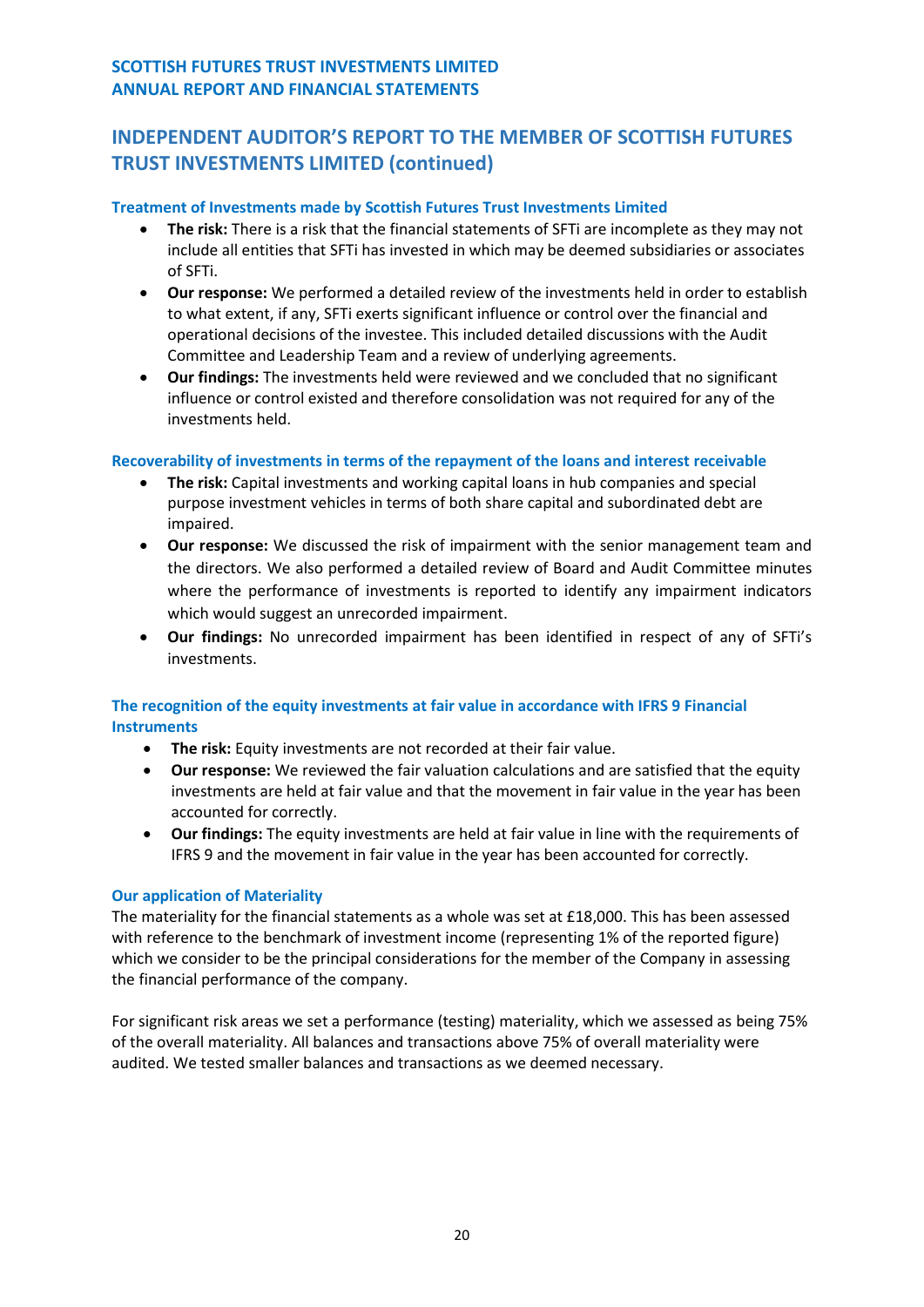We agreed with the Audit Committee to report to it the following misstatements that we identified through our audit: (i) all material corrected misstatements; (ii) uncorrected misstatements with a value in excess of £900; and (iii) other misstatements below that threshold that we believe warranted reporting on qualitative grounds.

#### **Other information**

The other information comprises the information included in the annual report other than the financial statements and our Auditor's Report thereon. The directors are responsible for the other information contained within the audit report. Our opinion on the financial statements does not cover the other information and, except to the extent otherwise explicitly stated in our report, we do not express any form of assurance conclusion thereon. Our responsibility is to read the other information and, in doing so, consider whether the other information is materially inconsistent with the financial statements or our knowledge obtained in the course of the audit, or otherwise appears to be materially misstated. If we identify such material inconsistencies or apparent material misstatements, we are required to determine whether this gives rise to a material misstatement in the financial statements themselves. If, based on the work we have performed, we conclude that there is a material misstatement of this other information, we are required to report that fact.

We have nothing to report in this regard.

## **Opinion on other matters prescribed by the Companies Act 2006**

In our opinion the part of the Directors' Remuneration Report to be audited has been properly prepared in accordance with the Companies Act 2006.

In our opinion, based on the work undertaken in the course of the audit:

• the information given in the Strategic Report and the Directors' Report for the financial year for which the Financial Statements are prepared is consistent with the Financial Statements and these reports have been prepared in accordance with applicable legal requirements.

## **Matters on which we are required to report by exception**

In the light of the knowledge and understanding of the Company and its environment obtained in the course of the audit, we have not identified material misstatements in the Strategic Report or the Directors' Report.

We have nothing to report in respect of the following matters in relation to which the Companies Act 2006 requires us to report to you if, in our opinion:

- adequate accounting records have not been kept, or returns adequate for our audit have not been received from branches not visited by us; or
- the financial statements and the part of the Directors' Remuneration Report to be audited are not in agreement with the accounting records and returns; or
- certain disclosures of directors' remuneration specified by law are not made; or
- we have not received all the information and explanations we require for our audit.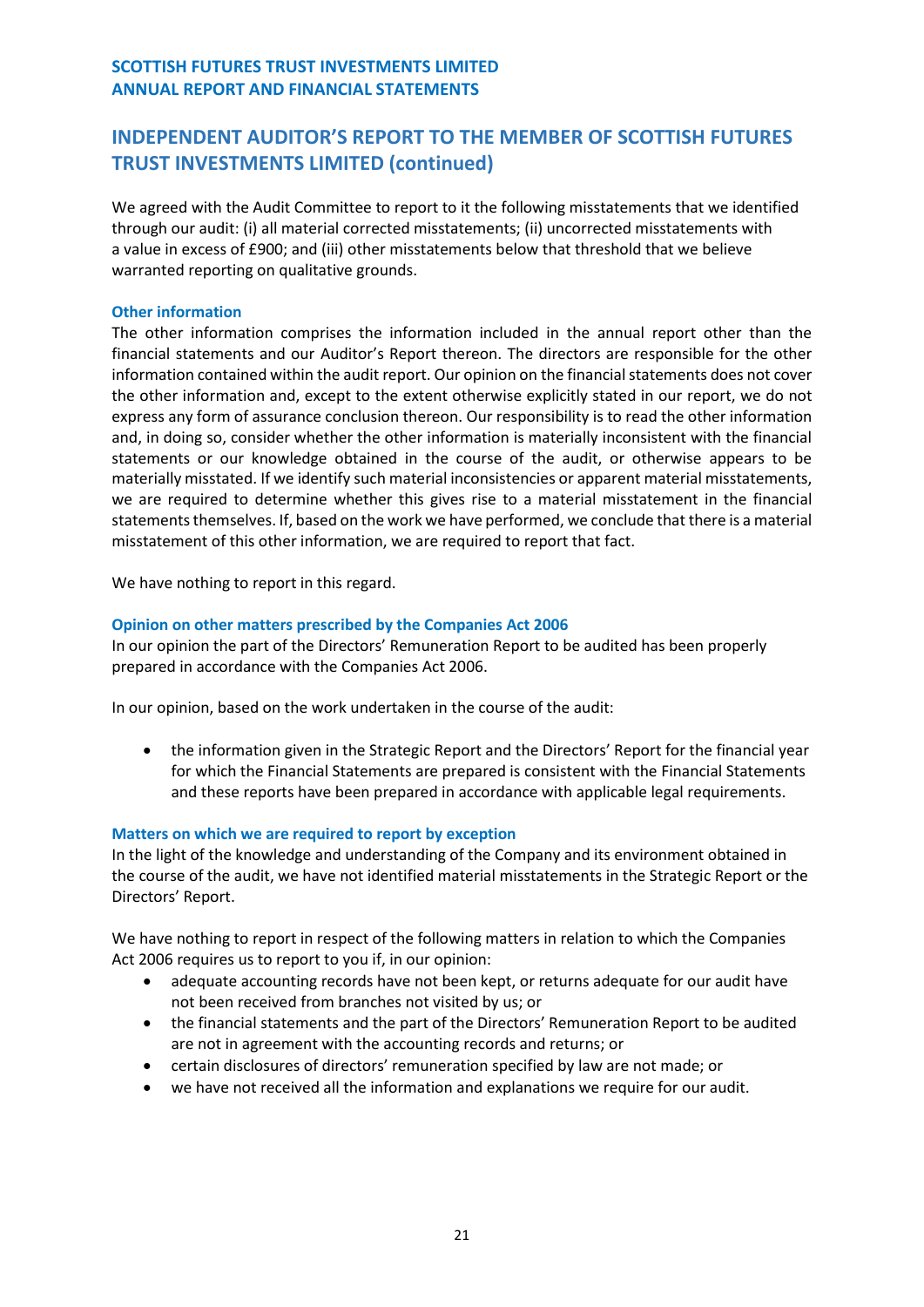## **Corporate governance statement**

We are required to review the directors' statement in relation to going concern, longer-term viability and that part of the Corporate Governance Statement relating to the Company's compliance with the provisions of the UK Corporate Governance Statement specified for our review.

Based on the work undertaken as part of our audit, we have concluded that each of the following elements of the Corporate Governance Statement is materially consistent with the financial statements or our knowledge obtained during the audit:

- The Directors' statement with regards the appropriateness of adopting the going concern basis of accounting and any material uncertainties identified (set out on page 5);
- The Directors' explanation as to the assessment of the Company's prospects, the period this assessment covers and why the period is appropriate (set out on page 5);
- The Directors' statement on the Annual Report and financial statements as a whole being fair, balanced and understandable (set out on page 2);
- The Board's confirmation that it has carried out a robust assessment of the emerging and principal risk (set out on pages 3 and 4);
- The section of the annual report that describes the review of effectiveness of risk management and internal financial controls (set out on page 4);
- The section describing the work of the Audit Committee (set out on page 15).

## **Responsibilities of the directors**

As explained more fully in the directors' responsibilities statement set out on pages 6 and 7, the directors are responsible for the preparation of the financial statements and for being satisfied that they give a true and fair view, and for such internal control as the directors determine is necessary to enable the preparation of financial statements that are free from material misstatement, whether due to fraud or error. In preparing the financial statements, the directors are responsible for assessing the Company's ability to continue as a going concern, disclosing, as applicable, matters related to going concern and using the going concern basis of accounting unless the directors either intend to liquidate the Company or to cease operations, or have no realistic alternative but to do so.

## **Auditor's responsibilities for the audit of the financial statements**

Our objectives are to obtain reasonable assurance about whether the financial statements as a whole are free from material misstatement, whether due to fraud or error, and to issue an Auditor's Report that includes our opinion. Reasonable assurance is a high level of assurance, but is not a guarantee that an audit conducted in accordance with ISAs (UK) will always detect a material misstatement when it exists. Misstatements can arise from fraud or error and are considered material if, individually or in the aggregate, they could reasonably be expected to influence the economic decisions of users taken on the basis of these financial statements.

A further description of our responsibilities for the audit of the financial statements is located on the Financial Reporting Council's website at: www.frc.org.uk/auditorsresponsibilities. This description forms part of our Auditor's Report.

## **The extent to which the audit was considered capable of detecting irregularities, including fraud**

Irregularities, including fraud, are instances of non-compliance with laws and regulations. We design procedures in line with our responsibilities, outlined above and on the FRC's website, to detect material misstatements in respect of irregularities, including fraud.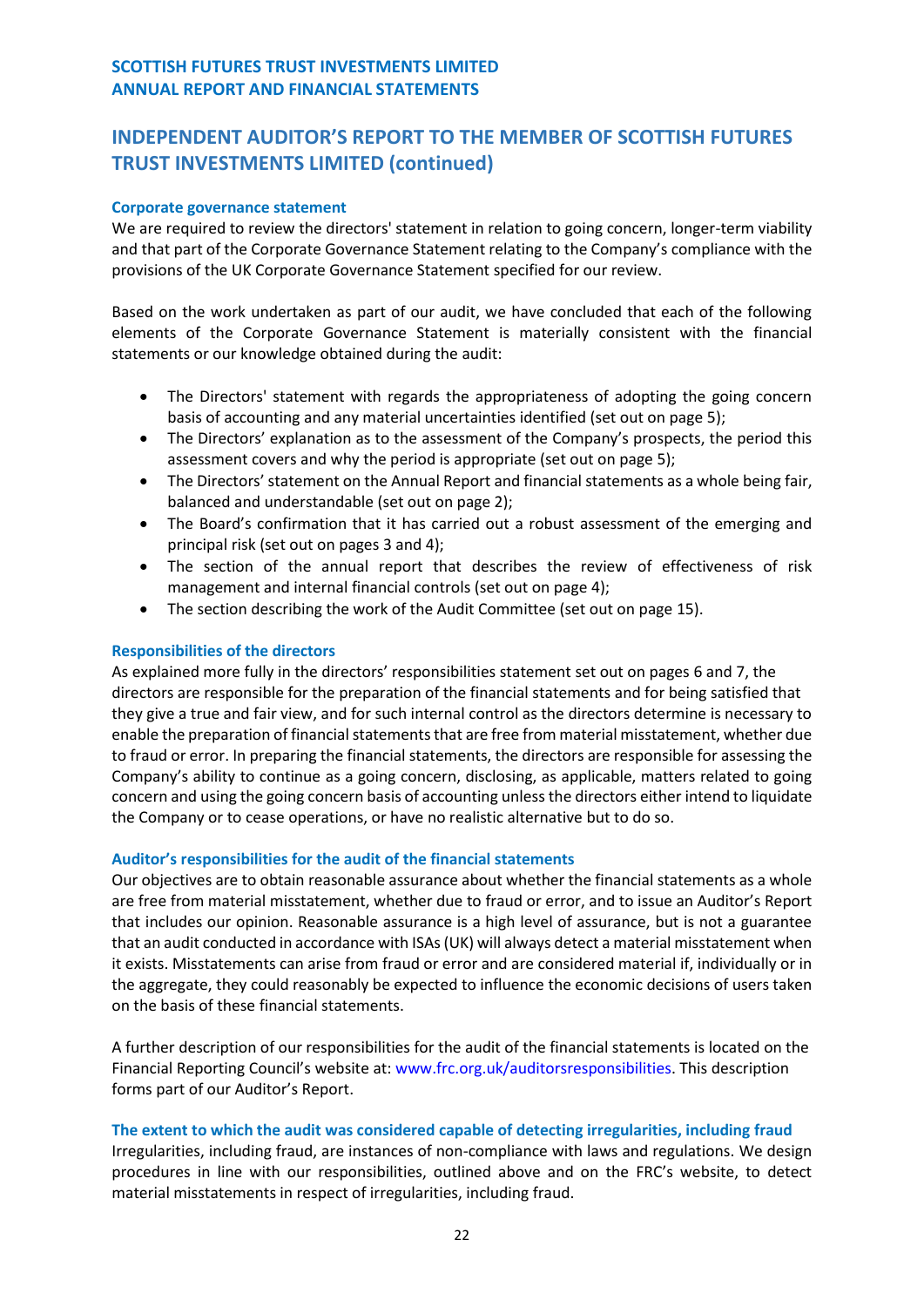## **Auditor's responsibilities for the audit of the financial statements**

We obtain and update our understanding of the Company, its activities, its control environment, and likely future developments, including in relation to the legal and regulatory framework applicable and how the Company is complying with that framework. Based on this understanding, we identify and assess the risks of material misstatement of the financial statements, whether due to fraud or error, design and perform audit procedures responsive to those risks, and obtain audit evidence that is sufficient and appropriate to provide a basis for our opinion. This includes consideration of the risk of acts by the Company that were contrary to applicable laws and regulations, including fraud.

Our approach to identifying and assessing the risks of material misstatement in respect of irregularities, including non-compliance with laws and regulations, was as follows:

- the engagement partner ensured that the engagement team collectively had the appropriate competence, capabilities and skills to identify or recognise non-compliance with applicable laws and regulations;
- we identified the laws and regulations applicable to the Company through discussions with directors and other management, and from our commercial knowledge and experience;
- we focused on specific laws and regulations which we considered may have a direct material effect on the financial statements or the operations of the Company, including the Companies Act 2006, the UK Corporate Governance code, IFRS, taxation legislation and data protection, anti-bribery, environmental and health and safety legislation;
- we assessed the extent of compliance with the laws and regulations identified above through making enquiries of management and inspecting legal correspondence; and
- identified laws and regulations were communicated within the audit team regularly and the team remained alert to instances of non-compliance throughout the audit.

In response to the risk of irregularities and non-compliance with laws and regulations, we designed procedures which included, but were not limited to:

- agreeing financial statement disclosures to underlying supporting documentation;
- reading the minutes of meetings of those charged with governance;
- enquiring of management as to actual and potential litigation and claims; and
- reviewing correspondence with HMRC and the Company's legal advisors.

We assessed the susceptibility of the financial statements to material misstatement, including obtaining an understanding of how fraud might occur, by:

- making enquiries of management as to where they considered there was susceptibility to fraud, their knowledge of actual, suspected and alleged fraud; and
- considering the internal controls in place to mitigate risks of fraud and non-compliance with laws and regulations.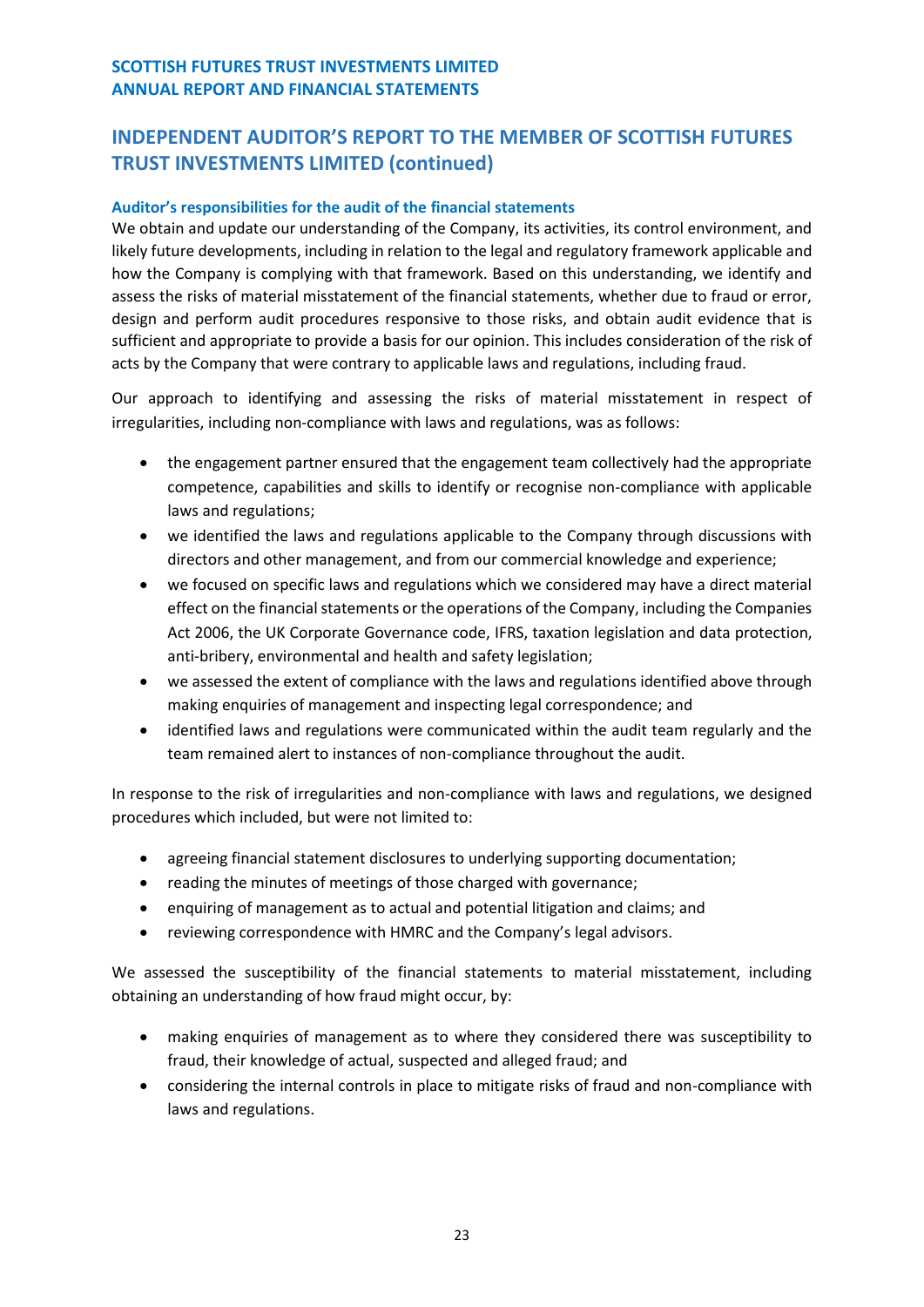## **Auditor's responsibilities for the audit of the financial statements**

To address the risk of fraud through management bias and override of controls, we:

- performed analytical procedures to identify any unusual or unexpected relationships;
- tested journal entries to identify unusual transactions;
- assessed whether judgements and assumptions made in determining the accounting estimates were indicative of potential bias; and
- investigated the rationale behind significant or unusual transactions.

Because of the inherent limitations of an audit, there is a risk that we will not detect all irregularities, including those leading to a material misstatement in the financial statements or non-compliance with regulation. This risk increases the more that compliance with a law or regulation is removed from the events and transactions reflected in the financial statements, as we will be less likely to become aware of instances of non-compliance. The risk of not detecting a material misstatement resulting from fraud is higher than for one resulting from error, as fraud may involve collusion, forgery, intentional omissions, misrepresentations, or the override of internal control.

In addition to our audit of the Financial Statements, the directors have engaged us to review their Report on Corporate Governance as if the Company was required to comply with the Listing Rules of the Financial Conduct Authority in relation to those matters. We review whether the Report on Corporate Governance reflects the Company's compliance with the UK Corporate Governance Code specified for our review by those rules, and we report if it does not. We are not required by the terms of our engagement to consider whether the Board's Statement on Internal Control covers all risks and controls, or to form an opinion on the effectiveness of the Company's corporate governance procedures or its risk and control procedures.

## **Use of this report**

This report is made solely to the Company's member, as a body, in accordance with Chapter 3 of Part 16 of the Companies Act 2006. Our audit work has been undertaken so that we might state to the Company's member, as a body, those matters we are required to state to them in an Auditor's Report and for no other purpose. To the fullest extent permitted by law, we do not accept or assume responsibility to anyone other than the Company and the Company's member, as a body, for our audit work, for this report, or for the opinions we have formed.

# Azets Avait Services

**James McBride (Senior Statutory Auditor) For and on behalf of Azets Audit Services, Statutory Auditor Exchange Place 3 Semple Street Edinburgh EH3 8BL**

<span id="page-25-0"></span>**Date: 30 September 2021**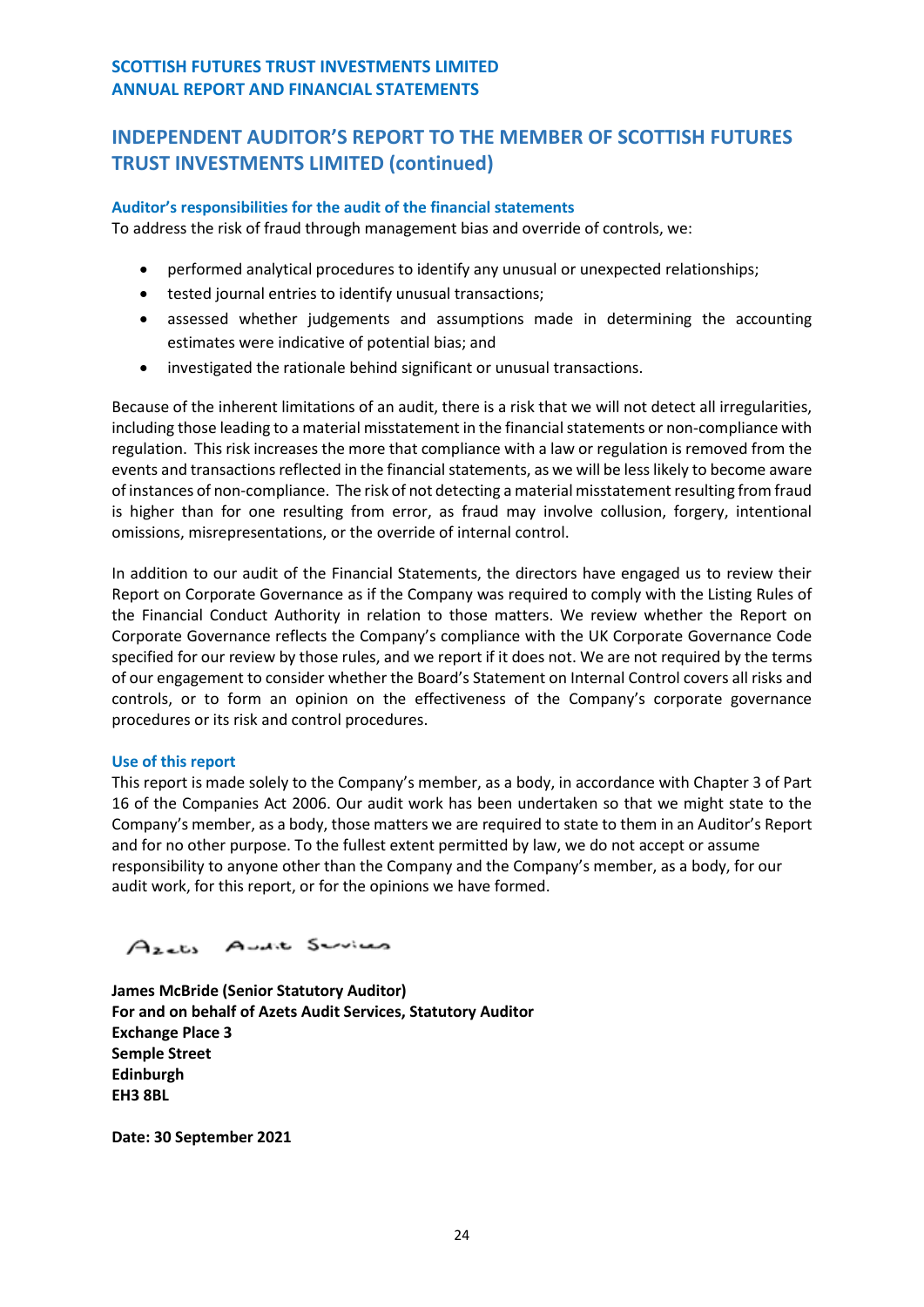## **STATEMENT OF COMPREHENSIVE INCOME FOR THE YEAR ENDED 31 MARCH 2021**

|                                               | <b>Note</b> | 2021       | 2020       |
|-----------------------------------------------|-------------|------------|------------|
| <b>Continuing operations</b>                  |             | £          | £          |
| Revenue                                       |             |            |            |
| Cost of sales                                 |             |            |            |
| <b>Gross Profit</b>                           |             |            |            |
| Other income                                  | 5           | 1,847,485  | 1,852,314  |
| Grant income                                  | 6           |            | 1          |
| Operating expenditure                         | 7           | (578, 554) | (644, 992) |
| Profit on ordinary activities before taxation |             | 1,268,931  | 1,207,323  |
| Taxation on profit on ordinary activities     | 8           | (234, 874) | (202,040)  |
| Net Profit for the year                       |             | 1,034,057  | 1,005,283  |
| Other comprehensive income                    |             |            |            |
| Gain/(loss) on fair value of SPV investments  | 9a          | 79,048     | (162, 375) |
| Other comprehensive income for the year       |             | 79,048     | (162, 375) |
| Total comprehensive income for the year       |             | 1,113,105  | 842,908    |
| Attributable to Equity holder of the Company  |             | 1,113,105  | 842,908    |

The accompanying notes form an integral part of these financial statements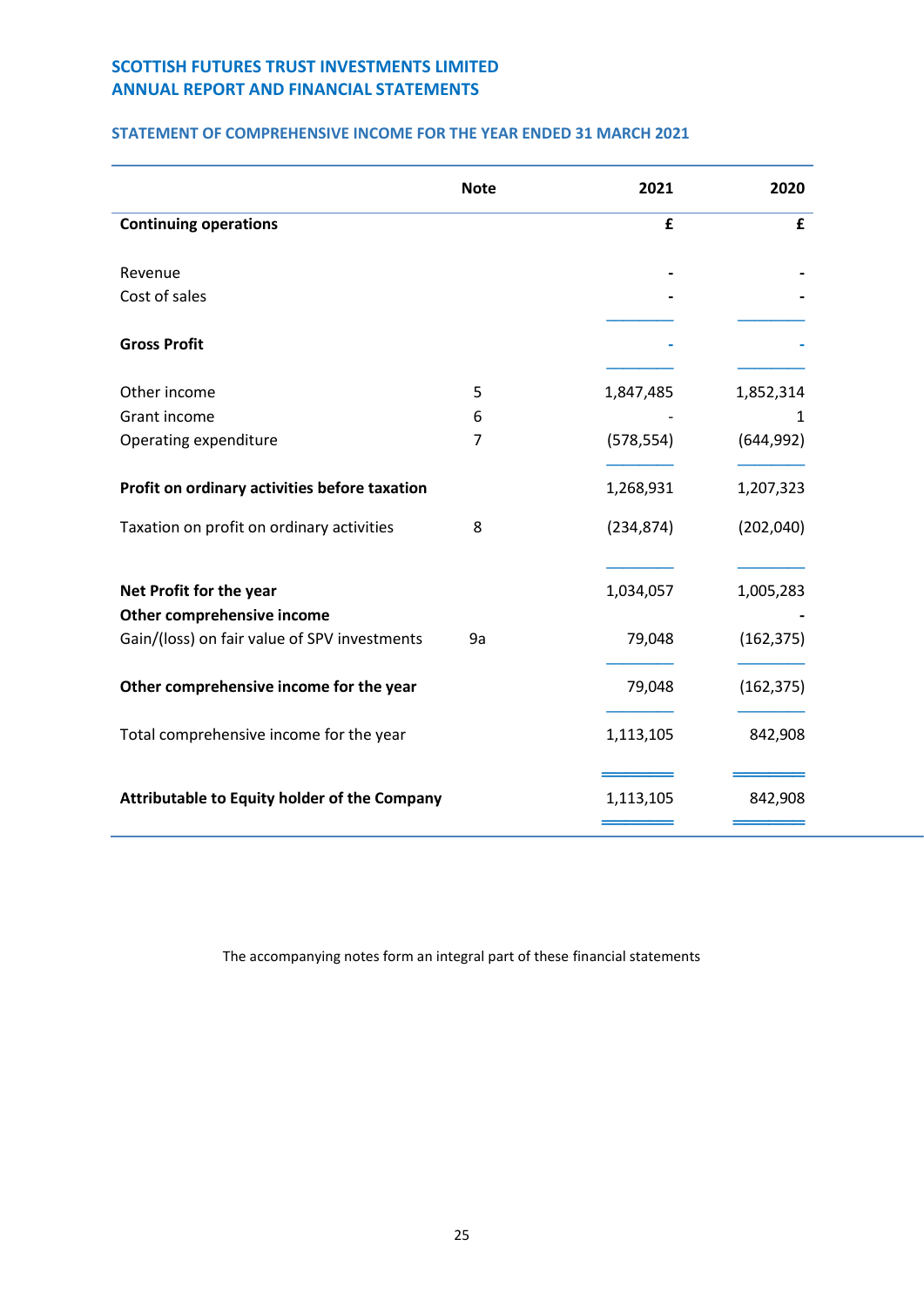## **STATEMENT OF CHANGES IN EQUITY**

| As at 31 March 2021 and 31<br><b>March 2020</b> | <b>Share</b><br>Capital | <b>Retained</b><br><b>Earnings</b> | <b>Other</b><br>Reserve-<br>Capital<br><b>Grants for</b><br><b>Investments</b> | <b>Fair Value</b><br><b>Reserve</b> | <b>Total</b> |
|-------------------------------------------------|-------------------------|------------------------------------|--------------------------------------------------------------------------------|-------------------------------------|--------------|
|                                                 | £                       | £                                  |                                                                                | £                                   | £            |
| At 1 April 2020                                 | $\mathbf{1}$            | 7,630,723                          |                                                                                | 523,862                             | 8,154,586    |
| Total comprehensive income                      |                         |                                    |                                                                                |                                     |              |
| for the year                                    |                         | 1,113,105                          |                                                                                |                                     | 1,113,105    |
| Dividend payable                                |                         | (770,000)                          |                                                                                |                                     | (770,000)    |
| Transfer between reserves                       |                         | (5,489,951)                        | 5,410,903                                                                      | 79,048                              |              |
|                                                 |                         |                                    |                                                                                |                                     |              |
| At 31 March 2021                                | 1                       | 2,483,877                          | 5,410,903                                                                      | 602,910                             | 8,497,691    |
|                                                 |                         |                                    |                                                                                |                                     |              |
| At 1 April 2019                                 | 1                       | 7,497,440                          |                                                                                | 686,237                             | 8,183,678    |
| Total comprehensive income                      |                         |                                    |                                                                                |                                     |              |
| for the year                                    |                         | 842,908                            |                                                                                |                                     | 842,908      |
| Dividend payable                                |                         | (872,000)                          |                                                                                |                                     | (872,000)    |
| Transfer between reserves                       |                         | 162,375                            |                                                                                | (162, 375)                          |              |
|                                                 |                         |                                    |                                                                                |                                     |              |
| At 31 March 2020                                | 1                       | 7,630,723                          |                                                                                | 523,862                             | 8,154,586    |
|                                                 |                         |                                    |                                                                                |                                     |              |

Other Reserve – Capital Grants for Investments is funding received pre 2015 from the Scottish Government to fund capital investments. This has been moved from retained earnings where it was in the 2019/2020 accounts to a separate reserve in these accounts. As the capital is returned to SFTi, the Board of SFT will discuss and agree with the Scottish Government regarding any funds to be returned via a distribution to Scottish Government.

The accompanying notes form an integral part of these financial statements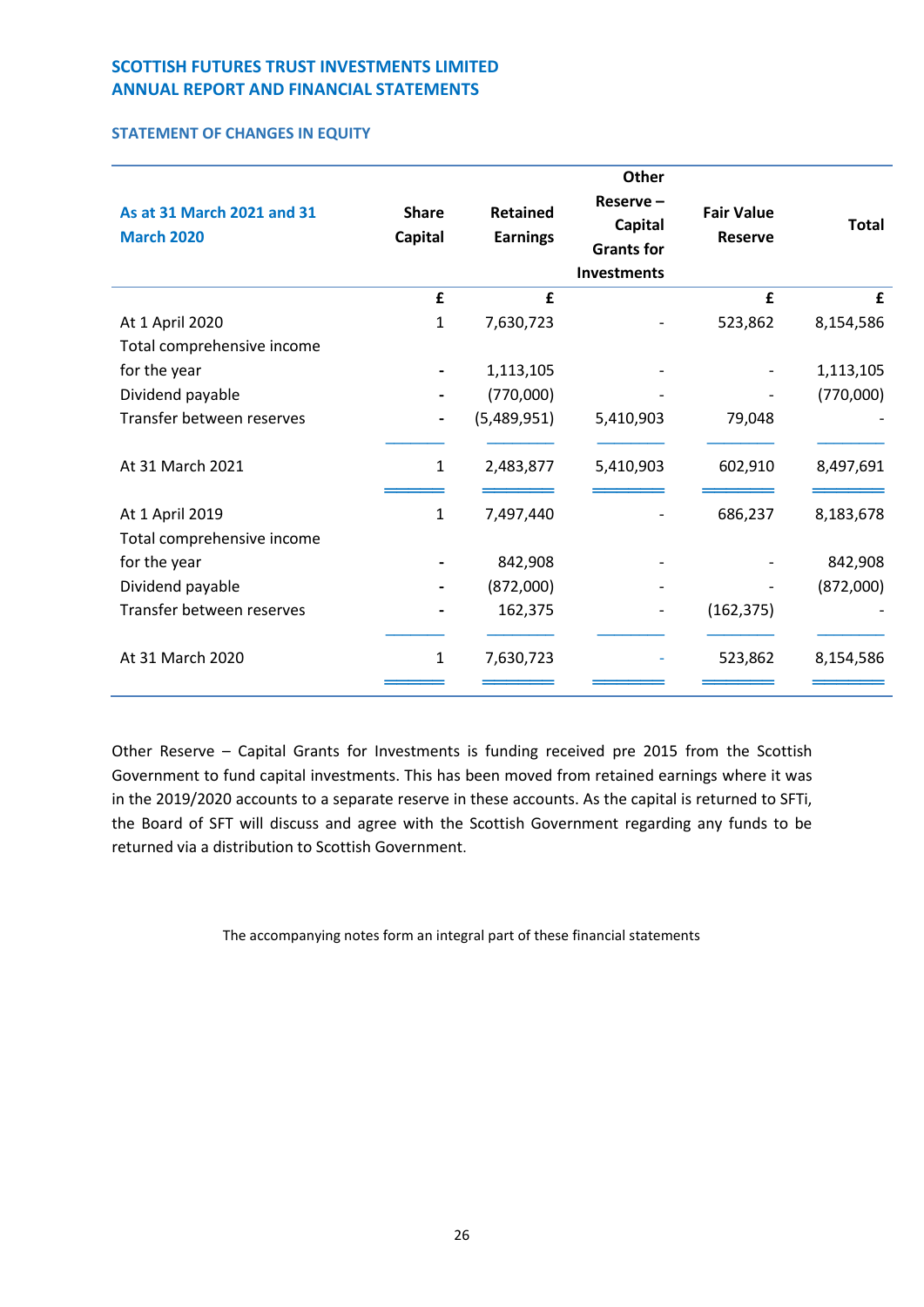### <span id="page-28-0"></span>**STATEMENT OF FINANCIAL POSITION AS AT 31 MARCH 2021**

|                                                   | <b>Note</b> | 2021           | 2020          |
|---------------------------------------------------|-------------|----------------|---------------|
| <b>ASSETS</b>                                     |             | £              | £             |
| <b>Non-current assets</b>                         |             |                |               |
| Investments - share capital                       | 9a          | 603,833        | 524,785       |
| Investments - working capital loans               | 9b          | 87,807         | 164,000       |
| Investments - subordinated debt                   | 9c          | 15,754,851     | 15,916,547    |
| Trade and other receivables in more than one year | 10          | 1,928,336      | 1,923,663     |
|                                                   |             | 18,374,827     | 18,528,995    |
| <b>Current assets</b>                             |             |                |               |
| Trade and other receivables in less than one year | 10          | 471,980        | 382,972       |
| Investments - working capital loans               | 9b          | 110,000        |               |
| Cash and cash equivalents                         | 11          | 1,423,974      | 1,315,221     |
|                                                   |             | 2,005,954      | 1,698,193     |
| <b>Current liabilities</b>                        |             |                |               |
| Trade and other payables                          | 12          | (911,097)      | (1,071,381)   |
| <b>Current tax liabilities</b>                    | 8           | (235,007)      | (202,040)     |
|                                                   |             | (1, 146, 104)  | (1, 273, 421) |
| <b>Net current assets</b>                         |             | 859,850        | 424,772       |
| <b>Non-current liabilities</b>                    |             |                |               |
| Repayable grant from parent                       | 13          | (10, 736, 986) | (10,799,181)  |
| <b>Net assets</b>                                 |             | 8,497,691      | 8,154,586     |
|                                                   |             |                |               |
| <b>Equity</b>                                     |             |                |               |
| Called up share capital                           | 14          | $\mathbf{1}$   | 1             |
| Retained earnings                                 | 14          | 2,483,877      | 7,630,723     |
| Other reserve - Capital Grants for Investments    | 14          | 5,410,903      |               |
| Fair value reserve                                | 14          | 602,910        | 523,862       |
| <b>Total shareholder's funds</b>                  |             | 8,497,691      | 8,154,586     |
|                                                   |             |                |               |

These financial statements were approved by the Board of Directors on 13 September 2021 and authorised for issue on its behalf by:

 $\frac{1}{2}$ 

Pto Reche

**Ian Russell Peter Reekie Chairman Executive Director**

Registered Company Number: SC381388 The accompanying notes form an integral part of these financial statements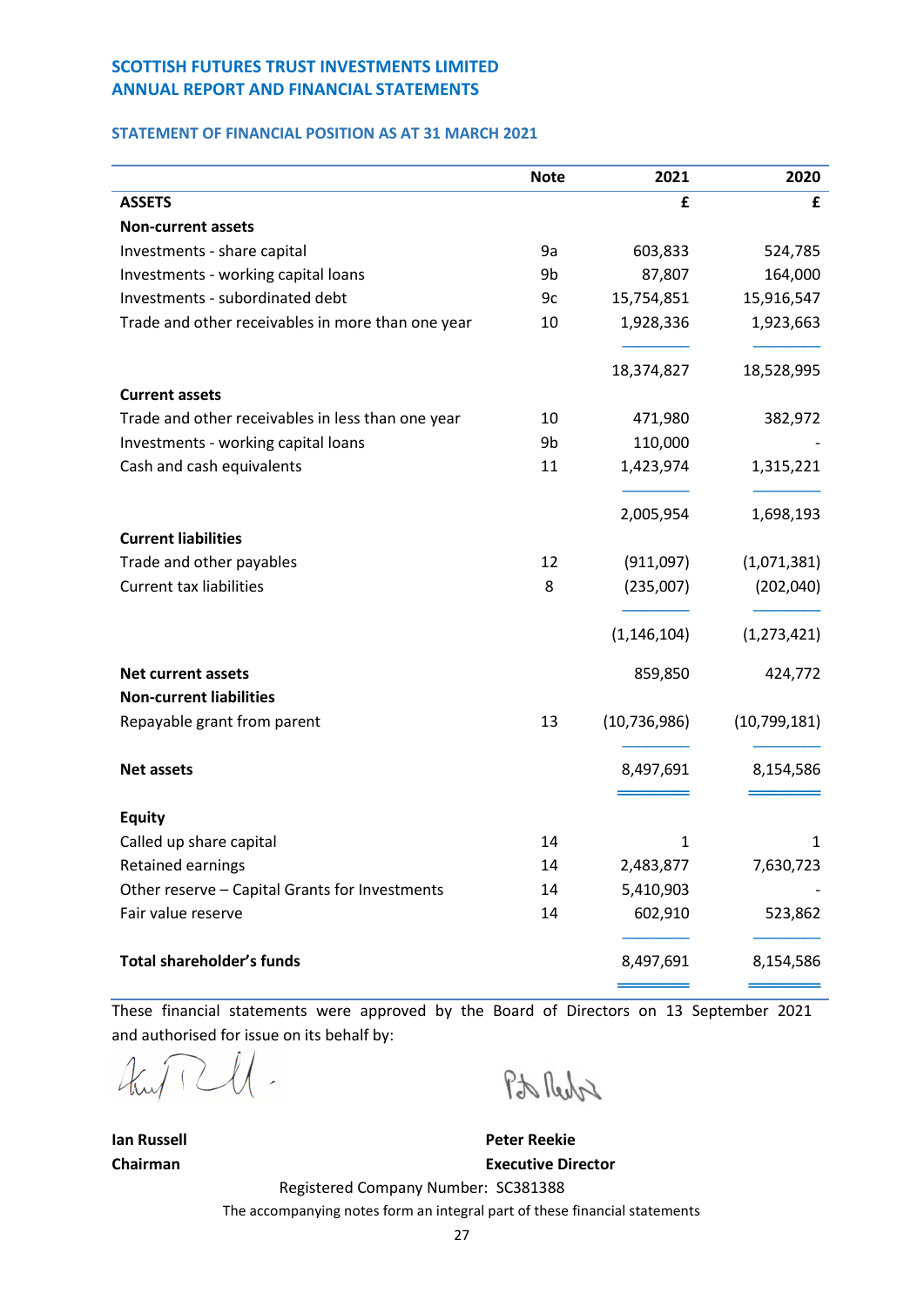## <span id="page-29-0"></span>**STATEMENT OF CASH FLOWS FOR THE YEAR ENDED 31 MARCH 2021**

|                                                | <b>Note</b> | 2021       | 2020        |
|------------------------------------------------|-------------|------------|-------------|
| Cash flows from operating activities           |             | £          | £           |
| Profit on ordinary activities before taxation  |             | 1,268,931  | 1,207,323   |
| Expected credit (gain)/loss provision          |             |            | 36,000      |
| (Increase)/decrease in trade and other         |             |            |             |
| receivables                                    | 10          | (183,085)  | 235,487     |
| Decrease in trade and other payables           | 12          | (793, 468) | (1,408,072) |
| Net cash from operating activities             |             | 292,378    | 70,738      |
| <b>Corporation tax paid</b>                    | 8           | (201, 907) | (206, 376)  |
| Cash flows from investing activities           |             |            |             |
| Purchase of investments and SPV share capital  | 9a          |            | (1)         |
| Disposal of investments                        | 9a          |            | 1           |
| Repayment of subordinated debt                 | 9c          | 217,293    | 628,328     |
| Increase in repayable grants                   | 13          |            | 152,600     |
| Investment in subordinated debt                |             |            |             |
| of hub projects                                | 9c          |            | (152,600)   |
| Repayment of repayable grant to parent         | 13          | (199, 011) |             |
| Net cash used in investing activities          |             | 18,282     | 628,328     |
|                                                |             |            |             |
| Net increase in cash and cash equivalents      |             | 108,753    | 492,690     |
| Cash and cash equivalents at beginning of year | 11          | 1,315,221  | 822,531     |
| Cash and cash equivalents at end of year       | 11          | 1,423,974  | 1,315,221   |

The accompanying notes form an integral part of these financial statements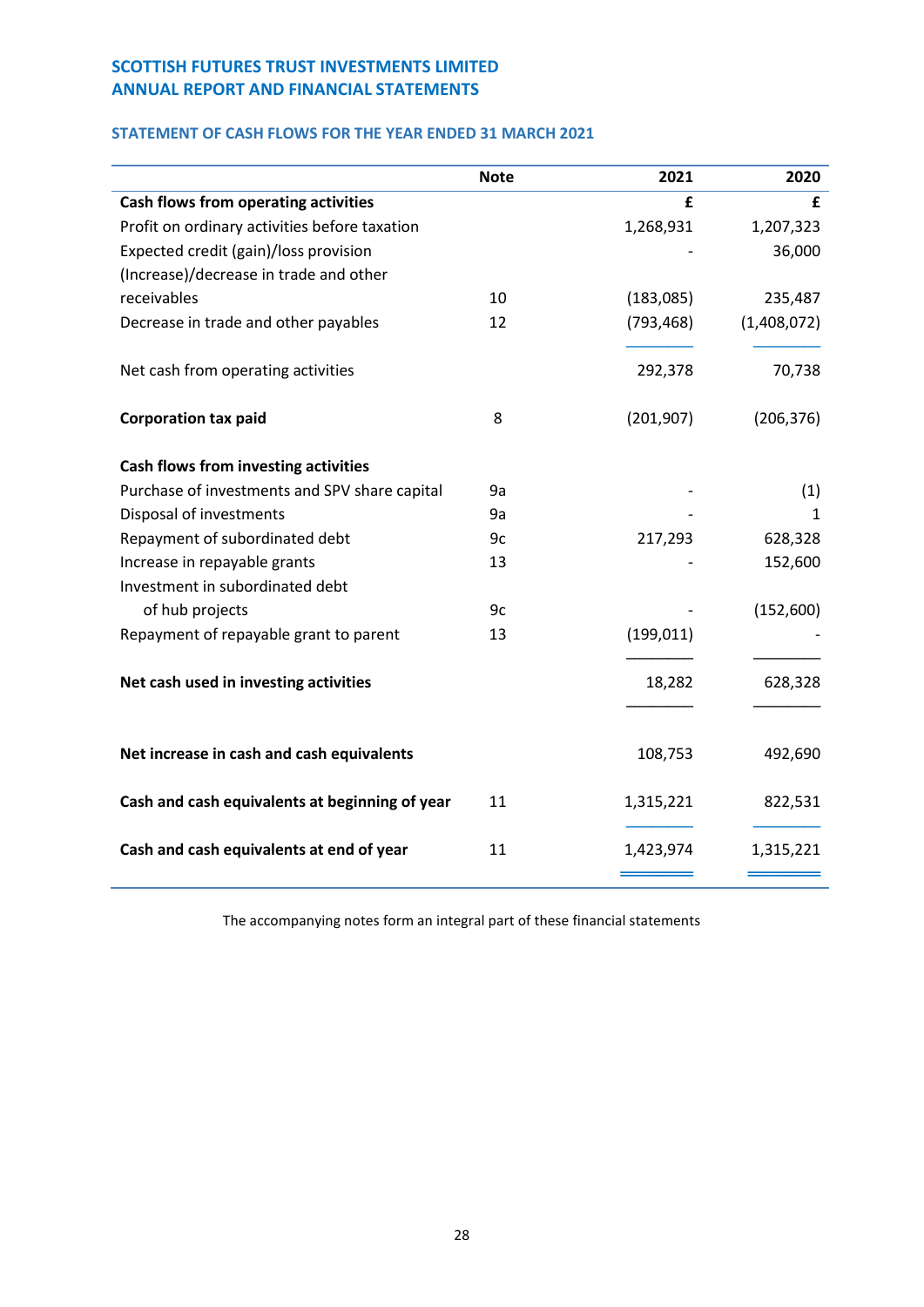## <span id="page-30-0"></span>**NOTES TO THE FINANCIAL STATEMENTS FOR THE YEAR ENDED 31 MARCH 2021**

## **1. Basis of Preparation and Accounting Policies**

The financial statements of Scottish Futures Trust Investments Limited have been prepared in accordance with International Accounting Standards in conformity with the requirements of the Companies Act 2006 and International Financial Reporting Standards as adopted in the European Union and IFRIC interpretations. The financial statements are presented in British Pounds since this is the functional currency of the Company.

Scottish Futures Trust Investments Limited is a Company limited by shares, incorporated and domiciled in the United Kingdom. The address of its registered office is  $11 - 15$  Thistle Street, Edinburgh, EH2 1DF.

The report is prepared on an accruals basis and is based on historical costs and does not take into account changing money values or, except where specifically stated (for example equity investments), current valuations of non-current assets.

Accounting policies are selected and applied in a manner which ensures that the resulting financial information satisfies the concepts of relevance and reliability, thereby ensuring that the substance of the underlying transactions or other events is reported.

The following significant accounting policies have been adopted in the preparation of this report:

## **Going Concern**

On the basis of the information available to them, the directors have a reasonable expectation that the Company will continue to receive the forecast income due from its investment activities. Consequently, in managing this capital, the Company has adequate resources to continue in operational existence for the foreseeable future. For this reason, the directors consider it appropriate to adopt the going concern basis in preparing the financial statements. This assessment of going concern includes the expected impact of COVID-19 to the entity in the 12 months following the signing of these financial statements.

## **Share capital**

The ordinary share of SFTi is classified as equity.

## **Other Reserve – Capital Grants for Investments**

Included in this reserve is funding received previously from the Scottish Government which was used to fund investments. These investments are still held and thus the funding received in respect of them has been transferred to Other Reserve – Capital Grants for Investments.

## **Financial Instruments**

## *Classification, recognition and measurement*

The Company classifies its financial assets as investments, loans and receivables. Management determines the classification of its financial assets at initial recognition.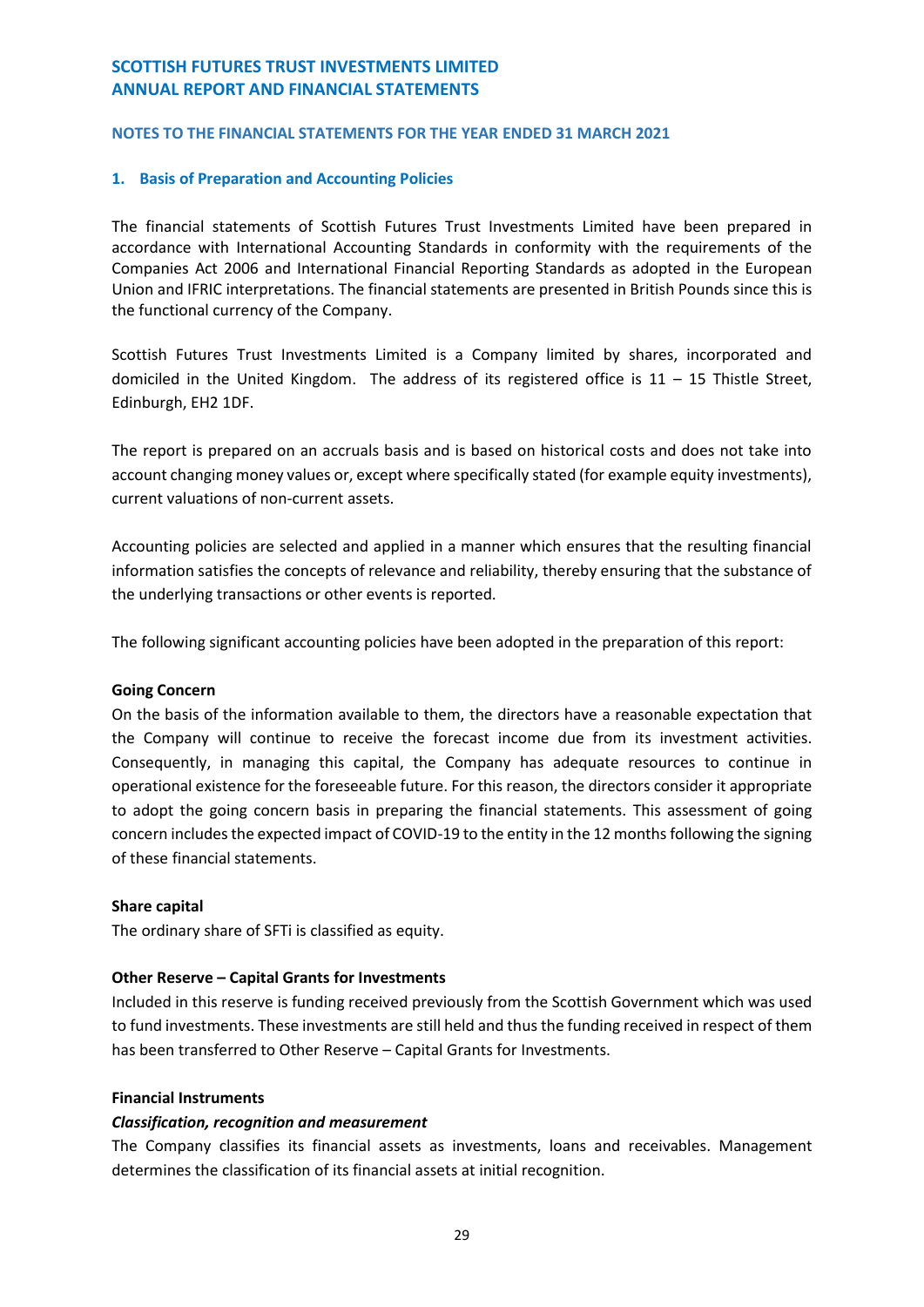## **NOTES TO THE FINANCIAL STATEMENTS FOR THE YEAR ENDED 31 MARCH 2021 (continued)**

## **1. Basis of preparation and accounting policies (continued)**

#### **Financial Instruments (continued)**

#### *Investments*

These are investments by SFTi in hub companies, DBFM SPV companies and limited liability partnerships and are held at fair value. An irrecoverable election has been made to recognise the fair value movements through Other Comprehensive Income. SFTi has no intention of disposing of these investments.

#### *Impairment*

The Company reviews its investments for impairment based on changes in expected future cash flows. Where the discounted value of future cash flows exceeds the carrying value of investments no impairment is made; where it is less a provision is made for future expected credit losses.

#### *Loans and Receivables*

Loans and receivables are non-derivative financial assets with fixed or determinable payments that are not quoted in an active market. Loans and receivables are measured at amortised cost using the effective interest method.

#### *De-recognition*

Financial assets are derecognised when the rights to receive cash flows from the investments have expired or have been transferred and the Company has transferred substantially all the risks and rewards of ownership.

## **Cash and Cash Equivalents**

In the Statement of Cash Flows, cash includes cash on hand and at call deposits with banks or financial institutions.

## **Trade and other Payables**

Trade payables are obligations to pay for goods and services that have been acquired in the ordinary course of business from suppliers. Accounts payable are classified as current liabilities if payment is due within one year or less (or in the normal operating cycle of the business if longer). If not, they are presented as non-current liabilities. Trade payables are recognised at cost.

#### **Revenue**

Revenue comprises the fair value of the consideration received or receivable in the ordinary course of the Company's activities. The Company recognises revenues when the amount of revenue can be reliably measured and it is probable that future economic benefits will flow to the Company.

Interest income is recognised using the effective interest method. When a loan and receivable is impaired, the Company reduces the carrying amount to its recoverable amount, being the estimated future cash flow discounted at the original effective interest rate of the instrument, and continues unwinding the discount as interest income. Interest income on impaired loans and receivables is recognised using the original effective rate.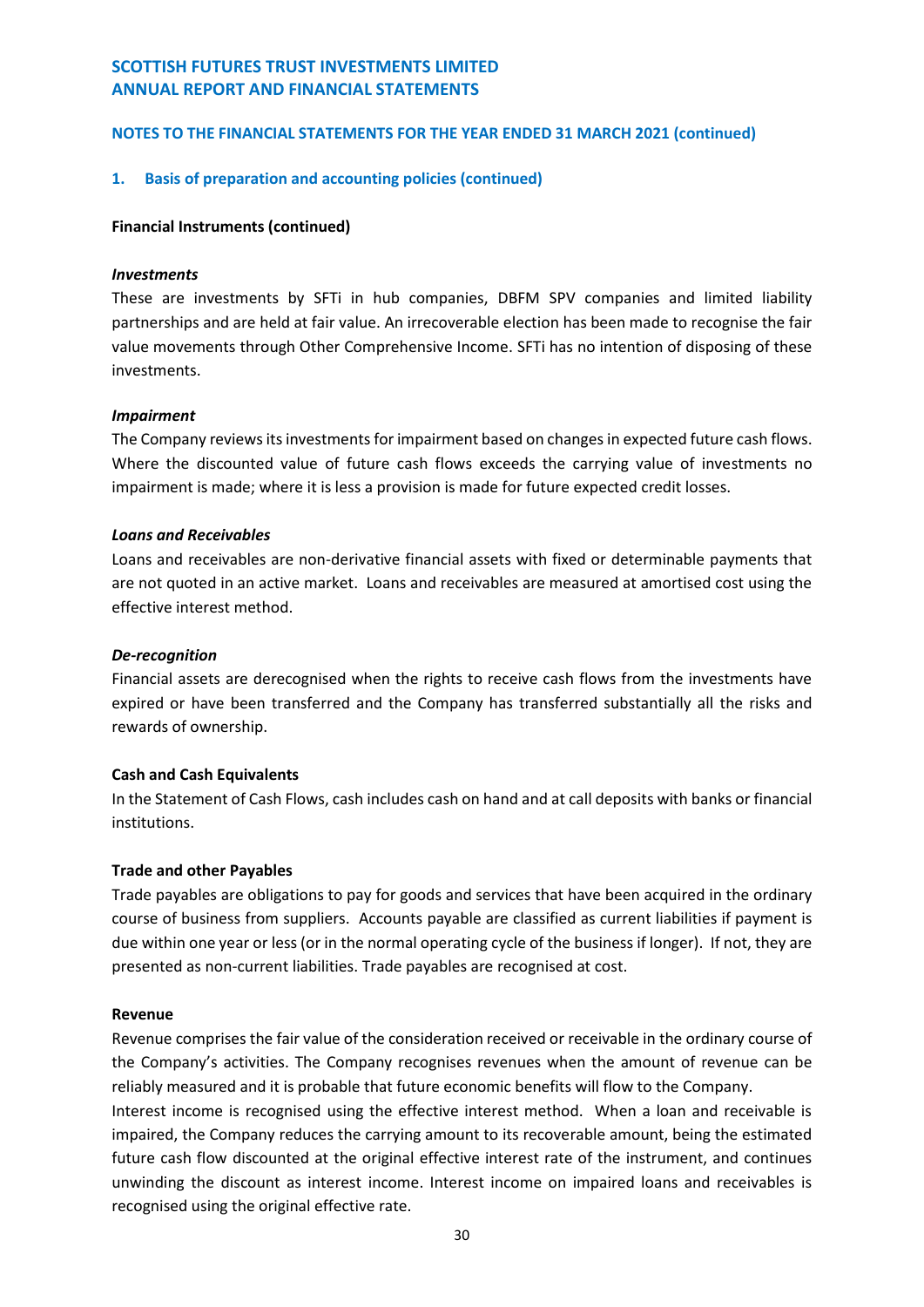## **1. Basis of preparation and accounting policies (continued)**

#### **Capital Grants for investments**

Prior to 2015, the Scottish Government provided grants to SFT which SFT then granted on to SFTi to fund investments. These grants were recognised as income by SFTi when the investment was made. As the capital is returned to SFTi, the Board of SFT will discuss and agree with Scottish Government regarding any funds to be returned via a distribution to Scottish Government.

#### **Repayable grants**

The Scottish Government provides repayable grants to SFT who in turn grants these onto SFTi to fund investments. These repayable grants have been accounted for as deferred income. The amount expected to be repaid within 12 months is included in current liabilities with the balance in noncurrent liabilities. Repayment to the Scottish Government via SFT may occur as capital repayments are received from the investment. In the event of any impairment to an investment, the balance due to the Scottish Government via SFT would be reduced by an equal amount.

#### **Taxation**

The tax expense for the year comprises current and deferred tax. Tax is recognised in the income statement, unless it relates to items recognised directly in reserves in which case it is recognised in reserves.

Current tax is provided at amounts expected to be paid or recovered using the tax rates and laws that have been enacted or substantively enacted by the Statement of Financial Position date.

#### **Dividends**

Dividends announced during the year are recognised within the intergroup balance if not paid by the year end.

## **2. New and Amended Standards Adopted by the Company**

No new or amended IFRSs had a material impact on the 2020/21 financial statements.

# **3. Standards, amendments and interpretations to existing standards that are not yet effective and have not been adopted early by the Company**

#### **Guidance in Issue but not in Force – EU or UK Endorsed**

There is no guidance in issue but not in force and that has been EU or UK Endorsed which we consider will have a material effect on the financial statements of SFTi.

## **Guidance in Issue but not in Force – not EU or UK Endorsed**

There is no guidance in issue but not in force and that has not been EU or UK Endorsed which we consider will have a material effect on the financial statements of SFTi.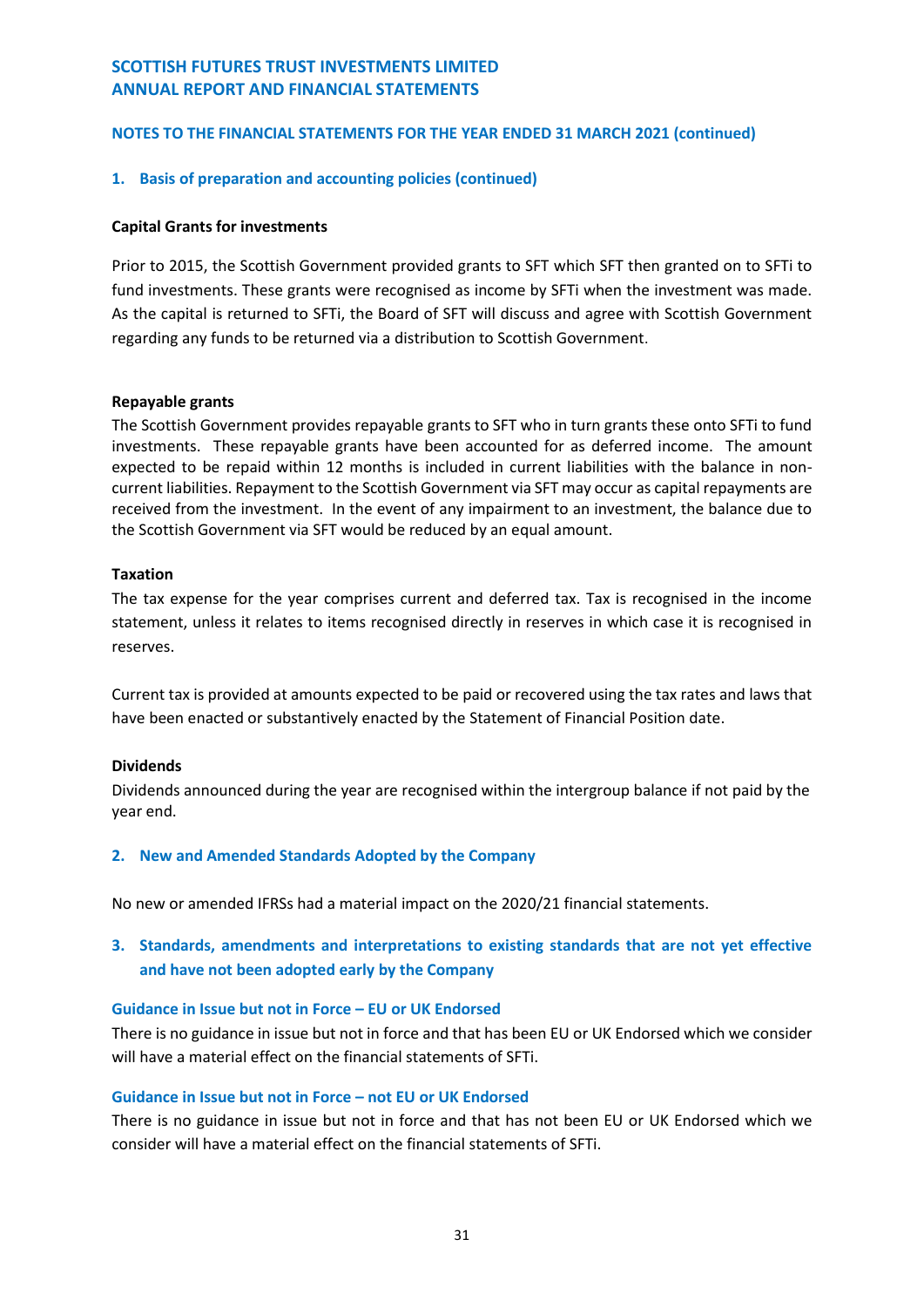## **NOTES TO THE FINANCIAL STATEMENTS FOR THE YEAR ENDED 31 MARCH 2021 (continued)**

## **4. Critical Accounting Judgements and Key Sources of Estimation Uncertainty**

The preparation of financial statements under IFRS requires the Company to make estimates and assumptions that affect the application of policies and reported amounts. Estimates and judgements are continually evaluated and are based on historical experience and other factors including expectations of future events that are believed to be reasonable under the circumstances. If in the future such estimates and assumptions deviate from actual circumstances, the original estimates and assumptions would be modified as appropriate in the year in which circumstances change.

The estimates and assumptions which have a significant risk of causing a material adjustment to the carrying amount of assets and liabilities within the next financial year are discussed below:

## **Fair value of investments**

SFTi holds equity investments in a range of Special Purpose Vehicles ("SPVs") whose purpose is to contribute to the delivery of SFT's wider programmes of infrastructure investment. In accordance with IFRS 9, this equity is valued at fair value. The fair value is calculated based on the future cash flows expected to be generated from the SPVs discounted at 11%, the Company's risk rate of return.

The fair value calculations are based on bi-annual operating models provided by the SPVs which indicate the latest profile of forecast dividends. SFT appoints a Director to each of these companies providing reassurance regarding the reasonableness of the cash flow forecasts.

## **Expected Credit Loss**

SFTi holds working capital loans in hubcos and sub-ordinated debt investments in SPVs responsible for delivering projects under the hub programme. The working capital loans provided to hubCos are held at cost and reviewed annually to establish if an expected credit loss is required. This analysis is based on an evaluation of the hubCo business and the likelihood of a default on part of the working capital loan based upon a range of scenarios. As at 31 March 2021 a provision of £36,000 (2020: £36,000) was required.

The subordinated debt is held at cost and is reviewed annually to establish if an expected credit loss is required. This review focuses on projects where there has been a delay in the scheduled repayment of interest or principal. For these projects, the expected future returns from interest and principal are discounted at the loan note IRR of the respective projects as set at financial close. If the discounted expected value of future cash flows is lower than the carrying value of the investment, then an expected credit loss provision is created.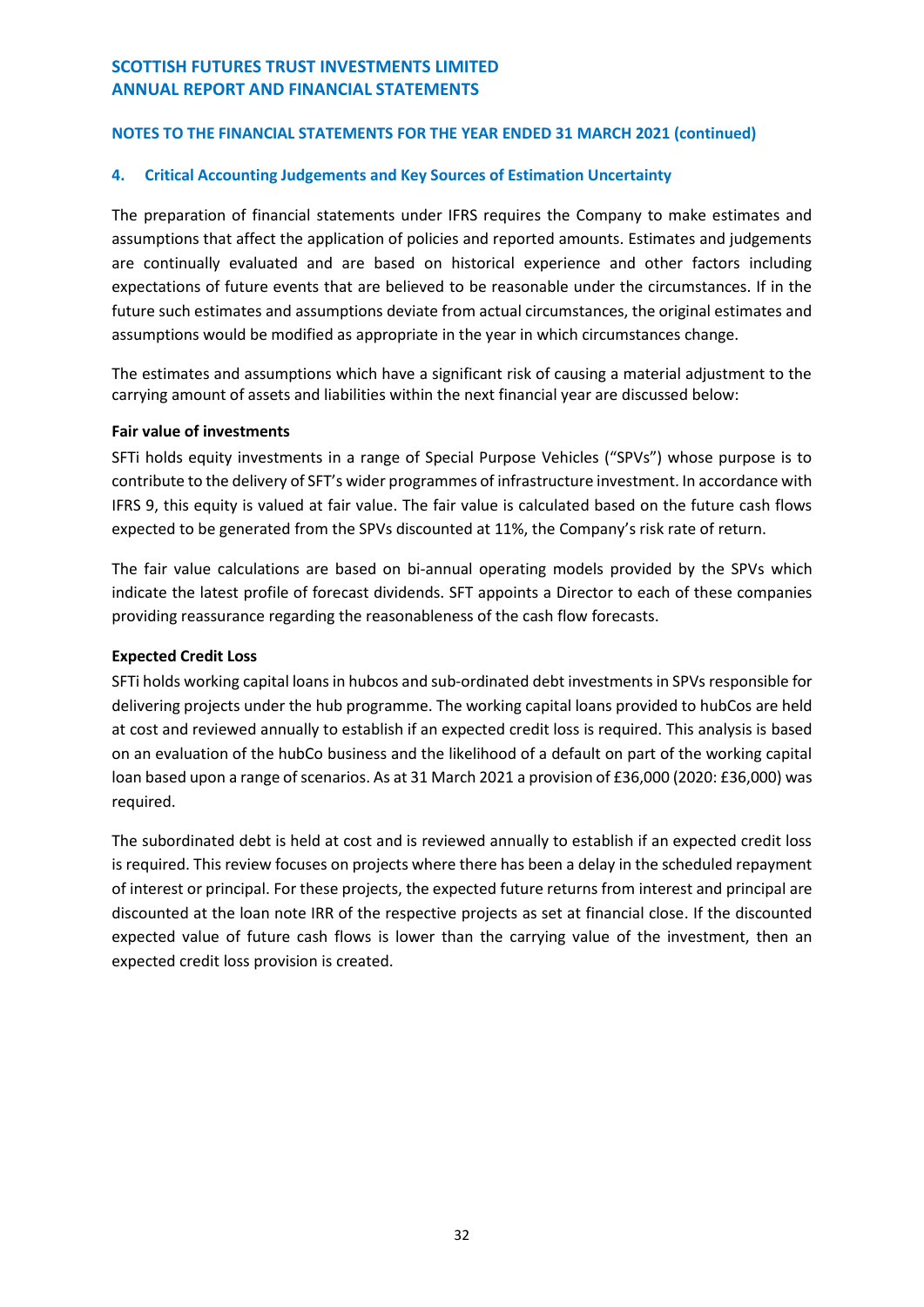# **NOTES TO THE FINANCIAL STATEMENTS FOR THE YEAR ENDED 31 MARCH 2021 (continued)**

### **5. Other income**

|                                | 2021      | 2020      |
|--------------------------------|-----------|-----------|
|                                | £         | £         |
| Interest income from:          |           |           |
| Subordinated debt (note 9c)    | 1,793,009 | 1,690,272 |
| Working capital loan interest  | 6,874     | 2,536     |
| <b>Bank interest</b>           | 117       | 491       |
| Other income – directors' fees | 15,433    | 15,064    |
| Other income - dividends       | 32,052    | 143,951   |
|                                |           |           |
|                                | 1,847,485 | 1,852,314 |
|                                |           |           |

## **6. Grant Income**

|                                                           | 2021 | 2020 |
|-----------------------------------------------------------|------|------|
|                                                           |      |      |
| SFT grant received for SFTi investments in LLPs (note 9a) | -    |      |
|                                                           |      |      |

In 2020/21, £nil (2019/20: £1) was received in grant funding to fund the investment of SFTi in LLPs.

## **7. Operating expenditure**

|                                                  | 2021    | 2020    |
|--------------------------------------------------|---------|---------|
|                                                  | £       |         |
| Profit before taxation is stated after charging: |         |         |
| Management fee payable to SFT                    | 578,514 | 608,964 |
| <b>Bank charges</b>                              | 40      | 28      |
| Expected credit loss provision (See Note 9b)     |         | 36,000  |
|                                                  |         |         |
|                                                  | 578,554 | 644,992 |
|                                                  |         |         |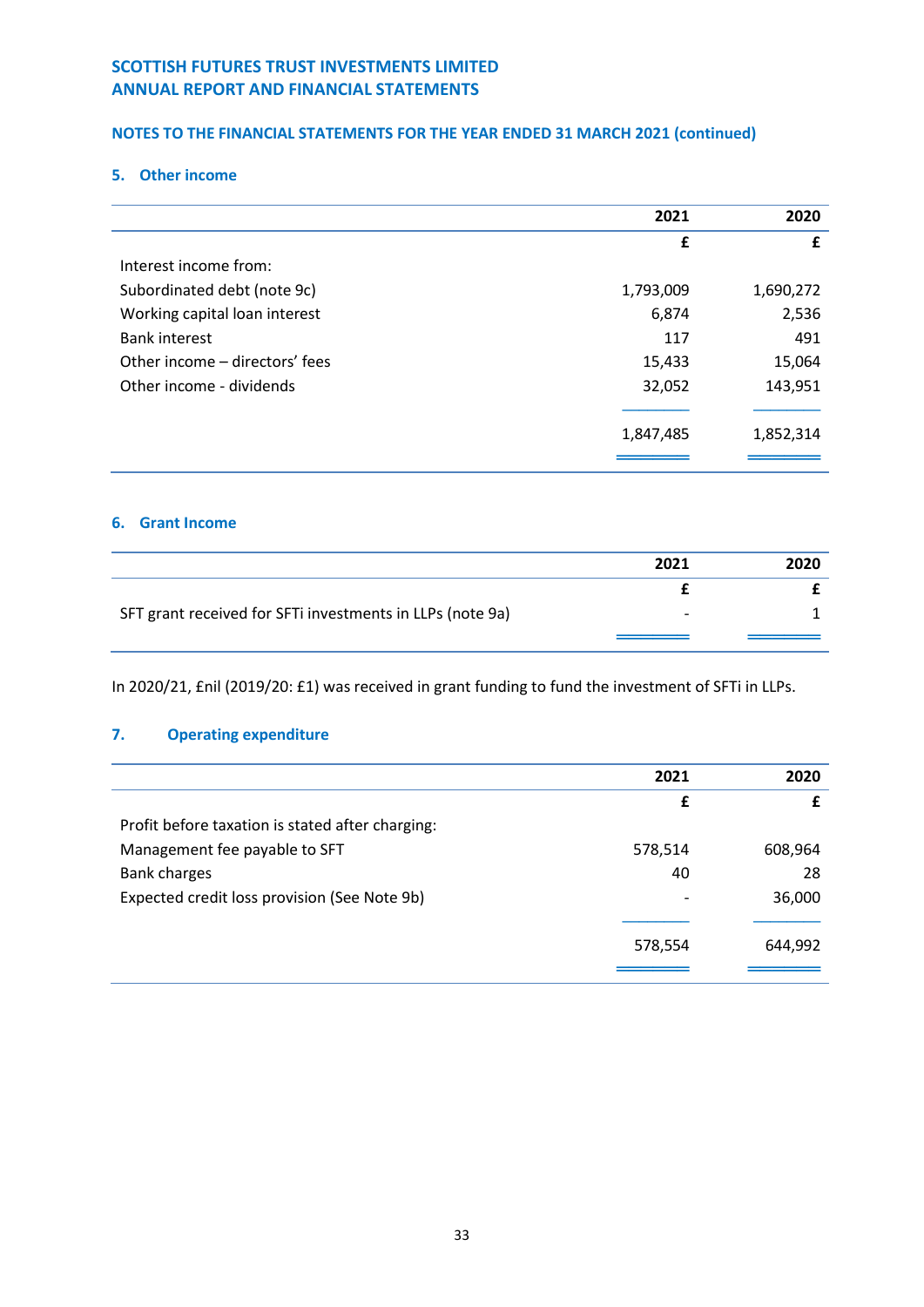## **NOTES TO THE FINANCIAL STATEMENTS FOR THE YEAR ENDED 31 MARCH 2021 (continued)**

#### **8. Taxation**

|                                                      | 2021      | 2020       |
|------------------------------------------------------|-----------|------------|
|                                                      | £         | £          |
| Profit on ordinary activities before tax             | 1,268,931 | 1,207,323  |
| Less: dividends not subject to tax                   | (32,052)  | (143, 951) |
|                                                      |           |            |
| Taxable profit                                       | 1,236,879 | 1,063,372  |
|                                                      |           |            |
| Corporation tax charge @ 19% (2019/20: @ 19%)        | 235,007   | 202,040    |
| Overprovision in previous year                       | (133)     |            |
|                                                      |           |            |
| Corporation tax charge in statement of comprehensive |           |            |
| income                                               | 234,874   |            |
|                                                      |           |            |
| Corporation tax creditor                             | 235,007   | 202,040    |
|                                                      |           |            |

The corporation tax charge is in respect of the profit generated as a result of the interest on working capital loans and sub-ordinated debt exceeding the administration expenses of the Company.

#### **9. Investments**

#### **Capital Management**

In previous years, Scottish Government has granted SFT capital funds which SFT has granted on to SFTi for investment in subordinated debts, share capital in special purpose vehicles and working capital in hub companies. Scottish Government has also provided repayable grant to SFT which SFT then grants onto SFTi for investment in subordinated debt, share capital in special purpose vehicles and working capital in hub companies.

## **9. a) Investments – Share Capital**

|                            | 2021    | 2020       |
|----------------------------|---------|------------|
|                            | £       | £          |
| <b>Cost and Fair Value</b> |         |            |
| At beginning of year       | 524,785 | 687,160    |
| Additions                  |         | 1          |
| <b>Disposals</b>           | (5)     | (1)        |
| Gain/(loss) on revaluation | 79,053  | (162, 375) |
|                            |         |            |
| At 31 March 2021           | 603,833 | 524,785    |
|                            |         |            |

The Fair Value of the equity investments in hub DBFM projects increased by £79,053 which reflected (i) the receipt of dividend income of £32,052; (ii) a net increase in the forecast dividends across the portfolio of £70,923; (iii) a net decrease of £21,821 to account for the impact of tax changes on dividends and (iv) an increase in fair value of £62,003 reflecting the impact of discounting with forecast cashflows now 1 year closer to being received.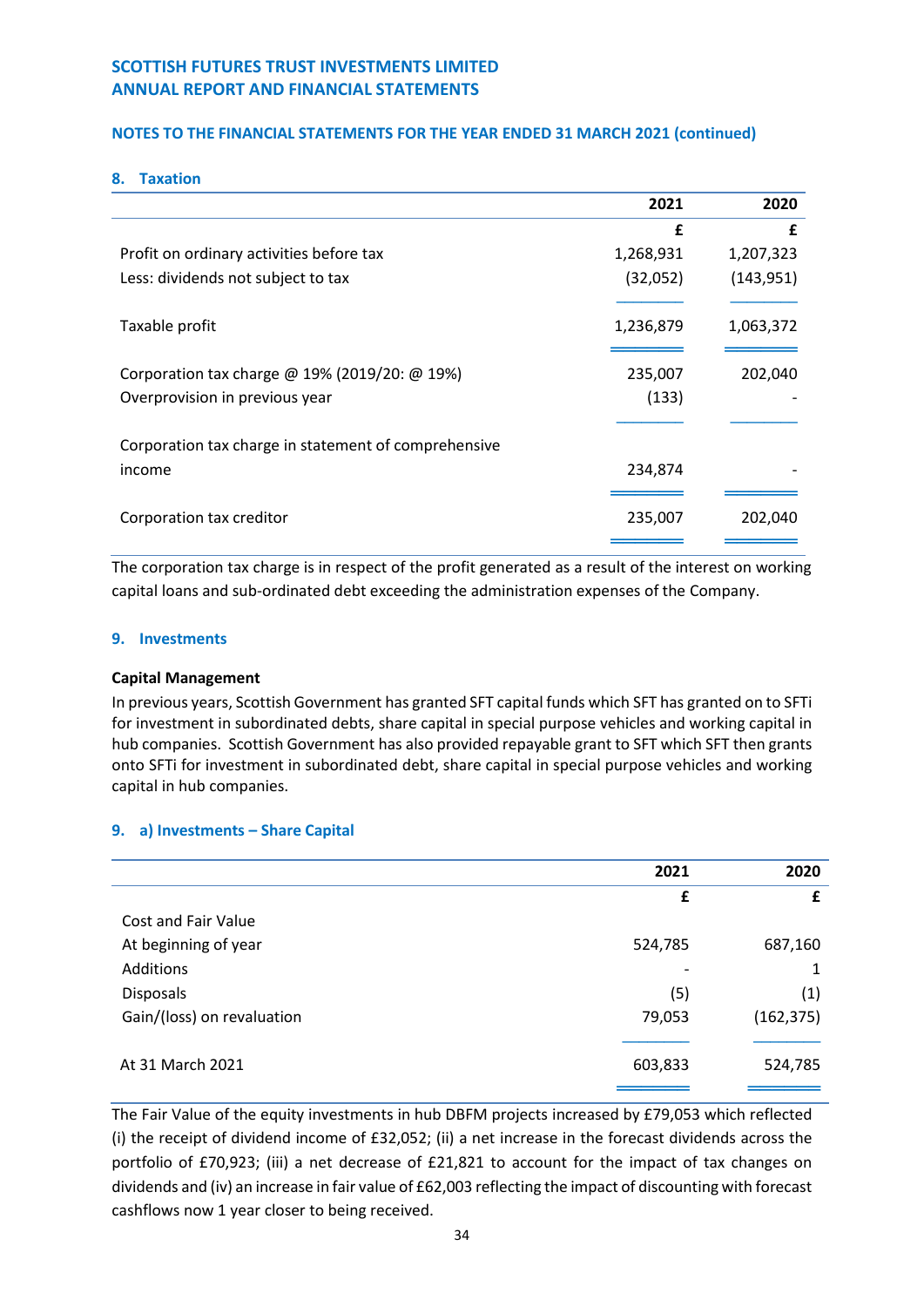## **NOTES TO THE FINANCIAL STATEMENTS FOR THE YEAR ENDED 31 MARCH 2021 (continued)**

## **9. a) Investments – Share Capital (continued)**

SFTi invested £nil (2019/20: £1) in housing partnership LLPs during the current year and £nil in share capital of SPVs in connection with sub debt investments (2019/20: £nil). One LLP was disposed of (2019/20: one) and there were four where SFTi resigned membership.

Share capital investments cannot be classified in any other category of financial asset. There is no intention to dispose of any of the existing investments.

## **9. b) Investments - Working Capital Loans**

|                                            | 2021      | 2020     |
|--------------------------------------------|-----------|----------|
| <b>Non-current assets</b>                  | £         | £        |
| <b>Cost and Net book value</b>             |           |          |
| At beginning of year                       | 164,000   | 200,000  |
| Transferred to current assets              | (110,000) |          |
| Interest capitalised                       | 33,807    |          |
| Expected credit loss provision<br>(note 7) |           | (36,000) |
|                                            |           |          |
| At 31 March 2021                           | 87,807    | 164,000  |
|                                            |           |          |
|                                            |           |          |
|                                            | 2021      | 2020     |
| <b>Current assets</b>                      | £         | £        |
| <b>Cost and Net book value</b>             |           |          |
| At beginning of year                       |           |          |
| Transferred from non-current               |           |          |
| assets (investments)                       | 110,000   |          |
|                                            |           |          |
| At 31 March 2021                           | 110,000   |          |

## **Working Capital Loans - Non-Current Assets**

SFTi loaned working capital of £100,000 to hub South West Scotland Limited on 17 November 2012. This working capital facility was available until 16 November 2017 but was extended to 16 November 2018 and then further extended to 15 November 2021 by which date the full amount of the working capital facility shall be due and payable on demand unless a renewal or extension is agreed. All providers of working capital loans agreed to extend these facilities to support the ongoing operations of the company. The rate of interest applicable shall be: the interest (net of tax) received where amounts are held in the reserve account, and 6% p.a. on all other sums. Interest is accrued-semiannually (on 31 December and 30 June) and added to the loan. This item has been treated as a current asset in the year ended 31 March 2021.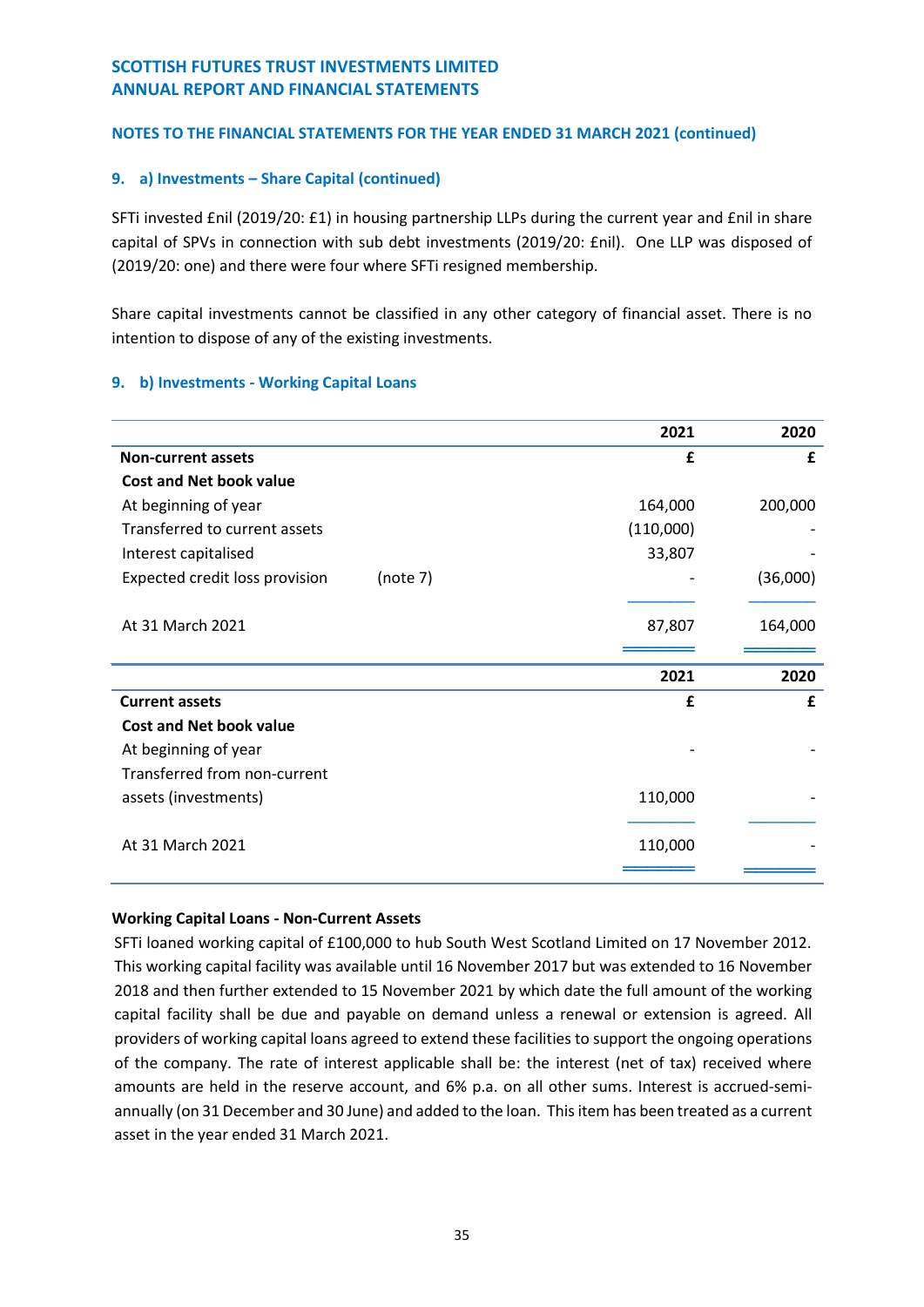## **NOTES TO THE FINANCIAL STATEMENTS FOR THE YEAR ENDED 31 MARCH 2021 (continued)**

## **9. b) Investments - Working Capital Loans (continued)**

SFTi loaned working capital of £100,000 to hub West Scotland Limited on 27 April 2012. This working capital facility was available until 26 April 2017 but was extended to 31 December 2018 and 31 March 2022 and further extended to 31 March 2028 by which date the full amount of the working capital facility shall be due and payable on demand unless a renewal or extension is agreed. All providers of working capital loans agreed to extend these facilities to support the ongoing operations of the company. The rate of interest applicable shall be: the interest (net of tax) received where amounts are held in the reserve account, and 2.5% p.a. on all other sums. Interest is payable semi-annually (30 June and 31 December) and added to the loan. An expected credit loss provision of £36,000 was recognised in 2019/20 in respect of this working capital loan and this remains appropriate in 2020/21 due to £26,319 of it relating to the capital conversion to enabling funds as at 30 April 2021 and £9,681 of it as a general credit loss provision. £10,000 of the remaining working capital loan is to be repaid by 31 March 2022 and this amount has been treated as a current asset in the year ended 31 March 2021.

Working capital loans are held as financial assets – loans and receivables.

|                                             | 2021       | 2020       |
|---------------------------------------------|------------|------------|
| <b>Cost and Net Book Value</b>              | £          | £          |
| At beginning of year                        | 15,916,547 | 16,355,223 |
| Additions                                   |            | 152,600    |
| Interest capitalised into subordinated debt | 55,597     | 37,052     |
| Principal repaid in year                    | (217, 293) | (628, 328) |
|                                             |            |            |
| At 31 March 2021                            | 15,754,851 | 15,916,547 |
|                                             |            |            |

## **9. c) Investments – Subordinated Debt**

During 2020/21, SFTi invested £nil (2019/20: £152,600) as subordinated debt.

During the year accrued interest was capitalised for two South West territory investment and principal was repaid for five other South West territory investment as detailed in the tables below.

Further details on SFTi's investment in the subordinated debt of hub projects, including details of the principal invested, the coupon and the redemption dates can be found in the tables below, analysed by each hubco.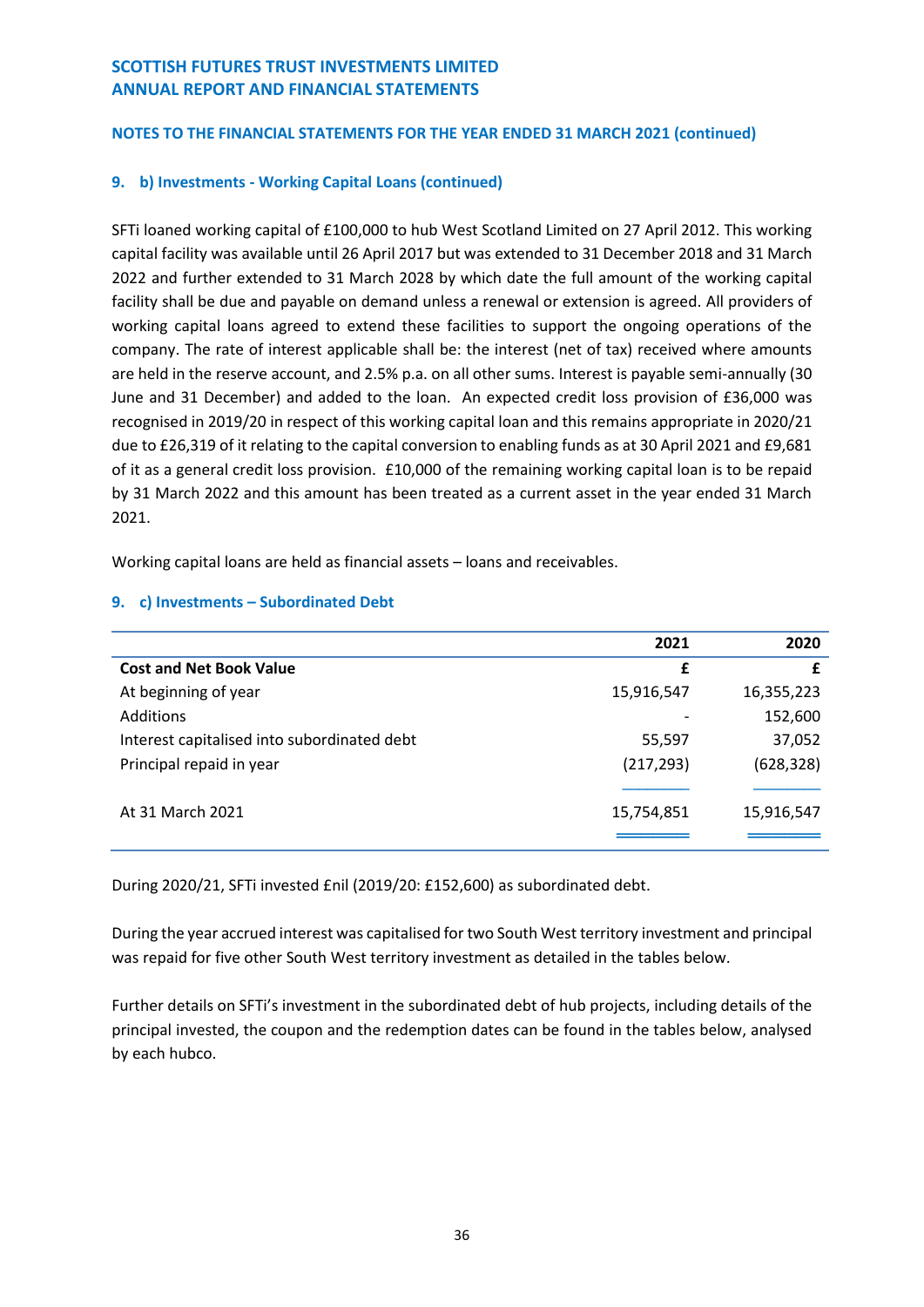# **NOTES TO THE FINANCIAL STATEMENTS FOR THE YEAR ENDED 31 MARCH 2021 (continued)**

| Investment In:                                                                                | Investment<br>Type, Interest Rate and<br><b>Redemption Date</b>               | <b>Value</b>                                                            | <b>Historical</b><br>cost of<br><b>Equity</b> | <b>Fair Value</b><br>of Equity<br>31/3/2021 | <b>Interest</b><br><b>Receivable</b><br>31/03/2021 | <b>Interest</b><br>income              | <b>Dividend</b><br><b>Income</b>             |
|-----------------------------------------------------------------------------------------------|-------------------------------------------------------------------------------|-------------------------------------------------------------------------|-----------------------------------------------|---------------------------------------------|----------------------------------------------------|----------------------------------------|----------------------------------------------|
| hub North territory                                                                           |                                                                               |                                                                         |                                               |                                             |                                                    |                                        |                                              |
| Aberdeen<br><b>Community Health</b><br>Village Ltd                                            | Fixed coupon<br>unsecured loan<br>Interest rate 10.2%<br>Redemption date 2039 | £576,191 less<br>£5,010<br>principal<br>repaid totals<br>£571,181       | £Nil                                          | 2021:<br>£1,315<br>2020:<br>£1,141          | 2021:<br>£96,131<br>2020:<br>£96,131               | 2021:<br>£68,144<br>2020:<br>£68,221   | 2021:<br><b>£Nil</b><br>2020:<br><b>£Nil</b> |
| hub North Scotland<br>(FWT) Ltd<br>(Forres/Tain/Woods<br>ide Health Centre<br><b>Bundle</b> ) | Fixed coupon<br>unsecured loan<br>Interest rate 10.2%<br>Redemption Date 2039 | £133,884 less<br>£22,640<br>principal<br>repaid totals<br>£111,244      | <b>£Nil</b>                                   | 2021:<br>£19,424<br>2020:<br>£18,375        | 2021:<br>£14,534<br>2020:<br>£14,534               | 2021:<br>£13,102<br>2020:<br>£13,430   | 2021:<br><b>£Nil</b><br>2020:<br><b>£Nil</b> |
| hub North Scotland<br>(Alford) Ltd                                                            | Fixed coupon<br>unsecured loan<br>Interest rate 10.2%<br>Redemption date 2040 | £747,036 less<br>£61,703<br>principal<br>repaid totals<br>£685,333      | <b>£Nil</b>                                   | 2021:<br>£8,596<br>2020:<br>£8,978          | 2021:<br>£79,361<br>2020:<br>£79,361               | 2021:<br>£79,196<br>2020:<br>£80,831   | 2021:<br><b>£Nil</b><br>2020:<br><b>£Nil</b> |
| hub North Scotland<br>(Wick) Ltd                                                              | Fixed coupon<br>unsecured loan<br>Interest Rate 10.2%<br>Redemption date 2042 | £1,568,509<br>less £198,001<br>principal<br>repaid totals<br>£1,370,508 | £100                                          | 2021:<br>£3,070<br>2020:<br>£2,896          | 2021:<br>£422,349<br>2020:<br>£422,349             | 2021:<br>£184,954<br>2020:<br>£187,752 | 2021:<br><b>£Nil</b><br>2020:<br><b>£Nil</b> |
| hub North Scotland<br>(Anderson) Ltd                                                          | Fixed coupon<br>unsecured loan<br>Interest rate 10.2%<br>Redemption date 2043 | £342,962 less<br>£30,040<br>principal<br>repaid totals<br>£312,922      | £100                                          | 2021:<br>£3,659<br>2020:<br>£3,362          | 2021:<br>£83,214<br>2020:<br>£83,214               | 2021:<br>£40,528<br>2020:<br>£40,864   | 2021:<br><b>£Nil</b><br>2020:<br><b>£Nil</b> |
| hub North Scotland<br>(Elgin High School)<br>Ltd                                              | Fixed coupon<br>unsecured loan<br>Interest rate 10.2%<br>Redemption date 2043 | £253,654 less<br>£71,832<br>principal<br>repaid totals<br>£181,822      | £100                                          | 2021:<br>£2,403<br>2020:<br>£2,198          | 2021:<br>£75,143<br>2020:<br>£75,143               | 2021:<br>£26,387<br>2020:<br>£26,585   | 2021:<br><b>£Nil</b><br>2020:<br><b>£Nil</b> |
| hub North Scotland<br>(O & C) Ltd<br>(Oban &<br>Campbeltown High<br>Schools)                  | Fixed coupon<br>unsecured loan<br>Interest rate 10.2%<br>Redemption date 2043 | £491,691 less<br>£146,586<br>principal<br>repaid totals<br>£345,105     | £100                                          | 2021:<br>£4,394<br>2020:<br>£3,940          | 2021:<br>£172,764<br>2020:<br>£172,764             | 2021:<br>£53,126<br>2020:<br>£60,597   | 2021:<br>£Nil<br>2020:<br>£Nil               |
| hub North Scotland<br>(New Academy -<br>South of the City)                                    | Fixed coupon<br>unsecured loan<br>Interest rate 10.2%<br>Redemption date 2043 | £321,672 less<br>£8,238<br>principal<br>repaid totals<br>£313,434       | £100                                          | 2021:<br>£3,463<br>2020:<br>£3,212          | 2021:<br>£71,165<br>2020:<br>£71,165               | 2021:<br>£39,526<br>2020:<br>£39,843   | 2021:<br>£Nil<br>2020:<br>£Nil               |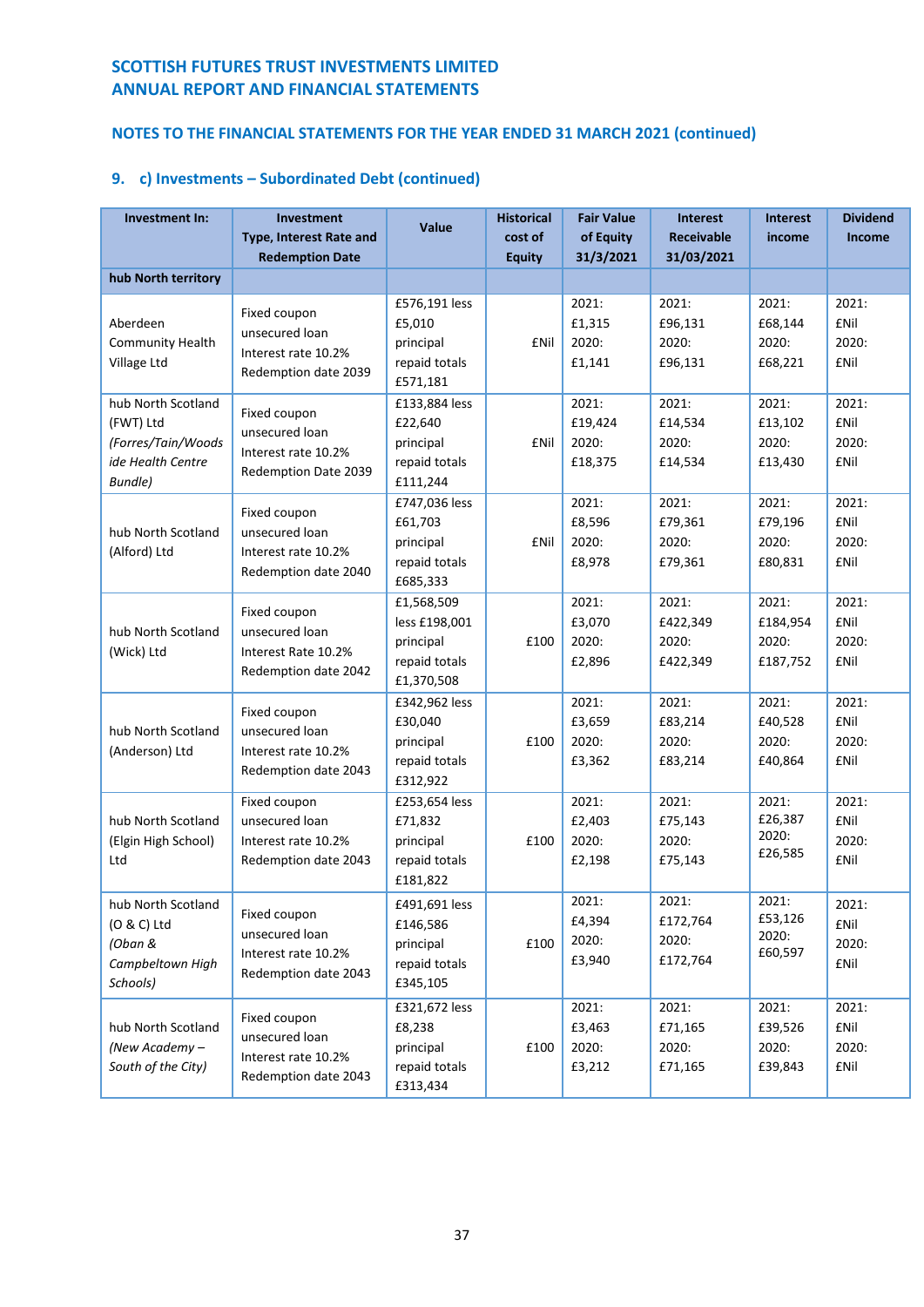# **NOTES TO THE FINANCIAL STATEMENTS FOR THE YEAR ENDED 31 MARCH 2021 (continued)**

| Investment In:                                                                               | <b>Investment</b><br><b>Type, Interest Rate and</b><br><b>Redemption Date</b>                                                          | Value                                                                  | <b>Historical</b><br>cost of<br><b>Equity</b> | <b>Fair Value</b><br>of Equity<br>31/3/2021 | <b>Interest</b><br><b>Receivable</b><br>31/03/2021 | <b>Interest</b><br>income              | <b>Dividend</b><br><b>Income</b>             |
|----------------------------------------------------------------------------------------------|----------------------------------------------------------------------------------------------------------------------------------------|------------------------------------------------------------------------|-----------------------------------------------|---------------------------------------------|----------------------------------------------------|----------------------------------------|----------------------------------------------|
| hub North territory<br>(continued)                                                           |                                                                                                                                        |                                                                        |                                               |                                             |                                                    |                                        |                                              |
| hub North Scotland<br>(I & F) Ltd<br>(Inverurie &<br><b>Forresterhill Health</b><br>Centres) | Fixed coupon<br>unsecured loan<br>Interest rate 10.2%<br>Redemption date 2044                                                          | £167,168 less<br>£2,619<br>principal<br>repaid totals<br>£164,549      | £100                                          | 2021:<br>£1,202<br>2020:<br>£948            | 2021:<br>£26,511<br>2020:<br>£26,511               | 2021:<br>£19,560<br>2020:<br>£19,702   | 2021:<br><b>£Nil</b><br>2020:<br><b>£Nil</b> |
| hub North Scotland<br>(Inverurie Campus)<br>Ltd<br>(Inverurie<br>Community<br>Campus)        | Fixed coupon<br>unsecured loan<br>Interest rate 2.45%<br>during construction and<br>10.2% during operation<br>Redemption date 2044     | £470,061                                                               | £100                                          | 2021:<br>£966<br>2020:<br>£1,879            | 2021:<br>£74,690<br>2020:<br>£23,039               | 2021:<br>£51,651<br>2020:<br>£11,964   | 2021:<br><b>£Nil</b><br>2020:<br><b>£Nil</b> |
| hub North territory<br>total                                                                 |                                                                                                                                        | 2021:<br>£4,526,159                                                    | £700                                          | 2021:<br>£48,492                            | 2021:<br>£1,115,862                                | 2021:<br>£576,174                      | 2021:<br><b>£Nil</b>                         |
|                                                                                              |                                                                                                                                        | 2020:<br>£4,596,618                                                    |                                               | 2020:<br>£46,929                            | 2020:<br>£1,064,211                                | 2020:<br>£549,789                      | 2020:<br><b>£Nil</b>                         |
|                                                                                              |                                                                                                                                        |                                                                        |                                               |                                             |                                                    |                                        |                                              |
| <b>Hub South East</b><br>territory                                                           |                                                                                                                                        |                                                                        |                                               |                                             |                                                    |                                        |                                              |
| James Gillespie's<br>Campus Subhub<br><b>Holdings Ltd</b>                                    | Fixed coupon<br>unsecured loan<br>Interest rate 10.87%<br>Redemption date 2041                                                         | £1,252,424<br>less £65,887<br>principal<br>repaid totals<br>£1,186,537 | <b>£Nil</b>                                   | 2021:<br>£64,654<br>2020:<br>£62,215        | 2021:<br>£471,015<br>2020:<br>£472,407             | 2021:<br>£171,350<br>2020:<br>£173,663 | 2021:<br><b>£Nil</b><br>2020:<br><b>£Nil</b> |
| REH Phase 1<br>Subhub Holdings<br>Ltd<br>(Royal Edinburgh<br>Hospital)                       | Fixed coupon<br>unsecured loan<br>Interest rate 2.48%<br>during construction and<br>10.75% during<br>operation<br>Redemption date 2042 | £410,685 less<br>£4,434<br>principal<br>repaid totals<br>£406,251      | £10                                           | 2021:<br>£11,213<br>2020:<br>£10,558        | 2021:<br>£43,125<br>2020:<br>£43,305               | 2021:<br>£45,861<br>2020:<br>£46,091   | 2021:<br><b>£Nil</b><br>2020:<br><b>£Nil</b> |
| Newbattle DBFM<br>Holdco Ltd<br>(Newbattle High<br>School)                                   | Fixed coupon<br>unsecured loan<br>Interest rate 3.35%<br>during<br>construction and 10.5%<br>during operation<br>Redemption date 2043  | £310,265 less<br>£6,711<br>principal<br>repaid totals<br>£303,554      | £10                                           | 2021:<br>£10,543<br>2020:<br>£10,207        | 2021:<br>£39,805<br>2020:<br>£39,984               | 2021:<br>£34,284<br>2020:<br>£34,599   | 2021:<br>£Nil<br>2020:<br>£Nil               |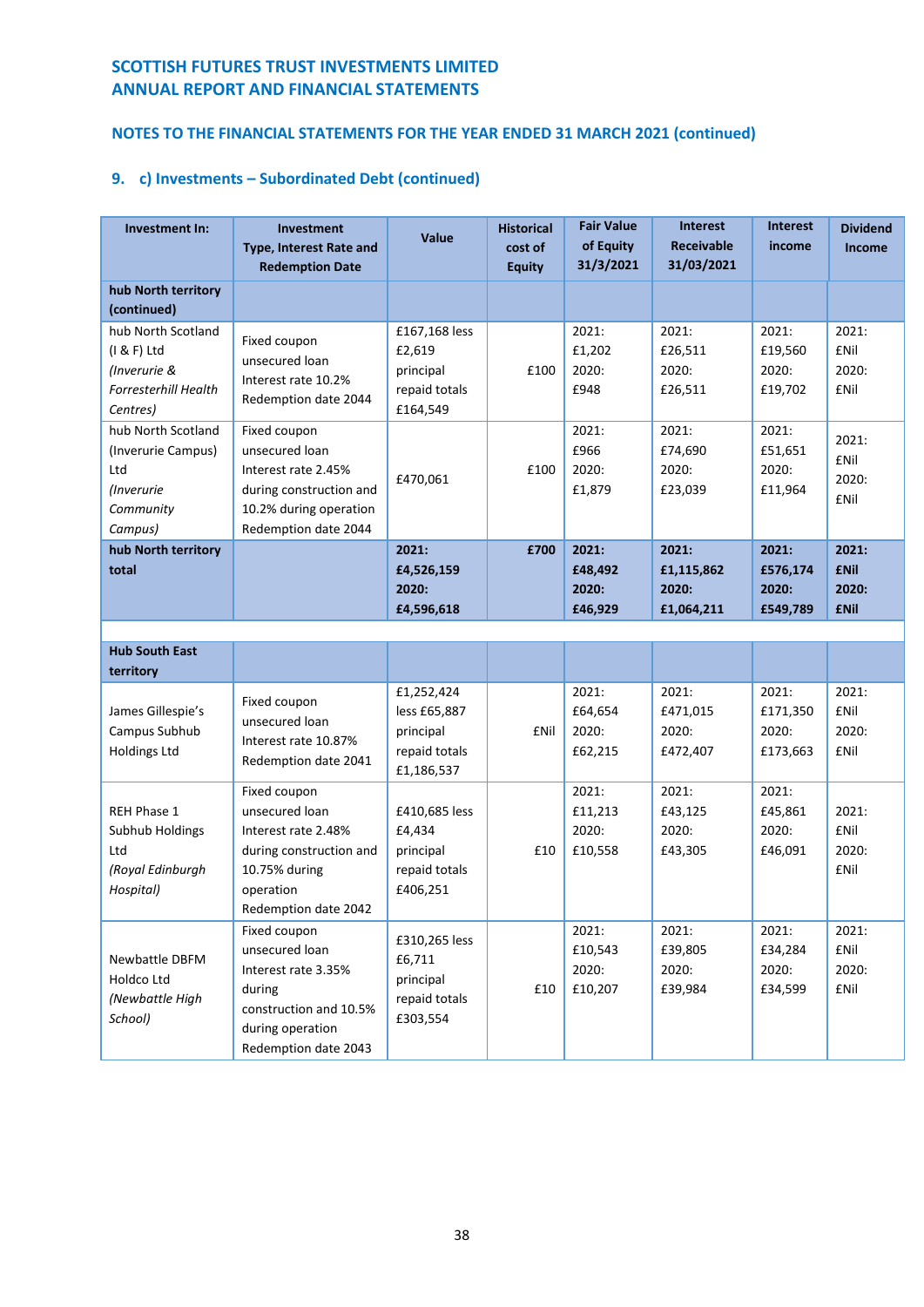# **NOTES TO THE FINANCIAL STATEMENTS FOR THE YEAR ENDED 31 MARCH 2021 (continued)**

| <b>Investment In:</b>                                                   | <b>Investment</b><br><b>Type, Interest Rate and</b><br><b>Redemption Date</b>                                                          | Value                                                             | <b>Historical</b><br>cost of<br><b>Equity</b> | <b>Fair Value</b><br>of Equity<br>31/3/2021 | <b>Interest</b><br><b>Receivable</b><br>31/03/2021 | <b>Interest</b><br>income            | <b>Dividend</b><br>Income                     |
|-------------------------------------------------------------------------|----------------------------------------------------------------------------------------------------------------------------------------|-------------------------------------------------------------------|-----------------------------------------------|---------------------------------------------|----------------------------------------------------|--------------------------------------|-----------------------------------------------|
| <b>Hub South East</b><br>territory<br>(continued)                       |                                                                                                                                        |                                                                   |                                               |                                             |                                                    |                                      |                                               |
| KHS DBFM Holdco<br>Ltd<br>(Kelso High School)                           | Fixed coupon<br>unsecured loan<br>Interest rate 3.35%<br>during construction and<br>10.5% during operation<br>Redemption date 2042     | £205,150 less<br>£4,424<br>principal<br>repaid totals<br>£200,726 | £10                                           | 2021:<br>£7,398<br>2020:<br>£7,062          | 2021:<br>£23,016<br>2020:<br>£23,113               | 2021:<br>£22,355<br>2020:<br>£22,497 | 2021:<br><b>£Nil</b><br>2020:<br><b>f</b> Nil |
| LBP DBFM Holdco<br>Ltd<br>(NHS Lothian Health<br>Centre Bundle)         | Fixed coupon<br>unsecured loan<br>Interest rate 3.37%<br>during construction and<br>10.45% during<br>operation<br>Redemption date 2042 | £243,750 less<br>£8,392<br>principal<br>repaid totals<br>£235,358 | £10                                           | 2021:<br>£11,410<br>2020:<br>£10,639        | 2021:<br>£25,851<br>2020:<br>£26,086               | 2021:<br>£26,028<br>2020:<br>£26,420 | 2021:<br><b>£Nil</b><br>2020:<br><b>£Nil</b>  |
| <b>ELCH DBFM Holdco</b><br>Ltd<br>(East Lothian<br>Community<br>Campus) | Fixed coupon<br>unsecured loan<br>Interest rate 2.98%<br>during construction and<br>10.45% during<br>operation<br>Redemption date 2044 | £600,797 less<br>£1,384<br>principal<br>repaid totals<br>£599,413 | £10                                           | 2021:<br>£24,459<br>2020:<br>£22,331        | 2021:<br>£96,276<br>2020:<br>£74,531               | 2021:<br>£69,838<br>2020:<br>£28,439 | 2021:<br><b>£Nil</b><br>2020:<br><b>£Nil</b>  |
| WCHS DBFM<br>Holdco Ltd<br>(West Calder High<br>School)                 | Fixed coupon<br>unsecured loan<br>Interest rate 3.47%<br>during construction and<br>10.45% during<br>operation<br>Redemption date 2043 | £286,654 less<br>£7,057<br>principal<br>repaid totals<br>£279,597 | £10                                           | 2021:<br>£18,272<br>2020:<br>£17,885        | 2021:<br>£30,883<br>2020:<br>£31,142               | 2021:<br>£30,928<br>2020:<br>£31,352 | 2021:<br><b>£Nil</b><br>2020:<br><b>f</b> Nil |
| <b>QHS DBFM Holdco</b><br>Ltd<br>(Queensferry High<br>School)           | Fixed coupon<br>unsecured loan<br>Interest rate 3.49%<br>during construction and<br>10.3% during operation<br>Redemption date 2045     | £340,774                                                          | £10                                           | 2021:<br>£3,938<br>2020:<br>£3,885          | 2021:<br>£36,569<br>2020:<br>£22,081               | 2021:<br>£14,488<br>2020:<br>£12,471 | 2021:<br><b>£Nil</b><br>2020:<br><b>£Nil</b>  |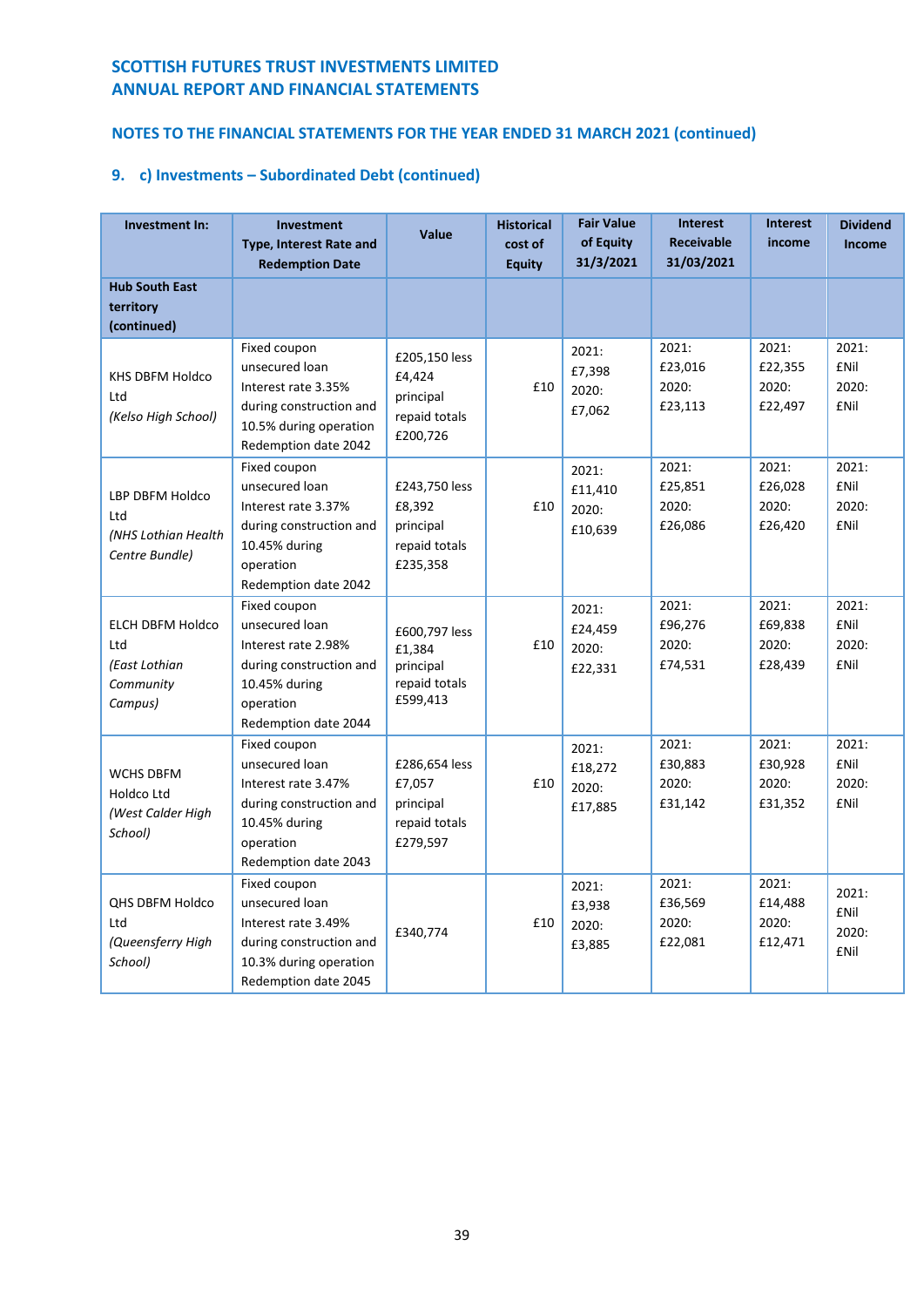# **NOTES TO THE FINANCIAL STATEMENTS FOR THE YEAR ENDED 31 MARCH 2021 (continued)**

| Investment In:                                                                   | Investment<br><b>Type, Interest Rate and</b><br><b>Redemption Date</b>                                                                 | <b>Value</b>                                                          | <b>Historical</b><br>cost of<br><b>Equity</b> | <b>Fair Value of</b><br><b>Equity</b><br>31/3/2021 | <b>Interest</b><br><b>Receivable</b><br>31/03/2021 | <b>Interest</b><br>income              | <b>Dividend</b><br><b>Income</b>              |
|----------------------------------------------------------------------------------|----------------------------------------------------------------------------------------------------------------------------------------|-----------------------------------------------------------------------|-----------------------------------------------|----------------------------------------------------|----------------------------------------------------|----------------------------------------|-----------------------------------------------|
| <b>Hub South East</b><br>territory<br>(continued)                                |                                                                                                                                        |                                                                       |                                               |                                                    |                                                    |                                        |                                               |
| <b>JICC DBFM</b><br>Holdco Ltd<br>(Jedburgh<br>Community<br>Campus)              | Fixed coupon<br>unsecured loan<br>Interest rate 3.40%<br>during construction and<br>10.3% during operation<br>Redemption date 2045     | £290,222<br>less £422<br>principal<br>repaid<br>totals<br>£289,800    | £10                                           | 2021:<br>£6,547<br>2020:<br>£6,320                 | 2021:<br>£30,139<br>2020:<br>£16,746               | 2021:<br>£31,355<br>2020:<br>£12,445   | 2021:<br><b>£Nil</b><br>2020:<br><b>£Nil</b>  |
| hub South East<br>territory total                                                |                                                                                                                                        | 2021:<br>£3,842,010<br>2020:<br>£3,870,519                            | £80                                           | 2021:<br>£158,434<br>2020:<br>£151,102             | 2021:<br>£796,679<br>2020:<br>£749,395             | 2021:<br>£446,487<br>2020:<br>£387,977 | 2021:<br><b>£Nil</b><br>2020:<br><b>£Nil</b>  |
|                                                                                  |                                                                                                                                        |                                                                       |                                               |                                                    |                                                    |                                        |                                               |
| hub South West<br>territory                                                      |                                                                                                                                        |                                                                       |                                               |                                                    |                                                    |                                        |                                               |
| Hub SW NHSL<br>Holdco Ltd<br>(NHS Lanarkshire<br><b>Health Centre</b><br>Bundle) | Fixed coupon<br>unsecured loan<br>Interest rate 10.5%<br>Redemption date 2040                                                          | £401,729<br>less £11,523<br>principal<br>repaid<br>totals<br>£390,206 | £Nil                                          | 2021:<br>£20,934<br>2020:<br>£19,959               | 2021:<br>£20,457<br>2020:<br>£22,946               | 2021:<br>£39,077<br>2020:<br>£43,955   | 2021:<br><b>f</b> Nil<br>2020:<br><b>£Nil</b> |
| Hub SW<br>Greenfaulds<br>Holdco Ltd                                              | Fixed coupon<br>unsecured loan<br>Interest rate 2.33%<br>during construction and<br>10.5% during operation<br>Redemption date 2041     | £298,253<br>less £7,512<br>principal<br>repaid<br>totals<br>£290,741  | <b>£Nil</b>                                   | 2021:<br>£15,294<br>2020:<br>£14,088               | 2021:<br>£15,222<br>2020:<br>£15,550               | 2021:<br>£30,597<br>2020:<br>£31,156   | 2021:<br><b>£Nil</b><br>2020:<br><b>£Nil</b>  |
| Hub SW Ayr<br>Holdco Ltd                                                         | Fixed coupon<br>unsecured loan<br>Interest rate 3.78%<br>during construction and<br>10.65% during<br>operation<br>Redemption date 2042 | £506,610<br>less £4,245<br>principal<br>repaid<br>totals<br>£502,365  | <b>£Nil</b>                                   | 2021:<br>£14,096<br>2020:<br>£13,401               | 2021:<br>£26,678<br>2020:<br>£26,886               | 2021:<br>£53,542<br>2020:<br>£53,805   | 2021:<br><b>£Nil</b><br>2020:<br>£Nil         |
| Hub SW<br>Dalbeattie<br>Holdco Ltd                                               | Fixed coupon<br>unsecured loan<br>Interest rate 3.62%<br>during construction and<br>10.85% during<br>operation<br>Redemption date 2042 | £224,300<br>less £4,888<br>principal<br>repaid<br>totals<br>£219,412  | <b>£Nil</b>                                   | 2021:<br>£3,830<br>2020:<br>£3,651                 | 2021:<br>£11,871<br>2020:<br>£12,070               | 2021:<br>£23,875<br>2020:<br>£24,203   | 2021:<br>£Nil<br>2020:<br>£Nil                |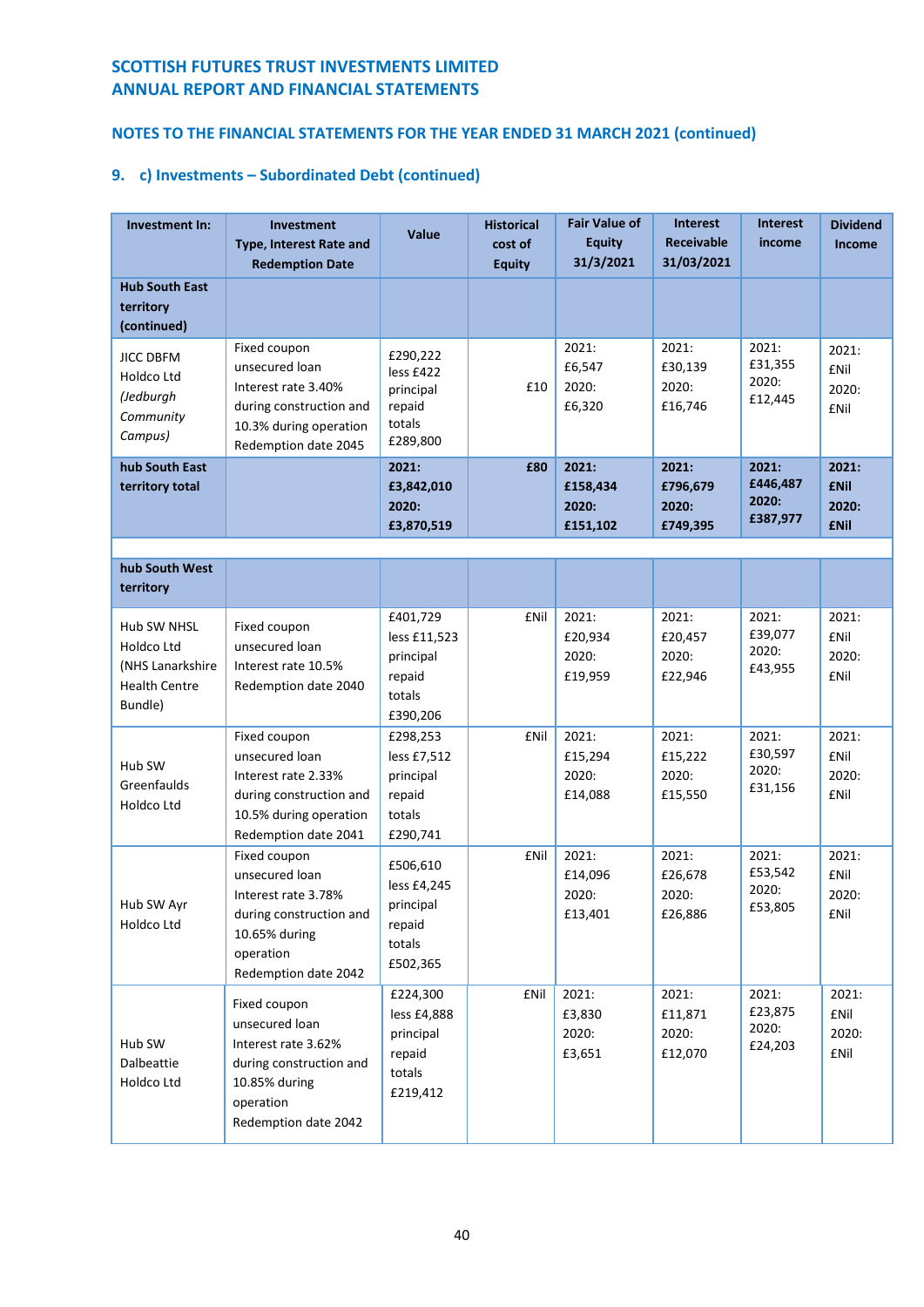# **NOTES TO THE FINANCIAL STATEMENTS FOR THE YEAR ENDED 31 MARCH 2021 (continued)**

| <b>Investment In:</b>                                                     | Investment<br><b>Type, Interest Rate and</b><br><b>Redemption Date</b>                                                                    | <b>Value</b>                                                                                                                   | <b>Historical</b><br>cost of<br><b>Equity</b> | <b>Fair Value</b><br>of Equity<br>31/3/2021 | <b>Interest</b><br><b>Receivable</b><br>31/03/2021 | <b>Interest</b><br>income              | <b>Dividend</b><br><b>Income</b>             |
|---------------------------------------------------------------------------|-------------------------------------------------------------------------------------------------------------------------------------------|--------------------------------------------------------------------------------------------------------------------------------|-----------------------------------------------|---------------------------------------------|----------------------------------------------------|----------------------------------------|----------------------------------------------|
| hub South West<br>territory<br>(continued)                                |                                                                                                                                           |                                                                                                                                |                                               |                                             |                                                    |                                        |                                              |
| <b>Hub SW EALC</b><br>Holdco Ltd<br>(East Ayrshire<br>Learning<br>Campus) | Fixed coupon<br>unsecured loan<br>Interest rate 3.26%<br>during construction and<br>10.5% during operation<br>Redemption date 2043        | £405,468 less<br>£6,111 principal<br>repaid totals<br>£399,357                                                                 | <b>£Nil</b>                                   | 2021:<br>£24,701<br>2020:<br>£23,502        | 2021:<br>£21,096<br>2020:<br>£21,237               | 2021:<br>£42,124<br>2020:<br>£42,675   | 2021:<br><b>£Nil</b><br>2020:<br><b>£Nil</b> |
| Hub SW Largs<br>Holdco Ltd                                                | Fixed coupon<br>unsecured loan<br>Interest rate 3.41%<br>during<br>construction and<br>10.15% during<br>operation<br>Redemption date 2043 | £422,510 less<br>£4,713 principal<br>repaid totals<br>£417,797                                                                 | <b>£Nil</b>                                   | 2021:<br>£40,956<br>2020:<br>£37,605        | 2021:<br>£21,145<br>2020:<br>£21,443               | 2021:<br>£42,531<br>2020:<br>£42,944   | 2021:<br><b>£Nil</b><br>2020:<br>£23,988     |
| Hub SW<br>Cumbernauld<br>Holdco Ltd                                       | Fixed coupon unsecured<br>loan<br>Interest rate 3.52%<br>during construction and<br>10.40% during<br>Operation<br>Redemption date 2044    | £310,007 less<br>£651 principal<br>repaid plus<br>£31,739 accrued<br>interest<br>capitalised in the<br>year totals<br>£341,095 | <b>£Nil</b>                                   | 2021:<br>£12,044<br>2020:<br>£11,307        | 2021:<br>£17,688<br>2020:<br>£31,270               | 2021:<br>£34,305<br>2020:<br>£11,722   | 2021:<br><b>£Nil</b><br>2020:<br><b>£Nil</b> |
| Hub SW QMA<br>Holdco Ltd<br>(Queen<br>Margaret<br>Academy)                | Fixed coupon unsecured<br>loan<br>Interest rate 3.46%<br>during construction and<br>10.45% during<br>operation<br>Redemption date 2044    | £233,662 less<br>£201 principal<br>repaid plus<br>£23,858 accrued<br>capitalised<br>interest in the<br>year totals<br>£257,319 | <b>£Nil</b>                                   | 2021:<br>£5,948<br>2020:<br>£4,411          | 2021:<br>£13,408<br>2020:<br>£19,993               | 2021:<br>£19,486<br>2020:<br>£8,569    | 2021:<br><b>£Nil</b><br>2020:<br>£Nil        |
| hub South West<br>territory total                                         |                                                                                                                                           | 2021:<br>£2,818,292<br>2020:<br>£2,785,005                                                                                     | £ Nil                                         | 2021:<br>£137,803<br>2020:<br>£127,924      | 2021:<br>£147,565<br>2020:<br>£171,395             | 2021:<br>£285,537<br>2020:<br>£259,029 | 2021:<br><b>£Nil</b><br>2020:<br>£23,988     |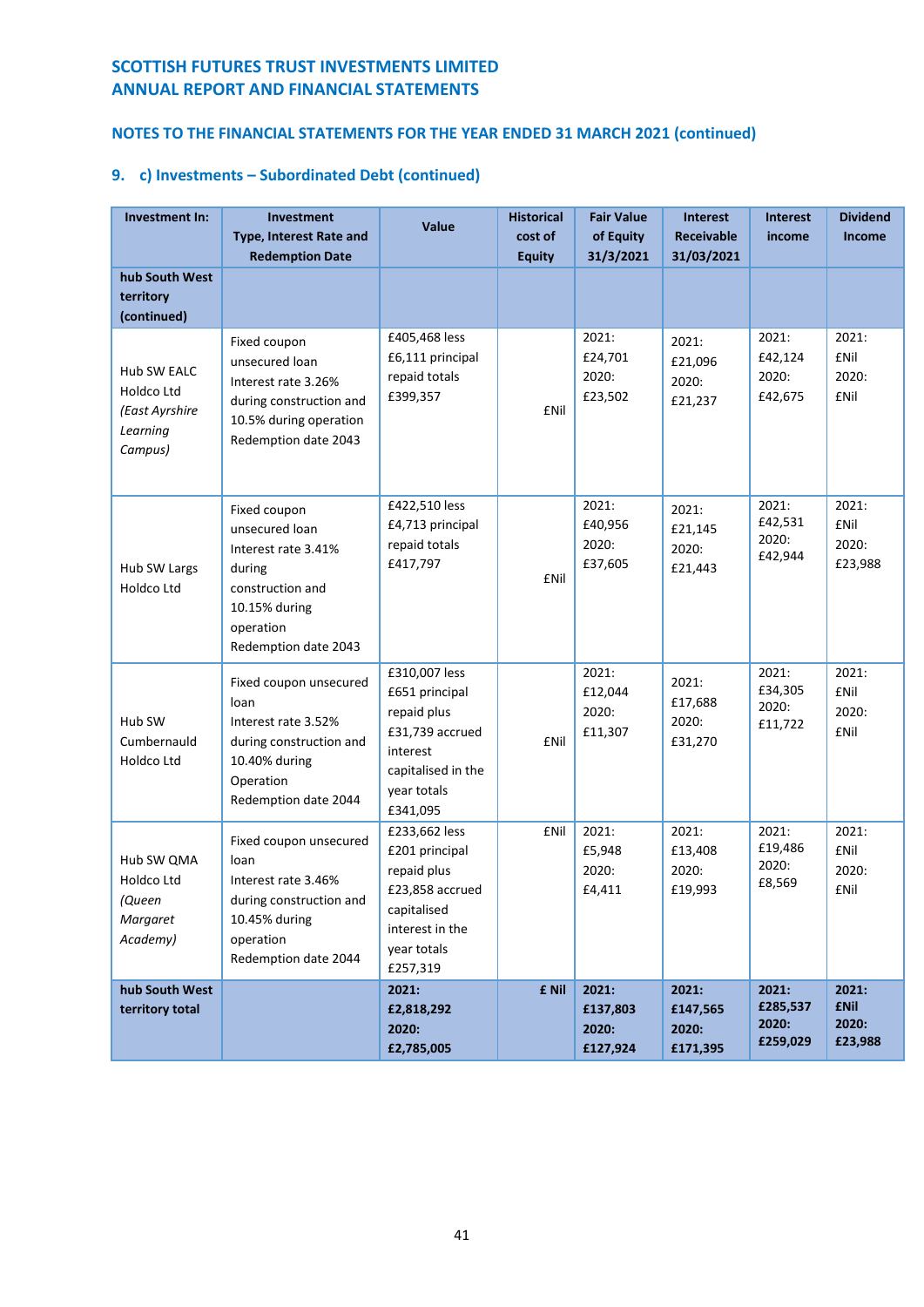# **NOTES TO THE FINANCIAL STATEMENTS FOR THE YEAR ENDED 31 MARCH 2021 (continued)**

| Investment In:                                                                                                          | <b>Investment</b><br>Type, Interest Rate and<br><b>Redemption Date</b>              | Value                                                                    | <b>Historical cost</b><br>of Equity | <b>Fair Value</b><br>of Equity<br>31/3/2021 | <b>Interest</b><br><b>Receivable</b><br>31/03/2021 | <b>Interest</b><br>income            | <b>Dividend</b><br><b>Income</b>              |
|-------------------------------------------------------------------------------------------------------------------------|-------------------------------------------------------------------------------------|--------------------------------------------------------------------------|-------------------------------------|---------------------------------------------|----------------------------------------------------|--------------------------------------|-----------------------------------------------|
| hub West territory                                                                                                      |                                                                                     |                                                                          |                                     |                                             |                                                    |                                      |                                               |
| Hub<br>West Scotland<br>Project Company<br>$(No.1)$ Ltd<br>(Eastwood/Maryhill<br><b>Health Centre</b><br><b>Bundle)</b> | Fixed coupon<br>secured loan<br>Interest rate 9.75%<br>Redemption date 2041         | £186,042<br>less<br>£13,313<br>principal<br>repaid<br>totals<br>£172,729 | <b>f</b> Nil                        | 2021:<br>£70,831<br>2020:<br>£48,597        | 2021:<br>£38,352<br>2020:<br>£38,478               | 2021:<br>£19,630<br>2020:<br>£20,067 | 2021:<br><b>£Nil</b><br>2020:<br><b>£Nil</b>  |
| Hub<br>West Scotland<br>Project Company<br>(No.2) Ltd<br>(Inverclyde Care<br>Home)                                      | Fixed coupon<br>unsecured loan<br>Interest rate 9.75%<br>Redemption date 2042       | £70,413<br>less £3,511<br>principal<br>repaid<br>totals<br>£66,902       | £1                                  | 2021:<br>£10,302<br>2020:<br>£7,022         | 2021:<br>£14,126<br>2020:<br>£14,147               | 2021:<br>£7,559<br>2020:<br>£7,676   | 2021:<br><b>fNil</b><br>2020:<br><b>£Nil</b>  |
| Hub<br>West Scotland<br>Project Company<br>(No.3) Ltd<br>(Barrhead High<br>School)                                      | Fixed coupon<br>unsecured loan<br>Interest rate 9.75%<br>Redemption date 2042       | £213,748<br>less<br>£31,164<br>principal<br>repaid<br>totals<br>£182,584 | £1                                  | 2021:<br>£19,042<br>2020:<br>£10,280        | 2021:<br>£47,231<br>2020:<br>£47,692               | 2021:<br>£21,588<br>2020:<br>£22,507 | 2021:<br><b>£Nil</b><br>2020:<br><b>£Nil</b>  |
| Hub<br>West Scotland<br>Project Company<br>(No.4) Ltd<br>(Our Lady & St<br>Patrick's High<br>School)                    | Fixed coupon<br>unsecured loan<br>Interest rate 9.75%<br>Redemption date 2042       | £228,400<br>less<br>£25,202<br>principal<br>repaid<br>totals<br>£203,198 | £1                                  | 2021:<br>£19,302<br>2020:<br>£11,161        | 2021:<br>£49,578<br>2020:<br>£50,128               | 2021:<br>£23,628<br>2020:<br>£24,264 | 2021:<br><b>f</b> Nil<br>2020:<br><b>£Nil</b> |
| Hub<br>West Scotland<br>Project Company<br>(No.5) 64<br>(Gorbals/Woodside<br>Health Centre)                             | Fixed coupon<br>unsecured loan<br>Interest rate 9.75%<br>Redemption date<br>04/2017 | £288,202<br>less<br>principal<br>repaid<br>£8,973<br>totals<br>£279,229  | <b>£Nil</b>                         | 2021:<br>£22,663<br>2020:<br>£18,196        | 2021:<br>£65,227<br>2020:<br>£65,227               | 2021:<br>£32,120<br>2020:<br>£32,559 | 2021:<br>£Nil<br>2020:<br>£Nil                |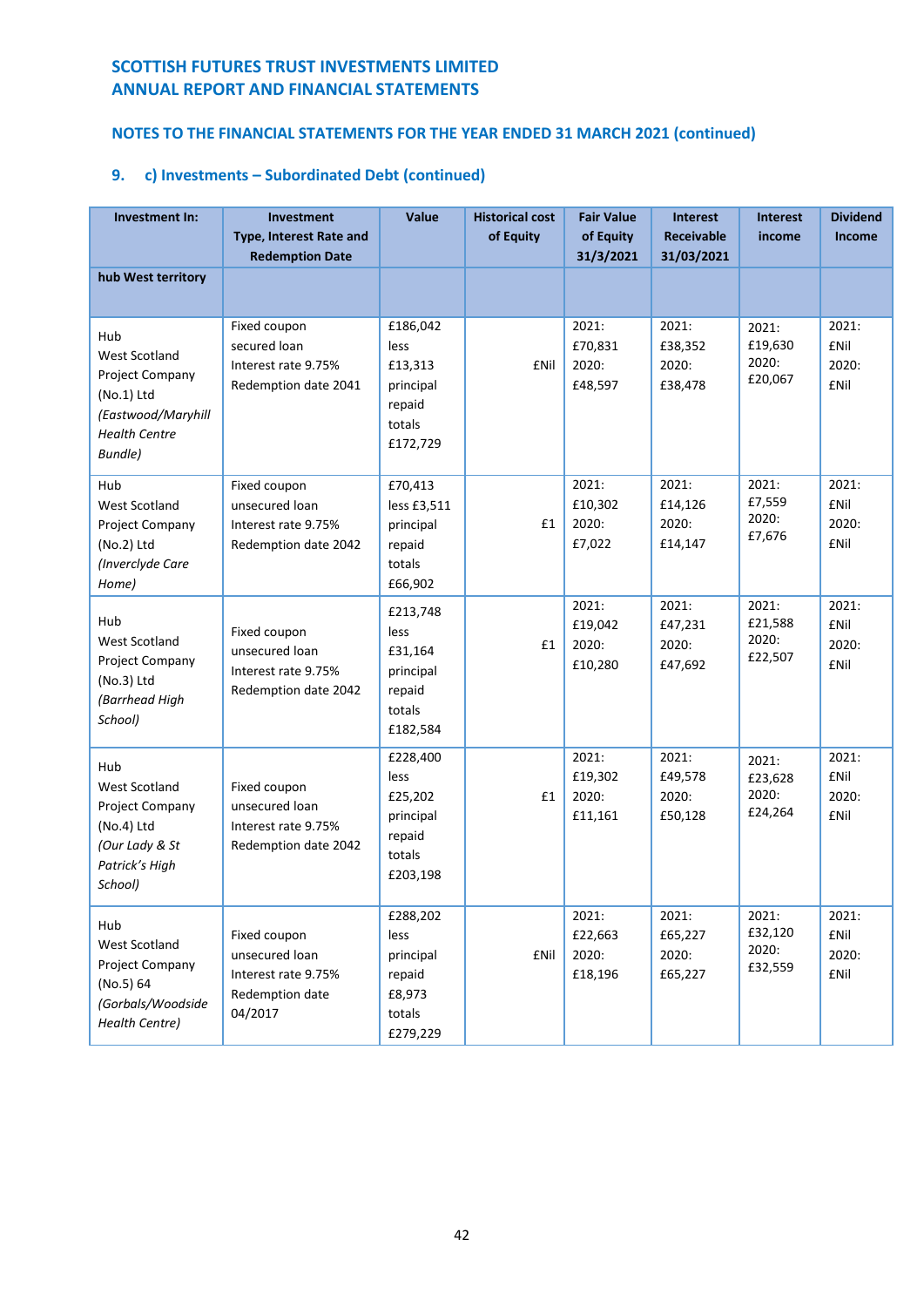# **NOTES TO THE FINANCIAL STATEMENTS FOR THE YEAR ENDED 31 MARCH 2021 (continued)**

| Investment In:                                                                                                                                            | Investment<br><b>Type, Interest Rate and</b><br><b>Redemption Date</b>                                          | Value                                                                 | <b>Historical</b><br>cost of<br><b>Equity</b> | <b>Fair Value</b><br>of Equity<br>31/3/2021 | <b>Interest</b><br><b>Receivable</b><br>31/03/2021 | <b>Interest</b><br>income              | <b>Dividend</b><br><b>Income</b>               |
|-----------------------------------------------------------------------------------------------------------------------------------------------------------|-----------------------------------------------------------------------------------------------------------------|-----------------------------------------------------------------------|-----------------------------------------------|---------------------------------------------|----------------------------------------------------|----------------------------------------|------------------------------------------------|
| hub West territory<br>(continued)                                                                                                                         |                                                                                                                 |                                                                       |                                               |                                             |                                                    |                                        |                                                |
| Hub<br>West Scotland<br><b>Project Company</b><br>$(No.6)$ Ltd<br>(Blairdardie &<br>Carntyne Primary<br>Schools)                                          | Fixed coupon<br>unsecured loan<br>Interest rate 9.75%<br>Redemption date<br>10/2017                             | £149,300<br>less £12,340<br>principal<br>repaid<br>totals<br>£136,960 | £1                                            | 2021:<br>£11,144<br>2020:<br>£9,419         | 2021:<br>£31,400<br>2020:<br>£31,658               | 2021:<br>£15,735<br>2020:<br>£16,385   | 2021:<br><b>f</b> Nil<br>2020:<br><b>f</b> Nil |
| Hub<br>West Scotland<br><b>Project Company</b><br>(No.7) Ltd<br>(Greenock & Stobhill<br><b>Health Centres and</b><br>Clydebank Health &<br>Care Facility) | Fixed coupon<br>unsecured loan<br>Interest rate 9.75%<br>Redemption date<br>12/2018 and 12/2019<br>respectively | £411,600                                                              | £1                                            | 2021:<br>£30,557<br>2020:<br>£15,758        | 2021:<br>£84,867<br>2020:<br>£38,005               | 2021:<br>£46,862<br>2020:<br>£30,949   | 2021:<br><b>f</b> Nil<br>2020:<br><b>£Nil</b>  |
| hub West territory<br>total                                                                                                                               |                                                                                                                 | 2021:<br>£1,453,202<br>2020:<br>£1,477,626                            | £5                                            | 2021:<br>£183.841<br>2020:<br>£120,433      | 2021:<br>£330,781<br>2020:<br>£285,335             | 2021:<br>£167,122<br>2020:<br>£154,407 | 2021: ENil<br>2020: ENil                       |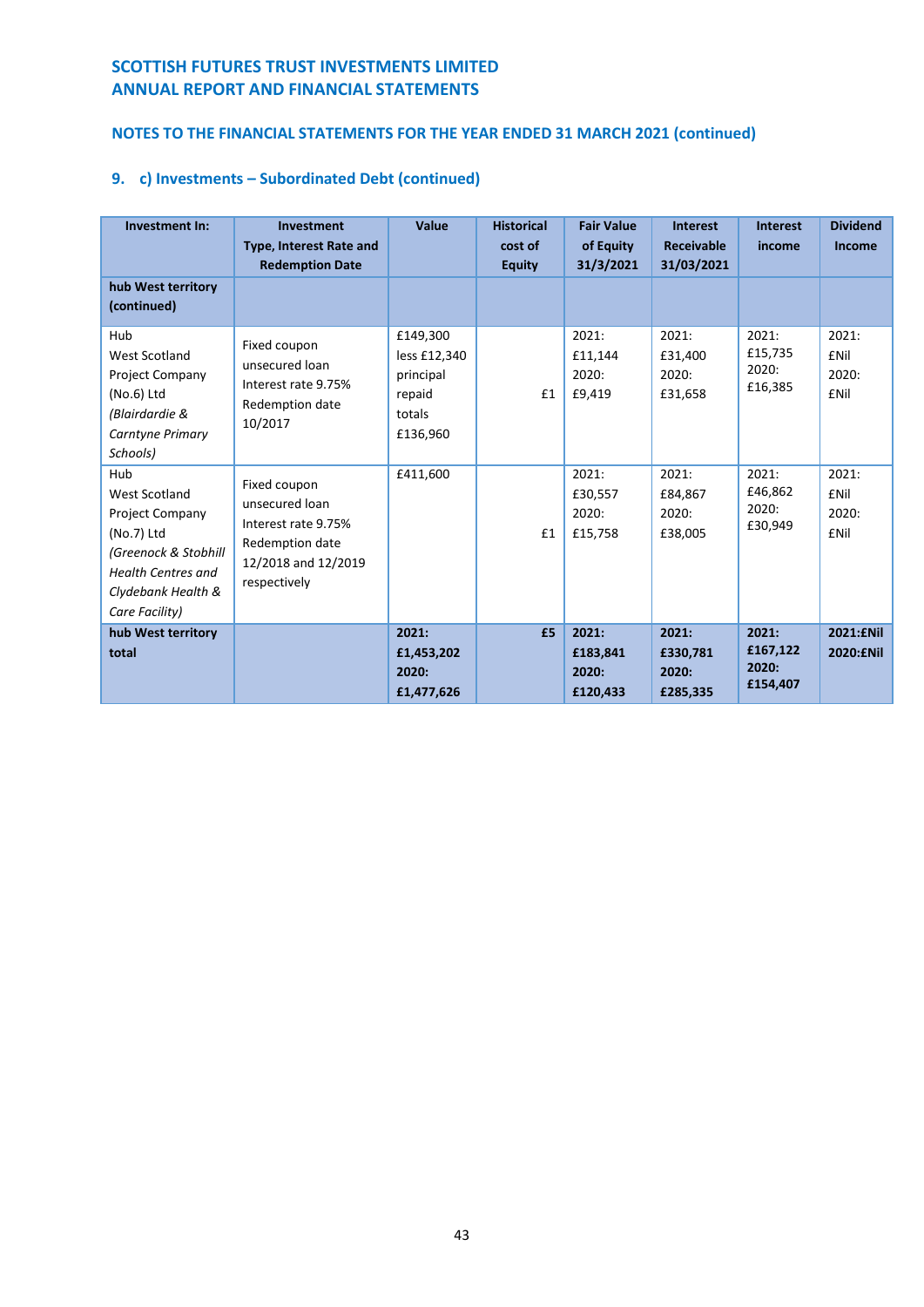# **NOTES TO THE FINANCIAL STATEMENTS FOR THE YEAR ENDED 31 MARCH 2021 (continued)**

| Investment In:                                                                       | <b>Investment</b><br><b>Type, Interest Rate and</b><br><b>Redemption Date</b> | Value                                                                   | <b>Historical</b><br>cost of<br><b>Equity</b> | <b>Fair Value</b><br>of Equity<br>31/3/2021 | <b>Interest</b><br><b>Receivable</b><br>31/03/2021 | <b>Interest</b><br>income              | <b>Dividend</b><br><b>Income</b>         |
|--------------------------------------------------------------------------------------|-------------------------------------------------------------------------------|-------------------------------------------------------------------------|-----------------------------------------------|---------------------------------------------|----------------------------------------------------|----------------------------------------|------------------------------------------|
| hub East Central<br>territory                                                        |                                                                               |                                                                         |                                               |                                             |                                                    |                                        |                                          |
| Hub East Central<br>(Levenmouth) Ltd                                                 | Fixed coupon unsecured<br>loan<br>Interest rate 10.2%<br>Redemption date 2041 | £1,608,000<br>less £213,547<br>principal<br>repaid totals<br>£1,394,453 | <b>£Nil</b>                                   | 2021:<br>£18,081<br>2020:<br>£19,013        | £Nil                                               | 2021:<br>£142,198<br>2020:<br>£160,800 | 2021:<br><b>£Nil</b><br>2020:<br>£47,158 |
| <b>Hub East Central</b><br>Scotland<br>(Baldragon) Ltd                               | Fixed coupon<br>unsecured loan<br>Interest rate 10%<br>Redemption date 2042   | £299,790 less<br>£30,125<br>principal<br>repaid totals<br>£269,665      | £10                                           | 2021:<br>£9,552<br>2020:<br>£12,992         | <b>£Nil</b>                                        | 2021:<br>£29,980<br>2020:<br>£29,980   | 2021:<br>£6,430<br>2020:<br>£9,659       |
| <b>Hub East Central</b><br>(Forfar) Ltd                                              | Fixed coupon<br>unsecured loan<br>Interest rate 10%<br>Redemption date 2041   | £364,200 less<br>£31,830<br>principal<br>repaid totals<br>£332,370      | £Nil                                          | 2021:<br>£13,037<br>2020:<br>£12,404        | <b>£Nil</b>                                        | 2021:<br>£33,641<br>2020:<br>£36,420   | 2021:<br>£2,250<br>2020:<br>£18,474      |
| <b>Hub East Central</b><br>(SCV) Ltd<br>(Stirling Care<br>Village)                   | Fixed coupon<br>unsecured loan<br>Interest rate 10%<br>Redemption date 2044   | £354,500                                                                | £10                                           | 2021:<br>£11,295<br>2020:<br>£8,975         | <b>£Nil</b>                                        | 2021:<br>£35,450<br>2020:<br>£35,450   | 2021:<br>£8,400<br>2020:<br>£8,074       |
| <b>Hub East Central</b><br>(PSS) Ltd<br>(Pharmaceuticals<br><b>Special Services)</b> | Fixed coupon<br>unsecured loan<br>Interest rate 10%<br>Redemption date 2043   | £276,200                                                                | £10                                           | 2021:<br>£7,819<br>2020:<br>£11,548         | <b>£Nil</b>                                        | 2021:<br>£27,620<br>2020:<br>£27,620   | 2021:<br>£7,000<br>2020:<br>£11,515      |
| Hub East Central<br>(Bertha Park) Ltd                                                | Fixed coupon<br>unsecured loan<br>Interest rate 10%<br>Redemption date 2044   | £332,500                                                                | £10                                           | 2021:<br>£11,143<br>2020:<br>£9,839         | <b>£Nil</b>                                        | 2021:<br>£33,250<br>2020:<br>£33,250   | 2021:<br>£4,572<br>2020:<br>£17,384      |
| Hub East Central<br>(Angus Schools) Ltd                                              | Fixed coupon<br>unsecured loan<br>Interest rate 10%<br>Redemption date 2043   | £155,500                                                                | £10                                           | 2021:<br>£4,336<br>2020:<br>£3,626          | <b>£Nil</b>                                        | 2021:<br>£15,550<br>2020:<br>£15,550   | 2021:<br>£3,400<br>2020:<br>£7,699       |
| hub East Central<br>territory total                                                  |                                                                               | 2021:<br>£3,115,188<br>2020:<br>£3,186,779                              | £50                                           | 2021:<br>£75,263<br>2020:<br>£78,397        | 2021: <b>£Nil</b><br>2020: <b>£Nil</b>             | 2021:<br>£317,689<br>2020:<br>£339,070 | 2021:<br>£32,052<br>2020:<br>£119,963    |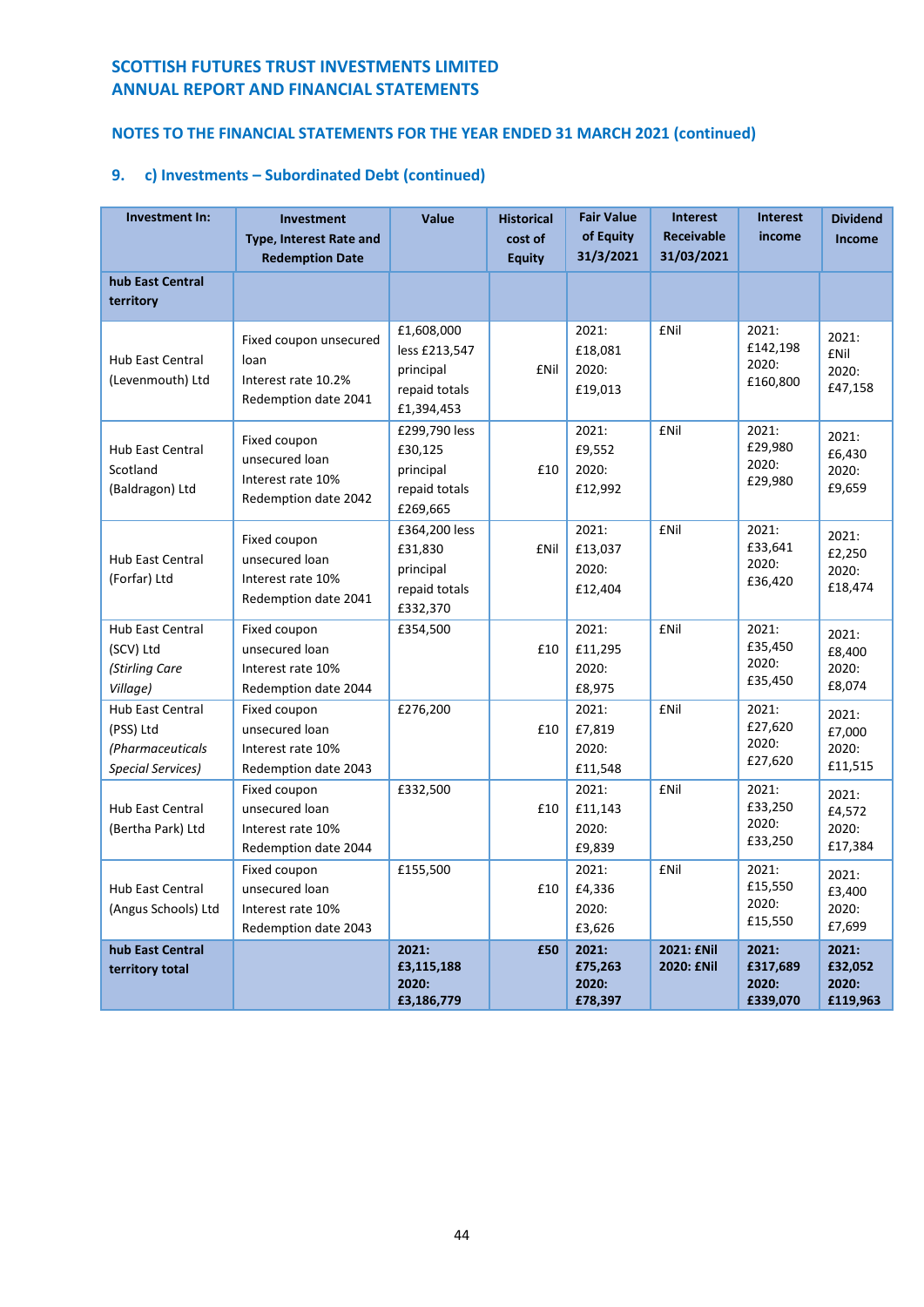## **NOTES TO THE FINANCIAL STATEMENTS FOR THE YEAR ENDED 31 MARCH 2021 (continued)**

## **9. c) Investments – Subordinated Debt (continued)**

## **Summary totals by hub territory**

| <b>Investment In:</b>   |               | Value       | <b>Historical</b><br>cost of<br><b>Equity</b> | <b>Fair Value</b><br>of Equity<br>31/3/2021 | <b>Interest</b><br><b>Receivable</b><br>31/03/2021 | <b>Interest</b><br>income | <b>Dividend</b><br>Income |
|-------------------------|---------------|-------------|-----------------------------------------------|---------------------------------------------|----------------------------------------------------|---------------------------|---------------------------|
|                         |               | 2021:       |                                               | 2021:                                       | 2021:                                              | 2021:                     | 2021:                     |
| hub North territory     |               | £4,526,159  |                                               | £48,492                                     | £1,115,862                                         | £576,174                  | <b>£Nil</b>               |
| total                   |               | 2020:       | £700                                          | 2020:                                       | 2020:                                              | 2020:                     | 2020:                     |
|                         |               | £4,596,618  |                                               | £46,929                                     | £1,064,211                                         | £549,789                  | <b>£Nil</b>               |
|                         |               | 2021:       |                                               | 2021:                                       | 2021:                                              | 2021:                     | 2021:                     |
| hub South East          |               | £3,842,010  | £80                                           | £158,434                                    | £796,679                                           | £446,487                  | <b>£Nil</b>               |
| territory total         |               | 2020:       |                                               | 2020:                                       | 2020:                                              | 2020:                     | 2020:                     |
|                         |               | £3,870,519  |                                               | £151,102                                    | £749,395                                           | £387,977                  | <b>£Nil</b>               |
|                         |               | 2021:       |                                               | 2021:                                       | 2021:                                              | 2021:                     | 2021:                     |
| hub South West          |               | £2,818,292  | £ Nil                                         | £137,803                                    | £147,565                                           | £285,537                  | <b>£Nil</b>               |
| territory total         |               | 2020:       |                                               | 2020:                                       | 2020:                                              | 2020:                     | 2020:                     |
|                         |               | £2,785,005  |                                               | £127,924                                    | £171,395                                           | £259,029                  | £23,988                   |
|                         |               | 2021:       |                                               | 2021:                                       | 2021:                                              | 2021:                     | 2021:                     |
| hub West territory      |               | £1,453,202  |                                               | £183,841                                    | £330,781                                           | £167,122                  | <b>£Nil</b>               |
| total                   |               | 2020:       | £5                                            | 2020:                                       | 2020:                                              | 2020:                     | 2020:                     |
|                         |               | £1,477,626  |                                               | £120,433                                    | £285,335                                           | £154,407                  | <b>£Nil</b>               |
|                         |               | 2021:       |                                               | 2021:                                       | 2021: £Nil                                         | 2021:                     | 2021:                     |
| hub East Central        |               | £3,115,188  |                                               | £75,263                                     | 2020: £Nil                                         | £317,689                  | £32,052                   |
| territory total         |               | 2020:       | £50                                           | 2020:                                       |                                                    | 2020:                     | 2020:                     |
|                         | £3,186,779    |             | £78,397                                       |                                             | £339,070                                           | £119,963                  |                           |
|                         |               | 2021:       |                                               | 2021:                                       | 2021:                                              | 2021:                     | 2021:                     |
| <b>Grand total sub-</b> |               | £15,754,851 |                                               | £603,833                                    | £2,390,887                                         | £1,793,009                | £32,052                   |
| ordinated debt          | £835<br>2020: |             | 2020:                                         | 2020:                                       | 2020:                                              | 2020:                     |                           |
|                         |               | £15,916,547 |                                               | £524,785                                    | £2,270,336                                         | £1,690,272                | £143,951                  |

### **Summary of Subordinated Debt Investments**

|                                             | 2021       | 2020       |
|---------------------------------------------|------------|------------|
|                                             | £          | £          |
| <b>Original cost of investments</b>         | 15,916,547 | 16,550,972 |
| Interest capitalised into subordinated debt | 55,597     | 229,708    |
| Principal repaid                            | (217, 293) | (864, 133) |
| <b>Net Book Value of investments</b>        | 15,754,851 | 15,916,547 |

The most significant risk to the Company is investment performance. The Board do not anticipate any losses as payments are anticipated to be received in all cases and hence except for minor re-profiling, investments are performing according to their base cases and making returns as anticipated.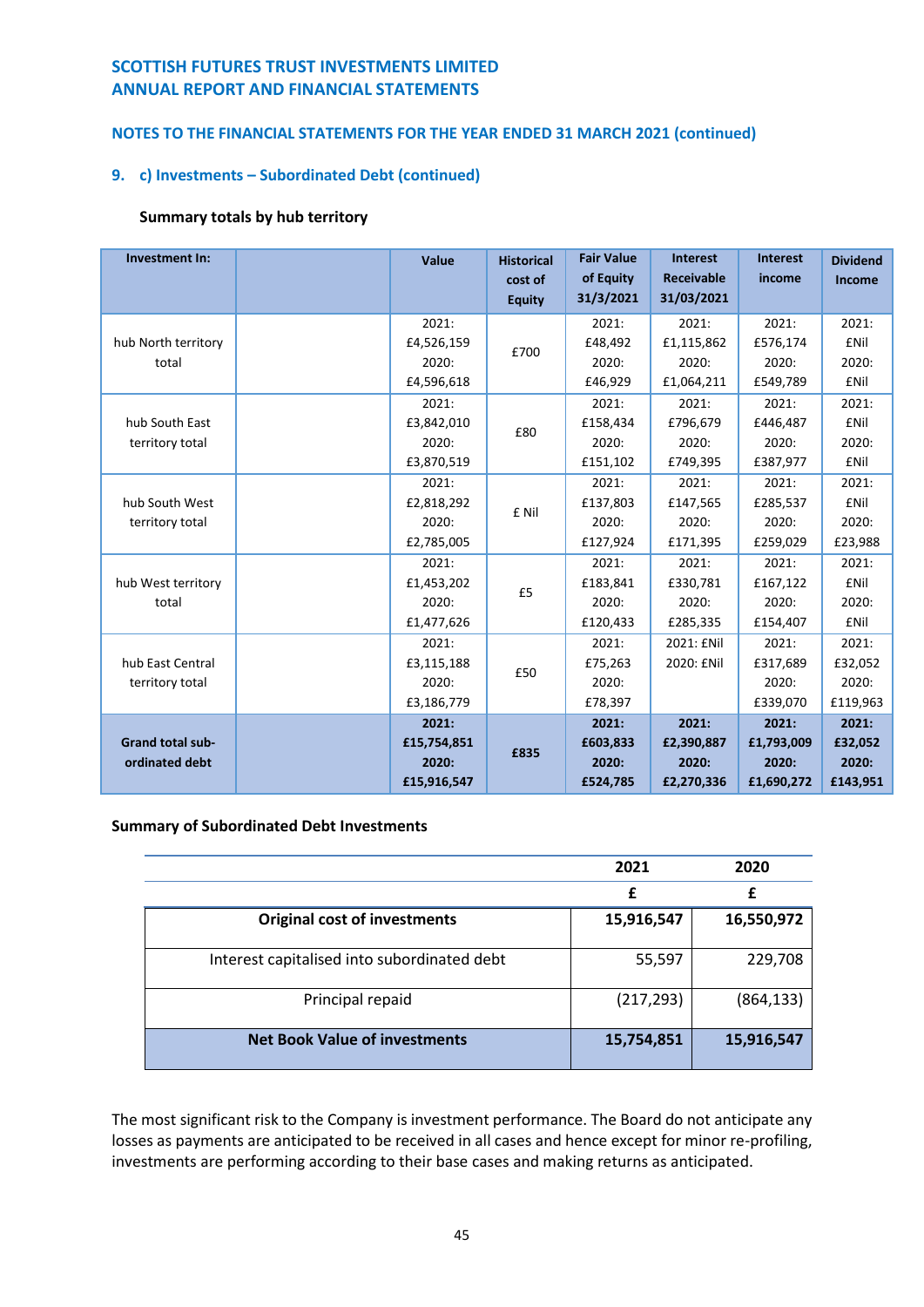## **NOTES TO THE FINANCIAL STATEMENTS FOR THE YEAR ENDED 31 MARCH 2021 (continued)**

## **10. Trade and other Receivables**

|                                                 | 2021      | 2020      |
|-------------------------------------------------|-----------|-----------|
|                                                 | £         | £         |
| Due in more than 1 year                         |           |           |
| Accrued interest income from sub-ordinated debt |           |           |
| investments and working capital loans           | 1,928,336 | 1,923,663 |
|                                                 |           |           |
| Due in less than 1 year                         |           |           |
| Accrued interest income from sub-ordinated debt |           |           |
| investments and working capital loans           | 469,862   | 380,916   |
| Other debtors                                   | 2,118     | 2,056     |
|                                                 |           |           |
|                                                 | 471,980   | 382,972   |
|                                                 |           |           |

## **11. Cash and Cash Equivalents**

|              | 2021      | 2020      |
|--------------|-----------|-----------|
|              |           |           |
| Cash at bank | 1,423,974 | 1,315,221 |
|              |           |           |

# **12. Trade and other Payables**

|                                                   | 2021    | 2020      |
|---------------------------------------------------|---------|-----------|
|                                                   | £       | £         |
| Dividend payable to parent - SFT                  | 770,000 | 872,000   |
| Repayable grant due to parent - SFT (note 13)     | 62,196  | 199,012   |
| Balance of management fee payable to parent - SFT | 78,527  |           |
| Other taxes and social security                   | 352     | 342       |
| Accruals                                          | 22      | 27        |
|                                                   |         |           |
|                                                   | 911,097 | 1,071,381 |
|                                                   |         |           |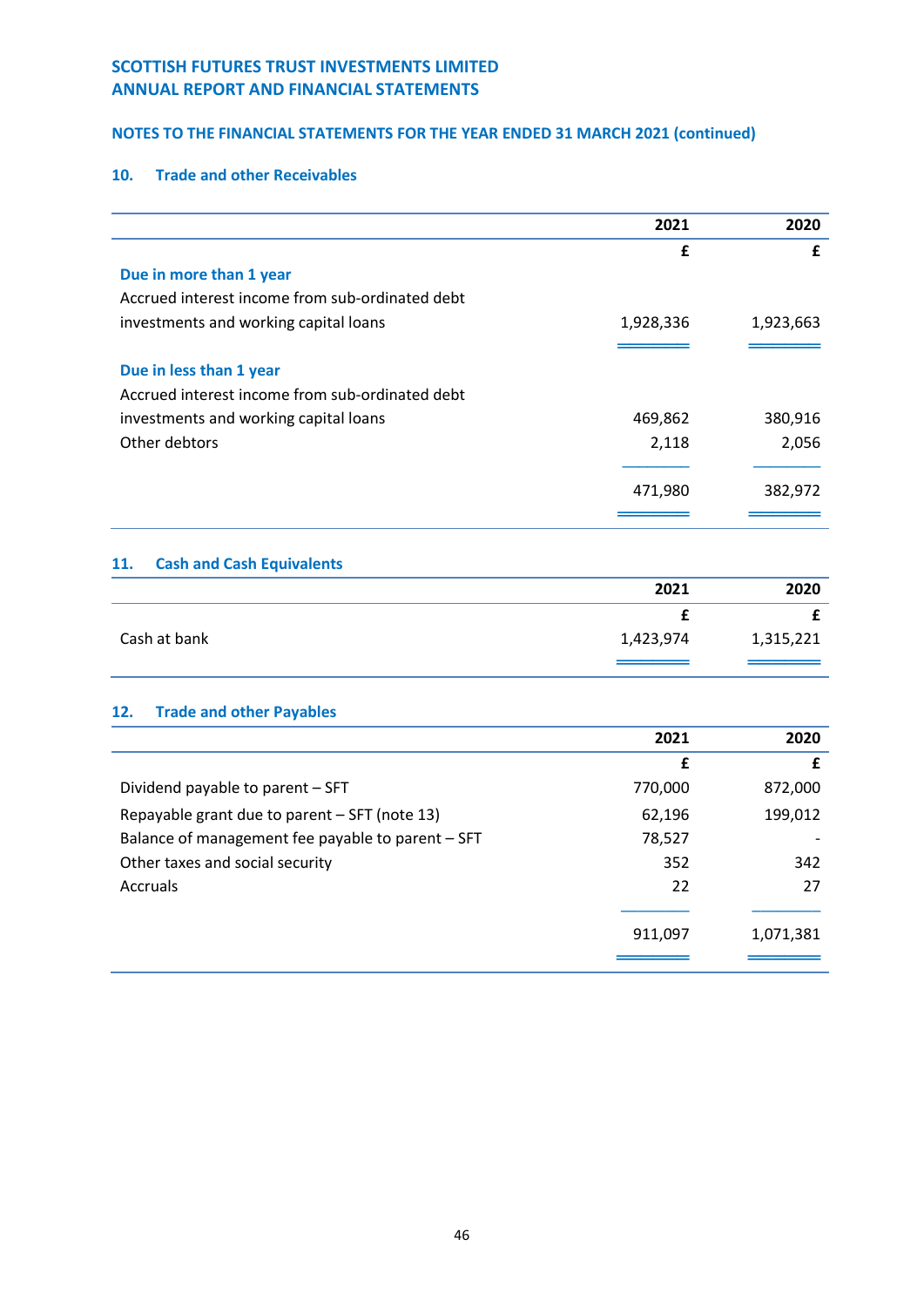## **NOTES TO THE FINANCIAL STATEMENTS FOR THE YEAR ENDED 31 MARCH 2021 (continued)**

|                               | 2021       | 2020       |
|-------------------------------|------------|------------|
|                               | £          | £          |
|                               |            |            |
| Non-current Liabilities       | 10,736,986 | 10,799,181 |
| Current Liabilities (note 12) | 62,196     | 199,012    |
|                               |            |            |
|                               | 10,799,182 | 10,998,193 |
|                               |            |            |
|                               |            |            |
| At beginning of the year      | 10,998,193 | 10,845,593 |
| Increase in period            |            | 152,600    |
| Repaid in year                | (199, 011) |            |
|                               |            |            |
| At 31 March 2021              | 10,799,182 | 10,998,193 |
|                               |            |            |

## **13. Repayable grant due to Parent**

SFT made a repayable grant of £Nil (2020: £152,600) to SFTi during the year which was used to invest in subordinated debt in the year.

The expected repayment profile of the repayable grant is:

|                  | 2021       | 2020       |
|------------------|------------|------------|
|                  | £          | £          |
| $<$ 1 year       | 62,196     | 199,012    |
| 1-2 years        | 66,302     | 62,196     |
| 2-5 years        | 200,625    | 185,542    |
| >5 years         | 10,470,059 | 10,551,443 |
|                  |            |            |
| At 31 March 2021 | 10,799,182 | 10,998,193 |
|                  |            |            |
|                  |            |            |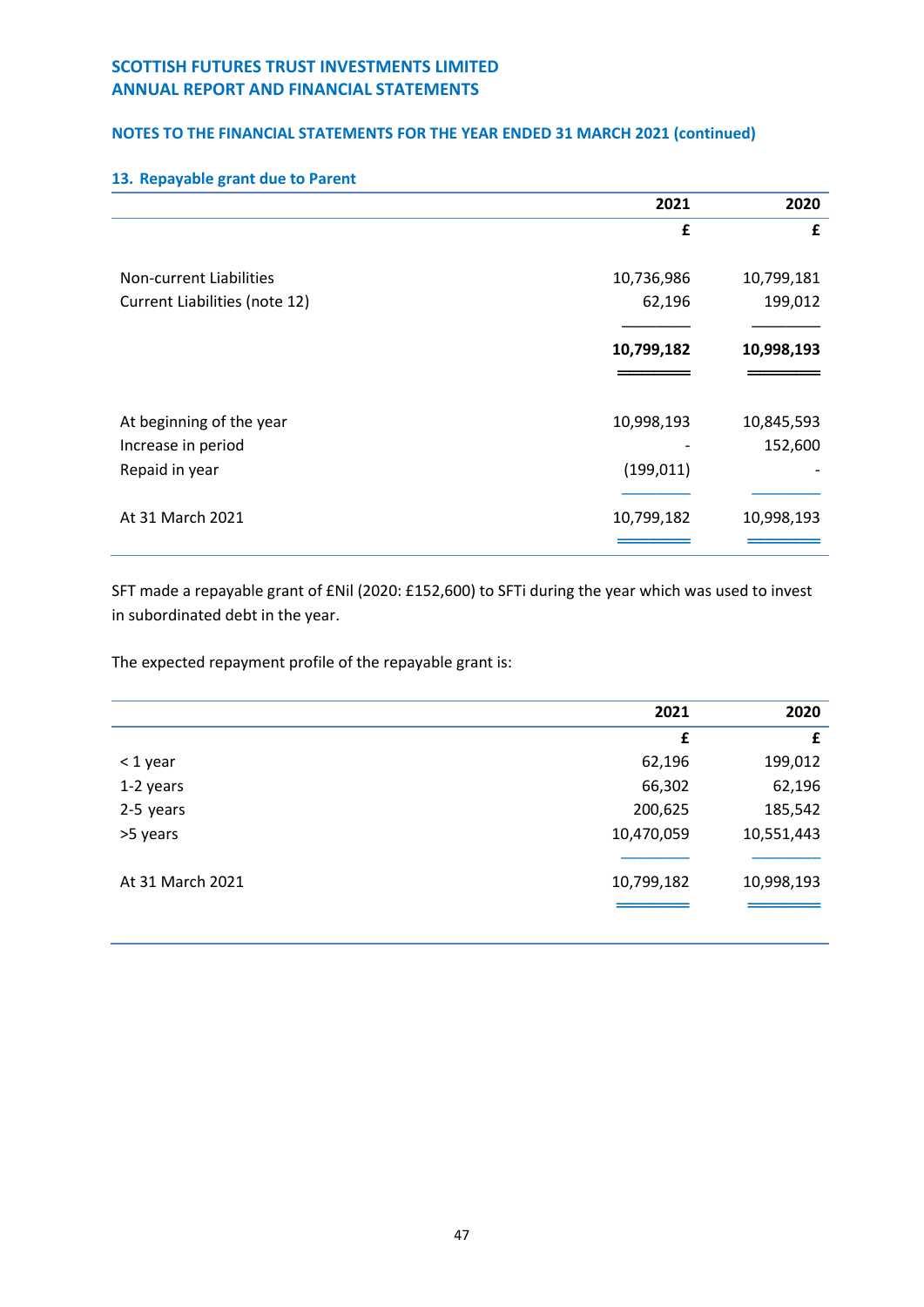## **NOTES TO THE FINANCIAL STATEMENTS FOR THE YEAR ENDED 31 MARCH 2021 (continued)**

## **14. Capital and reserves**

|                                                         | 2021 | 2020 |
|---------------------------------------------------------|------|------|
| Share capital                                           |      |      |
| Authorised, issued but not yet fully paid $-1$ ordinary |      |      |
| share of £1 each                                        |      |      |
| As at 31 March                                          |      |      |
|                                                         |      |      |

The share has attached to it full voting, dividend and capital distribution (including on winding up) rights; it does not confer any rights of redemption.

The retained earnings reserve comprises the cumulative surpluses of the Company which represent (i) the capital grant income provided by SFT in previous years to invest in the sub-ordinated debt of projects delivered by hub; and (ii) the interest earnings net of tax and operating expenses, less dividends declared/paid to SFT, less transfers of unrealised gains to other reserves.

The fair value reserve comprises the IFRS9 fair value movement of the equity investments. As this unrealised gain is not distributable it has been transferred to the fair value reserve.

Other reserve – Capital Grants for Investments is funding received pre 2015 from the Scottish Government to fund capital investments. This has been moved from retained earnings where it was in the 2019/2020 accounts to a separate reserve in these accounts. As the capital is returned to SFTi, the Board of SFT will discuss and agree with Scottish Government regarding any funds to be returned via a distribution to Scottish Government.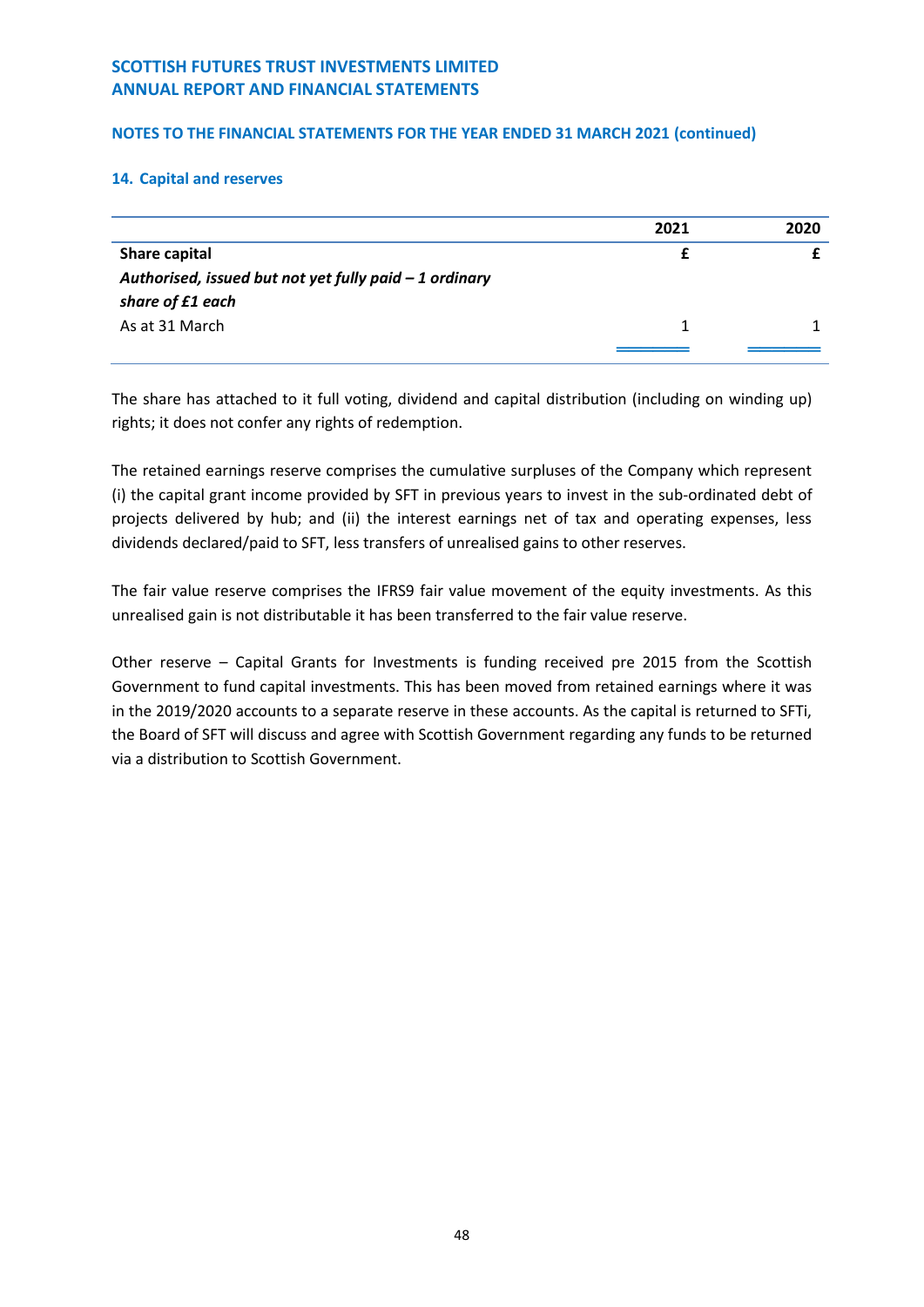## **15. Related Party Transactions**

During the year there were no salaried executive directors. No fees were paid to non-executive directors. Details of other transactions with related parties are included below:

## **Scottish Futures Trust Limited**

The Company is wholly owned by Scottish Futures Trust Limited which is a company wholly owned by Scottish Ministers. Details of transactions with the Scottish Futures Trust Limited are included below.

|                                                        | 2021         | 2020         |
|--------------------------------------------------------|--------------|--------------|
| <b>Statement of Financial Position</b>                 | £            | £            |
| Balance owed to SFT by SFTi - included in other        |              |              |
| payables (note 12)                                     | (848, 527)   | (872,000)    |
| Repayable grant (note 13)                              | (10,799,182) | (10,998,193) |
|                                                        |              |              |
|                                                        |              |              |
|                                                        | 2021         | 2020         |
| <b>Statement of Comprehensive Income</b>               | f            | f            |
| <b>Scottish Futures Trust Limited Funding received</b> |              |              |
| Grant funding received for investment                  |              | 1            |
|                                                        |              |              |
| <b>Payments made to Scottish Futures Trust Limited</b> |              |              |
| SFT Management Fee (note 7)                            | 578,514      | 608,964      |
|                                                        |              |              |

## **Hub South East Scotland Territory**

SFTi holds 10% of the share capital of hub South East Scotland Limited and the various special purpose project companies within this territory which are detailed in note 9c. A Senior Associate Director of SFT, is a non-executive director of hub South East Scotland Limited and the various special purpose project companies but does not have a financial interest in any of them.

Details of material transactions with these joint ventures are included below:

|                                                       | 2021      | 2020      |
|-------------------------------------------------------|-----------|-----------|
| <b>Statement of Financial Position</b>                | £         |           |
| Financial assets – subordinated debt                  | 3,842,010 | 3,870,519 |
| Trade and other receivables – accrued interest income | 796,679   | 749,395   |
| Trade and other receivables – hub director fees       | 2,118     | 2,056     |
| <b>Statement of Comprehensive Income</b>              |           |           |
| Other income – hub director fees                      | 3,530     | 3,427     |
| Other income – Interest income                        | 446,487   | 387,977   |
|                                                       |           |           |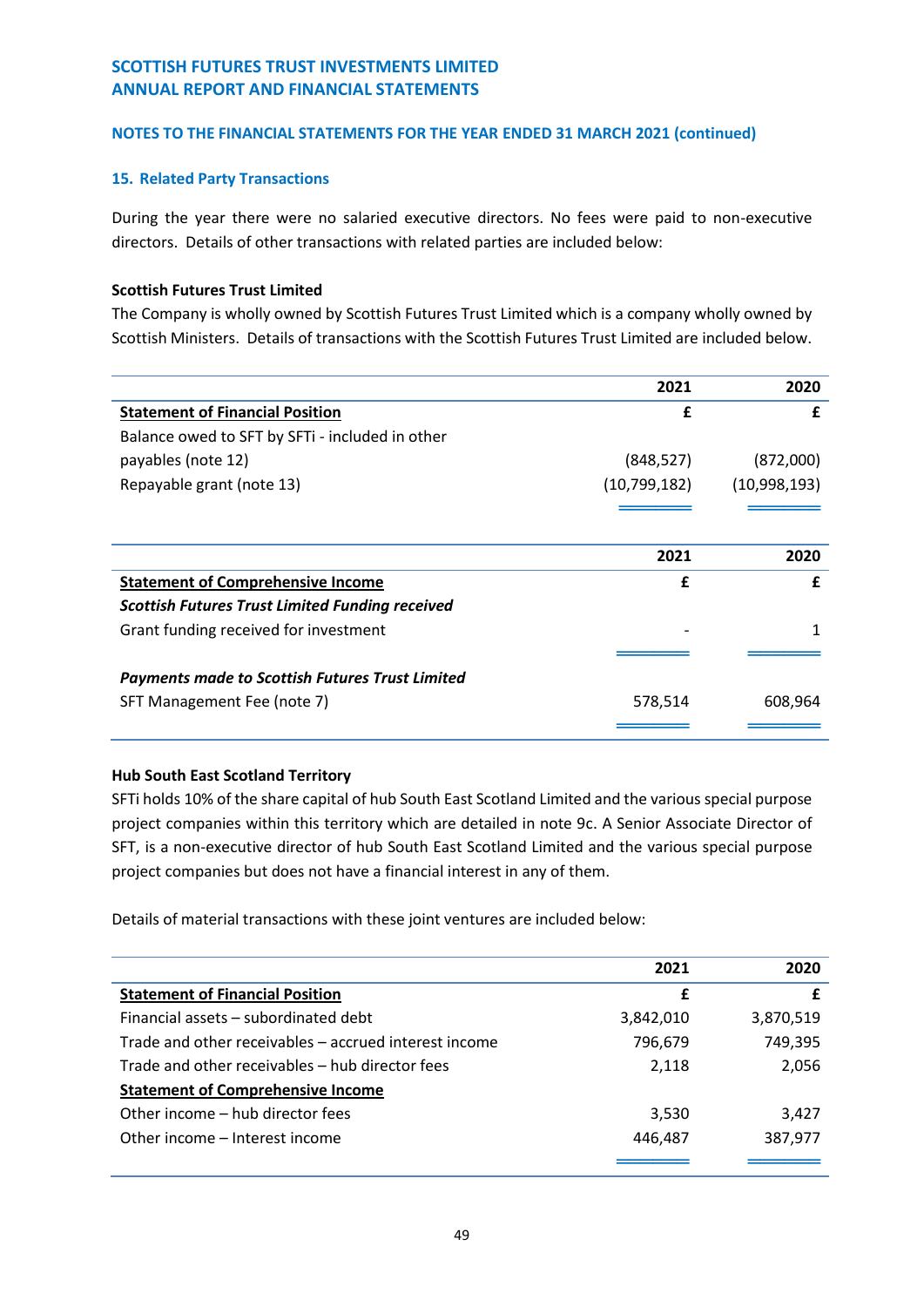## **15. Related party transactions (continued)**

## **Hub North Scotland Territory**

SFTi holds 10% of the share capital of hub North Scotland Limited and the various special purpose project companies within this territory which are detailed in note 9c. A Senior Associate Director of SFT, is a non-executive director of hub North Scotland Limited and the various special purpose project companies but does not have a financial interest in any of them.

Details of material transactions with these joint ventures are included below:

|                                                       | 2021      | 2020      |
|-------------------------------------------------------|-----------|-----------|
| <b>Statement of Financial Position</b>                | £         |           |
| Financial assets – subordinated debt                  | 4,526,159 | 4,596,618 |
| Trade and other receivables - accrued interest income | 1,115,862 | 1,064,211 |
| <b>Statement of Comprehensive Income</b>              |           |           |
| Other income – Interest income                        | 576,174   | 549,789   |
|                                                       |           |           |

## **Hub East Central Scotland Territory**

SFTi holds 10% of the share capital of hub East Central Scotland Limited and the various special purpose project companies within this territory which are detailed in note 9c. A Senior Associate Director of SFT, is a non-executive director of hub East Central Scotland Limited and the various special purpose project companies but does not have a financial interest in any of them.

Details of material transactions with these joint ventures are included below:

|                                          | 2021      | 2020      |
|------------------------------------------|-----------|-----------|
| <b>Statement of Financial Position</b>   | £         |           |
| Financial assets – subordinated debt     | 3,115,188 | 3,186,779 |
| <b>Statement of Comprehensive Income</b> |           |           |
| Other income – Interest income           | 317,689   | 339,070   |
| Other income – dividend income           | 32,052    | 119,963   |
|                                          |           |           |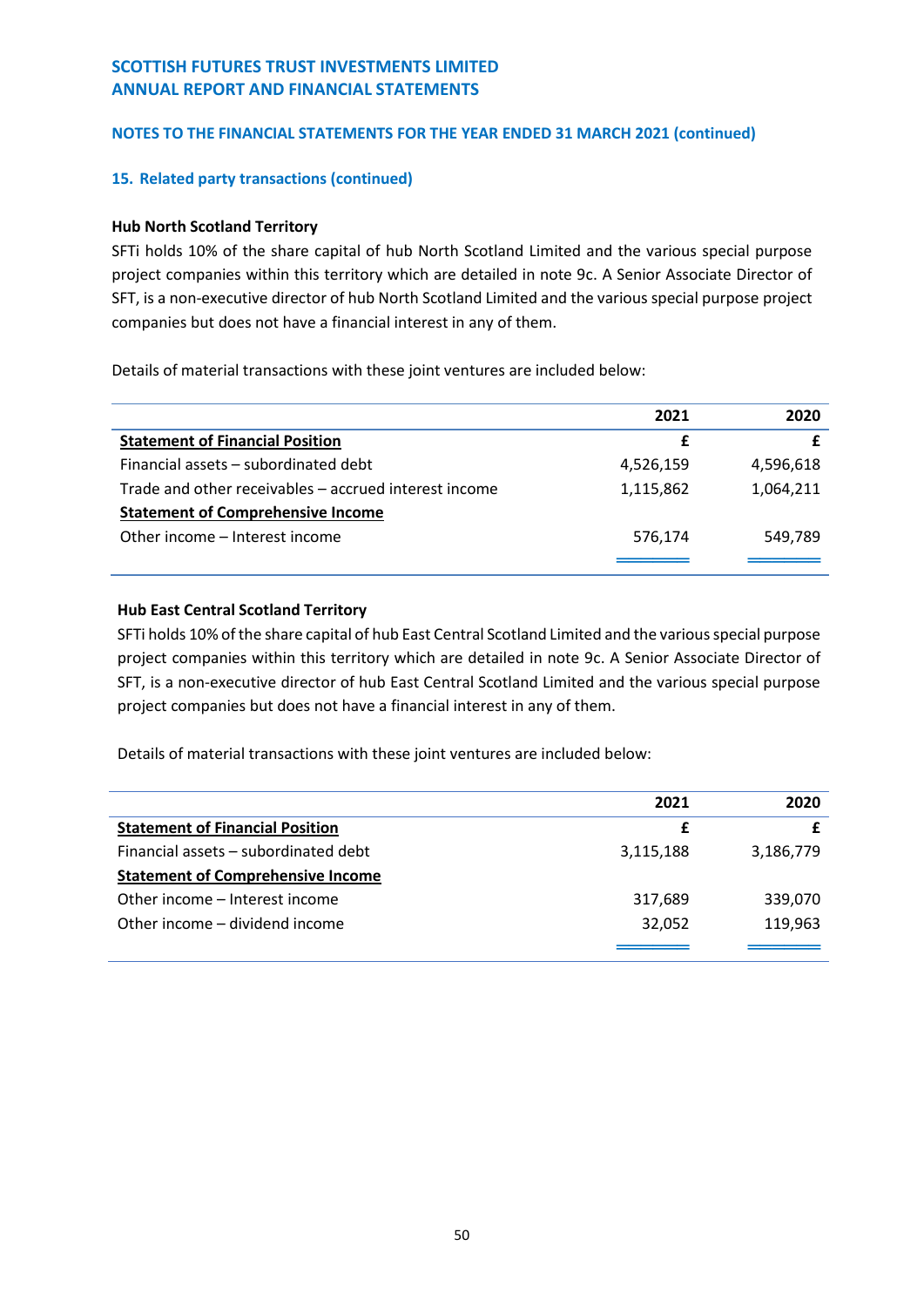## **15. Related party transactions (continued)**

## **Hub West Scotland Territory**

SFTi holds 10% of the share capital of hub West Scotland Limited and the various special purpose project companies within this territory which are detailed in note 9c. A Senior Associate Director of SFT, is a non-executive director of hub West Scotland Limited and the various special purpose project companies but does not have a financial interest in any of them.

Details of material transactions with these joint ventures are included below:

|                                                         | 2021      | 2020      |
|---------------------------------------------------------|-----------|-----------|
| <b>Statement of Financial Position</b>                  | £         | £         |
| Financial assets - working capital loans                | 97,807*   | 64,000*   |
| Financial assets – subordinated debt                    | 1,453,202 | 1,477,626 |
| Trade and other receivables – accrued interest income   | 330,781   | 312,268   |
| <b>Statement of Comprehensive Income</b>                |           |           |
| Other income – Interest income (including working       |           |           |
| capital loan interest)                                  | 173,996   | 156,943   |
| Expected credit loss provision (See Note 9b)            |           | 36,000    |
|                                                         |           |           |
| *Includes £36,000 expected credit loss provision (2020: |           |           |

**£36,000).**

## **Hub South West Scotland Territory**

SFTi holds 10% of the share capital of hub South West Scotland Limited and the various special purpose project companies within this territory which are detailed in note 9c. A Senior Associate Director of SFT, is a non-executive director of hub South West Scotland Limited and the various special purpose project companies but does not have a financial interest in any of them.

Details of material transactions with these joint ventures are included below:

|                                                       | 2021      | 2020      |
|-------------------------------------------------------|-----------|-----------|
| <b>Statement of Financial Position</b>                | £         | £         |
| Financial assets - working capital loans              | 100,000   | 100,000   |
| Financial assets – subordinated debt                  | 2,818,292 | 2,785,005 |
| Trade and other receivables – accrued interest income | 154,875   | 178,705   |
| <b>Statement of Comprehensive Income</b>              |           |           |
| Other income - hub director fees                      | 11,903    | 11,637    |
| Other income – Interest income (including working     |           |           |
| capital loan interest)                                | 285,537   | 259,029   |
| Other income - dividends                              |           | 23,988    |
|                                                       |           |           |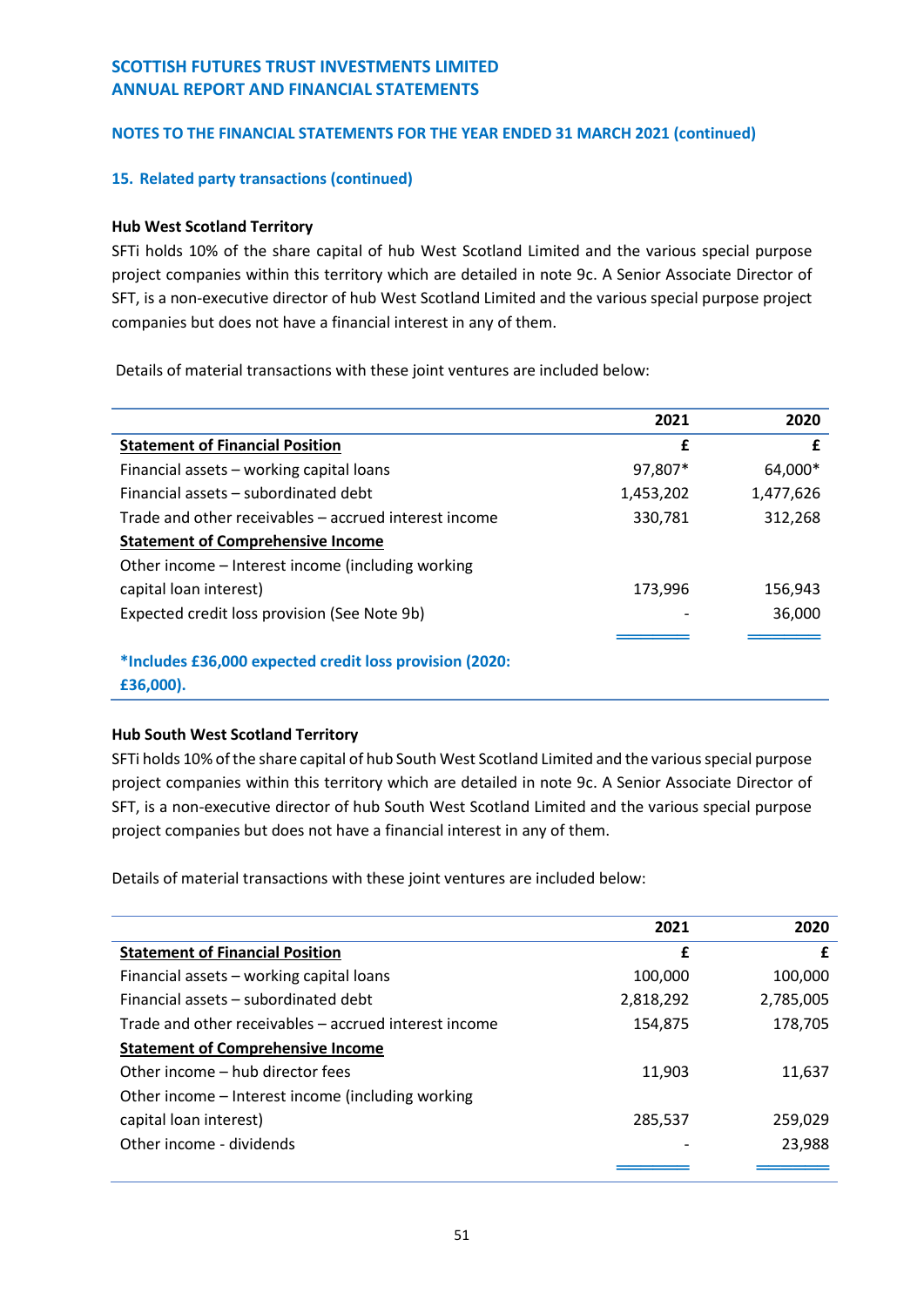## **NOTES TO THE FINANCIAL STATEMENTS FOR THE YEAR ENDED 31 MARCH 2021 (continued)**

#### **15. Related party transactions (continued)**

#### **LAR Housing Trust**

LAR Housing Trust was incorporated as a Scottish Charitable Incorporated Organisations ("SCIO") on 25 April 2014 to assist in the provision of mid-market rent housing. SFTi has the right to appoint a Partner Trustee to the organisation who is one of six Trustees – four being Independent Trustees and one an Executive Trustee. A Senior Associate Director of SFT is currently SFTi's nominated Trustee. There were no financial transactions between SFTi and LAR.

## **The Edinburgh Homes Delivery Partnership**

The Edinburgh Homes Delivery Partnership is a joint venture between City of Edinburgh Council and SFTi to create two LLPs for the delivery of mid-market and market rent accommodation. SFTi does not have joint control or significant influence over either joint venture as SFTi is merely an investor in these joint ventures.

## **The East Lothian Housing Delivery Partnership**

The East Lothian Housing Delivery Partnership is a joint venture between East Lothian Council and SFTi to create an LLP for the delivery of mid-market and market rent accommodation. SFTi does not have joint control or significant influence over the joint venture as SFTi is merely an investor in this joint venture.

## **Hub Community Foundation**

The Hub Community Foundation was incorporated as a Scottish Charitable Incorporated Organisations ("SCIO") on 10 December 2015 to assist in the delivery of community benefits through the hub programme and to provide finance to specific projects delivered by the hub programme. SFTi has the right to appoint a Partner Trustee to the organisation who is one of five Trustees – three being Independent Trustees and one Trustee representing the Private Sector Development Partners. A Senior Associate Director of SFT is currently SFTi's nominated Trustee. There were no financial transactions between SFTi and Hub Community Foundation or its fully owned subsidiary HCF Investments Limited.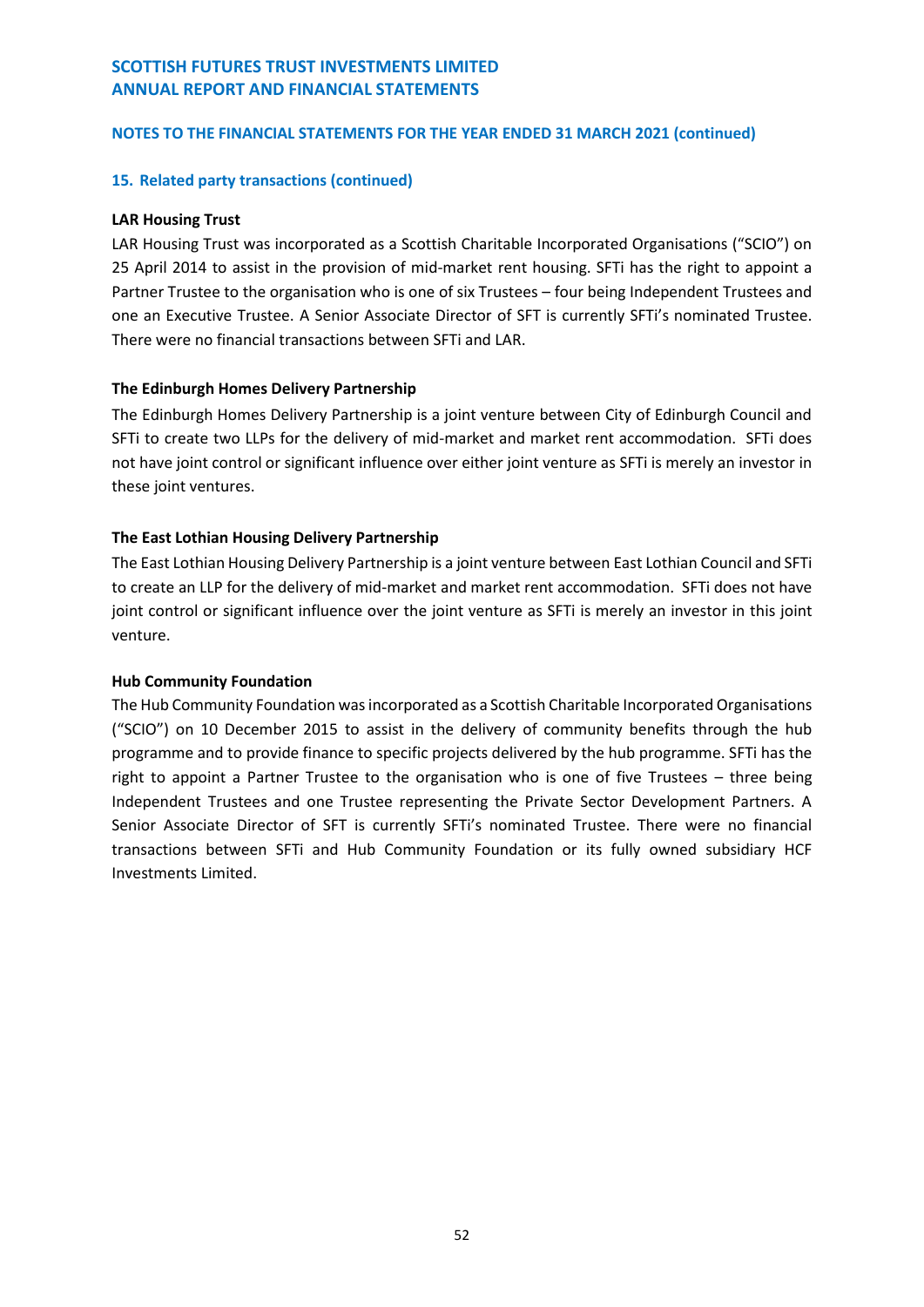## **NOTES TO THE FINANCIAL STATEMENTS FOR THE YEAR ENDED 31 MARCH 2021 (continued)**

## **16. Financial Instruments**

The Company's financial instruments comprise of cash resources which arise directly from its operations and subordinated debt issued to hub companies, special purpose vehicles and working capital loans made to hub companies. The Company has not entered into derivatives transactions. Each of the main risk exposures related to financial instruments are considered below.

**Interest rate risk -** As the Company has no borrowings subject to interest and deposit interest rates are negligible and not anticipated to rise significantly in the short term, it has no significant exposure to interest rate risk. Interest rates in respect of subordinated debt investment and working capital loans are fixed.

**Credit Risk -** The Company does not have a significant concentration of credit risk. Bank deposits are held with major national banks and the principal customer is the Scottish Government.

**Liquidity Risk -** The Company operates within a budget agreed with the Scottish Government and as such liquidity is not seen as a major risk area. Interest rates in respect of subordinated debt investment and working capital loans are fixed.

**Fair value of financial assets and liabilities -** The directors consider that there is no significant difference between the book value and fair value of the Company's financial assets and liabilities except for equity investments in hub projects whose fair value is estimated to be £603,833 as at 31 March 2021 (£524,785 as at 31 March 2020), as disclosed in Note 9a, compared to a historical cost of £918 (£923 as at 31 March 2020).

## **17. Ultimate Controlling Party**

The Company is wholly owned by Scottish Futures Trust Limited which is a company wholly-owned by the Scottish Ministers.